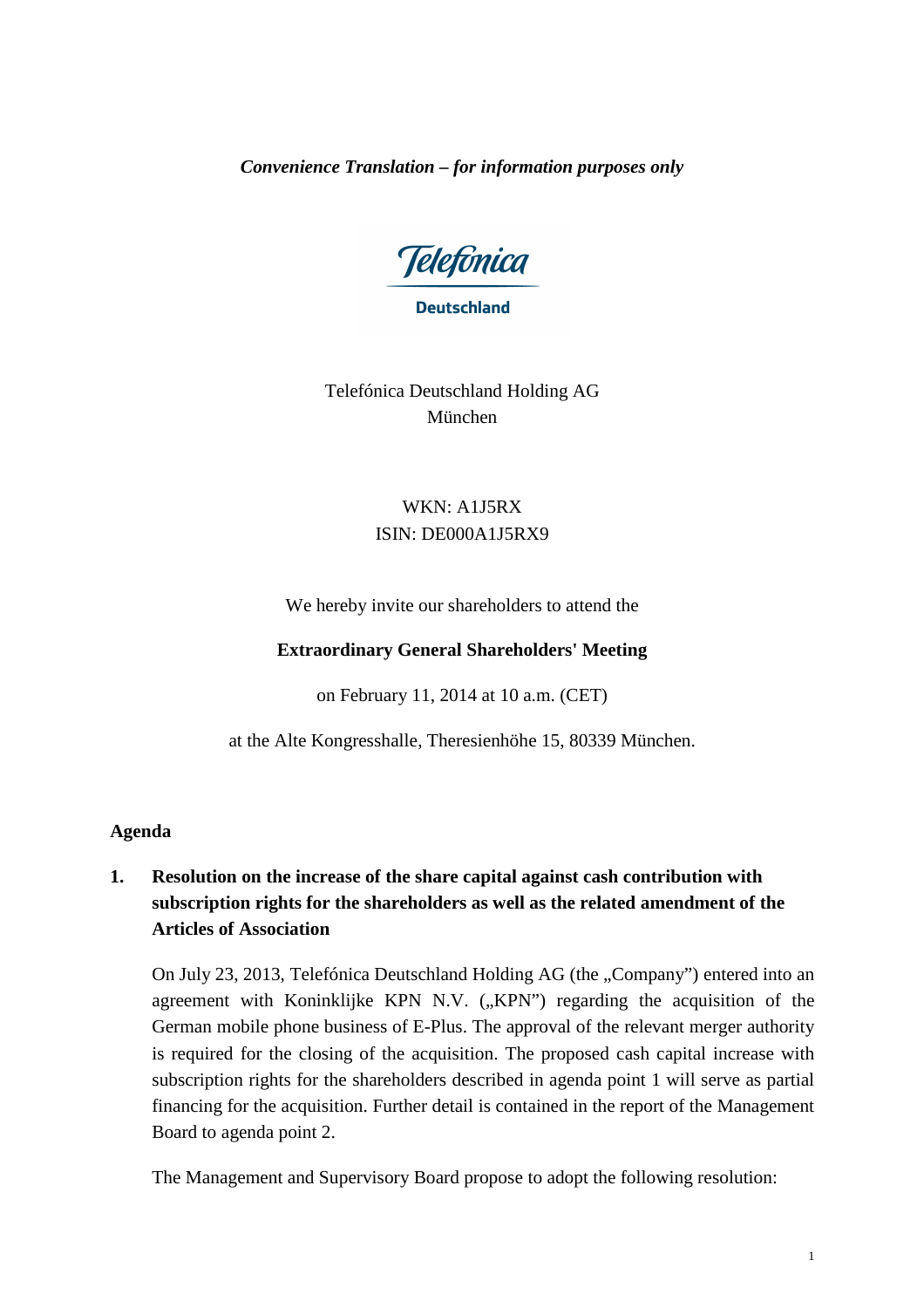"The share capital of the Company will be increased from EUR 1,116,945,400.00" (in words: one billion one hundred and sixteen million nine hundred fourty five thousand four hundred Euros) by an amount of up to EUR 3,700,000,000.00 (in words: three billion seven hundred million Euros) to up to EUR 4,816,945,400.00 (in words: four billion eight hundred and sixteen million nine hundred fourty five thousand four hundred Euros) by the issuance of up to 3,700,000,000 (in words: three billion seven hundred million) new non-par value registered shares against cash contribution. The issuance price will be at least EUR 1.00 (in words: one Euro) per non-par value share.

The new shares will have the right to participate in the profits starting January 1, 2014.

The shareholders may be granted their statutory subscription rights in such a manner that the new non-par value shares are subscribed by one or more credit institutions and/or one or more companies in the meaning of § 186 para. 5 sent. 1 German Stock Corporation Act ("AktG"), together with an obligation to offer such shares for subscription to the shareholders.

The Management Board is hereby authorized, with the consent of the Supervisory Board, to determine the further details of the capital increase and its implementation, in particular the issuance price in the meaning of § 182 para. 3 AktG and the subscription price (i.e. the price at which the new non-par value shares are offered to the shareholders for subscription) and the conditions for the issuance of the new shares.

The capital increase shall be implemented by the end of August 10, 2014 and shall be entered into the Commercial Register in accordance with § 188 AktG, whereby the Management Board may fully exhaust this period of time and the period of time described in the following sentence without violating § 83 para. 2 AktG. The term of the implementation and registration period will be suspended, starting from the pendency until the conclusion of a procedure governing petitions for registration of contested resolutions pursuant to § 246a AktG (*Freigabeverfahren*), to the extent that a contesting action or petition to annul has been lodged and a "Freigabeverfahren" has been promptly commenced. In such case the implementation and registration period will expire at the latest at the end of December 10, 2014.

The resolution on the increase of the share capital remains effective beyond the conclusion of the Company's Annual General Shareholders' Meeting for 2014, which will probably take place in May or June 2014.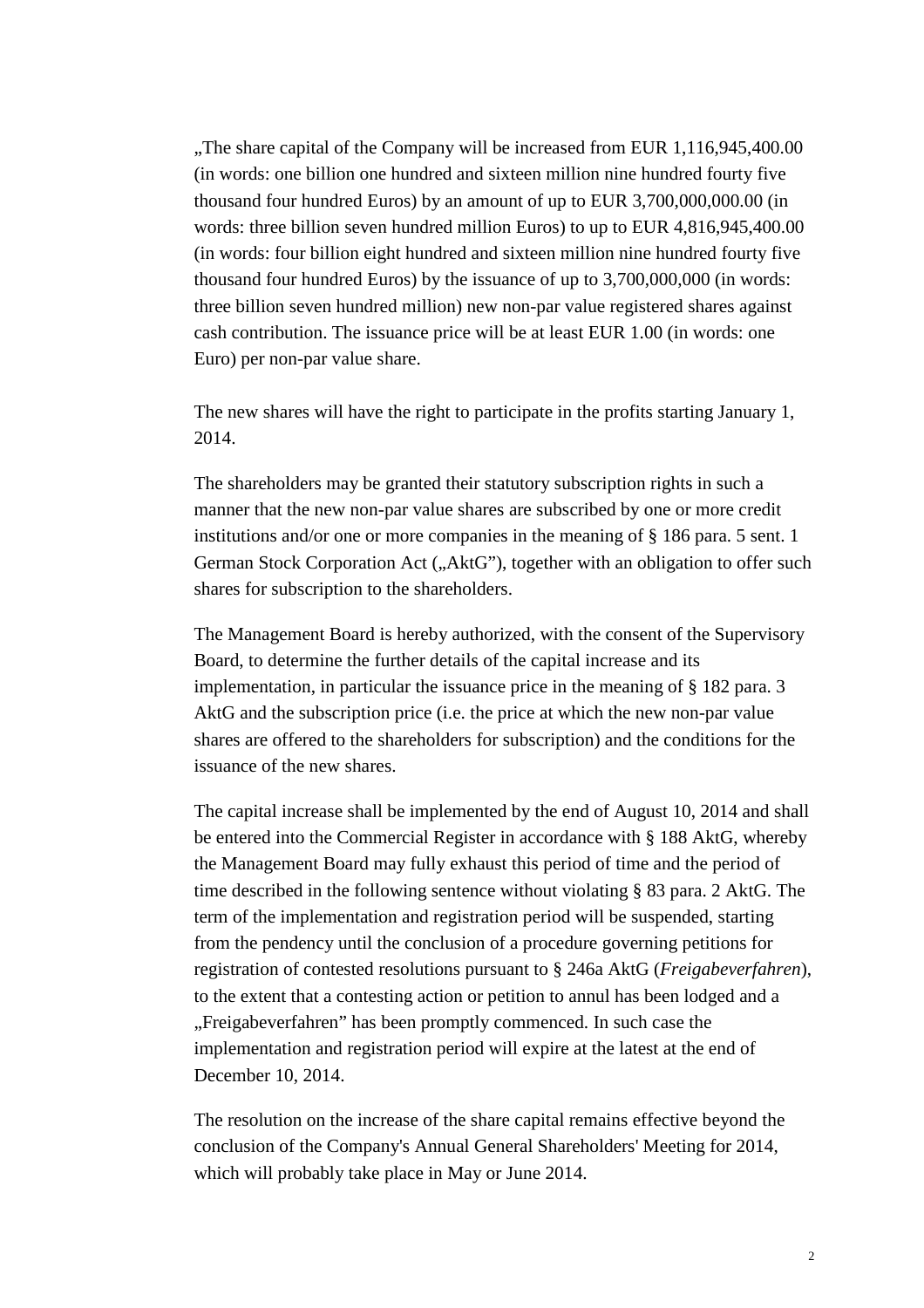The Supervisory Board is authorized to amend § 4 para. 1 and para. 2 of the Articles of Association (amount and division of the share capital) in accordance with the implementation of the capital increase. "

# **2. Resolution on the authorization of the Management Board for a capital increase by contribution in kind with exclusion of subscription rights of the shareholders (Authorized Capital 2014/I) and related amendment of the Articles of Association**

While maintaining the Authorized Capital 2012/I pursuant to § 4 para. 3 of the Articles of Association of the Company, which has not yet been exhausted, an additional new Authorized Captial 2014/I shall be created.

The Company entered into an agreement with Koninklijke KPN N.V. ("KPN") on July 23, 2013 concerning the acquisition of the German mobile telephone business of E-Plus from KPN. The proposed Authorized Captial 2014/I set forth in point 2 of the agenda will serve the implementation of this acquisition. Further detail is contained in the report of the Management Board to this agenda point.

The Management and Supervisory Board propose to adopt the following resolution:

", a) The Management Board is hereby authorized, with the consent of the Supervisory Board, to increase the registered share capital of the Company by a total amount of up to EUR 475,000,000.00 (in words: fourhundredseventyfive million Euros) by issuing up to 475,000,000 (in words: fourhundredseventyfive million) new non-par value registered shares with an issuance price of EUR 1.00 (in words: one Euro) per share against contribution in kind (Authorized Capital 2014/I).

The statutory subscription rights of the shareholders are excluded.

The right to participate in the profits of the new non-par value shares can be set in derogation of § 60 para. 2 AktG.

Further details of the capital increase and its implementation, in particular the conditions for the issuance of the new non-par value registered shares, will be determined by the Management Board with the consent of the Supervisory Board.

The Supervisory Board is authorized to amend § 4 para. 1, 2 and 5 of the Articles of Association (amount and division of the share capital, Authorized Capital 2014/I) following complete or partial implementation of the capital increase and/or after expiration of the authorization period.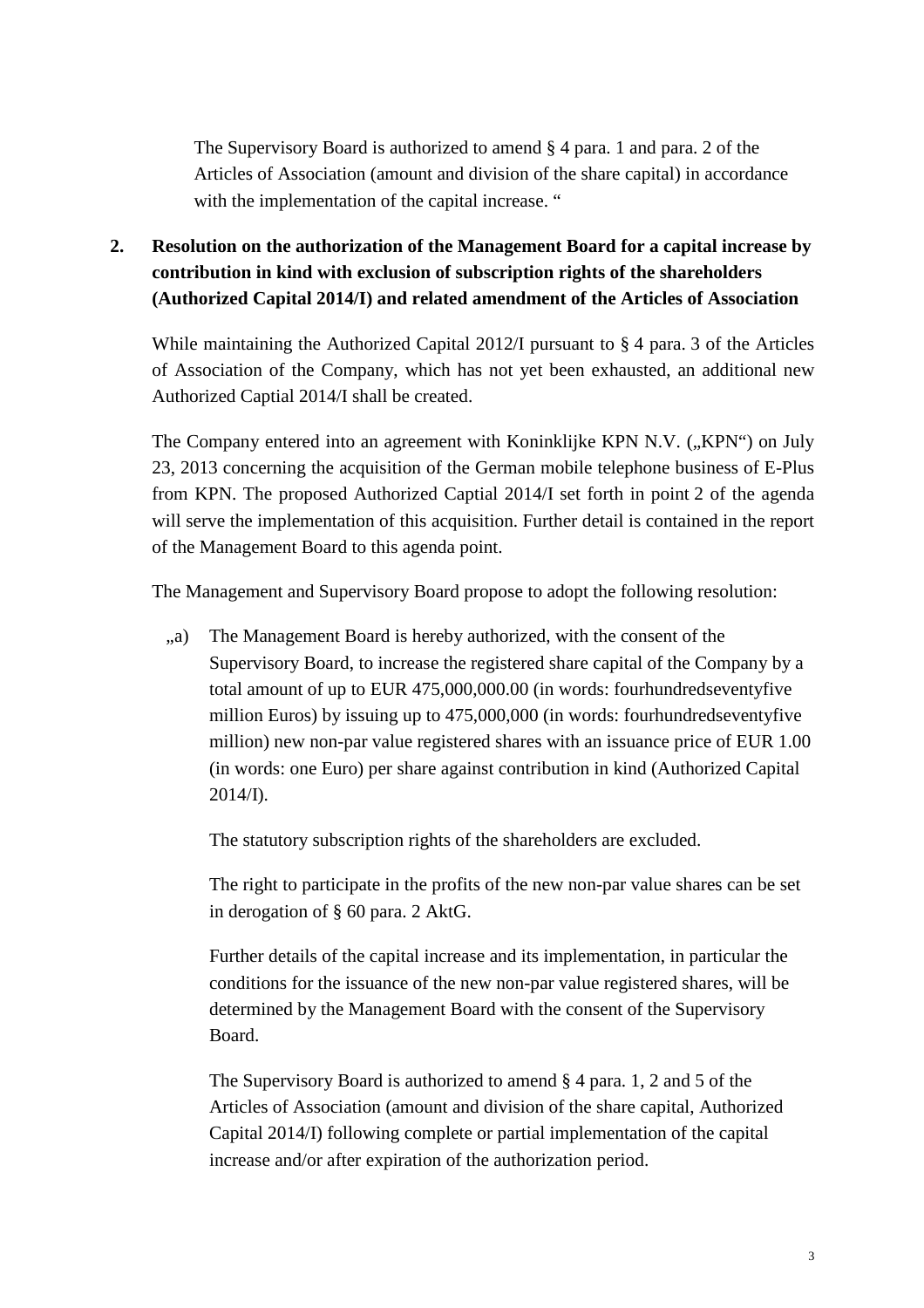- b) A new paragraph 5 will be added to § 4 of the Articles of Association with the following wording:
	- "(5) The Management Board is hereby authorized, with the consent of the Supervisory Board, to increase the registered share capital of the Company by a total amount of up to EUR 475,000,000.00 (in words: fourhundredseventyfive million Euros) by issuing up to 475,000,000 (in words: fourhundredseventyfive million) new non-par value registred shares with an issuance price of EUR 1.00 (in words: one Euro) per share against contribution in kind (Authorized Capital 2014/I).

The statutory subscription rights of the shareholders are excluded.

The right to participate in the profits of the new non-par value shares can be set deviating from § 60 para. 2 AktG.

Further details of the capital increase and its implementation, in particular the conditions for the issuance of the new non-par value shares, will be determined by the Management Board with the consent of the Supervisory Board.

The Supervisory Board is authorized to amend § 4 para. 1, 2 and 5 of the Articles of Association (amount and division of the share capital, Authorized Capital 2014/I) following complete or partial implementation of the capital increase and/or after expiration of the authorization period. "

- c) The Management Board is directed not to register the amendment of the Articles of Association resolved in b) above with the Commercial Register until after the implementation of the proposed capital increase against cash contribution set forth in point 1 of the agenda;§ 202 para. 3 sent. 1 AktG must be observed.
- d) This resolution remains effective beyond the conclusion of the Company's Annual General Shareholders' Meeting for 2014, which will probably take place in May or June 2014. "
- **3. Resolution on the cancellation of the authorization for the issuance of convertible bonds and other Instruments of October 5, 2012 as well as the cancellation of the Conditional Capital 2012/I and creation of a new authorization for the issuance of convertible bonds and other Instruments with authorization to exclude the subscription rights of the shareholders as well as the creation of a new Conditional Capital 2014/I along with related amendments of the Articles of Association**

The Management and Supervisory Board propose to adopt the following resolution: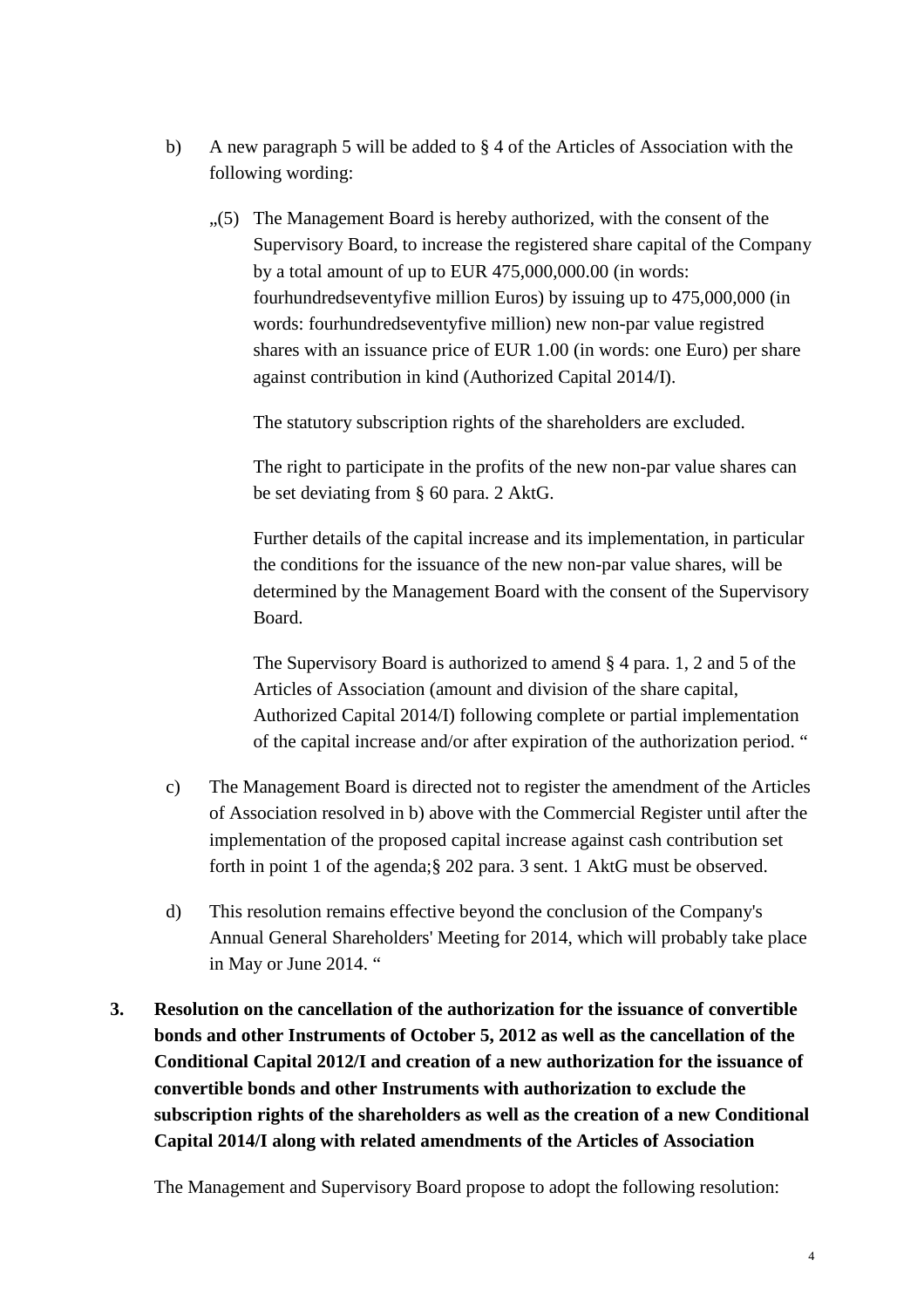- ", a) The authorization granted by the General Shareholders' Meeting from October 5, 2012 with respect to agenda point 1, regarding the issuance of convertible bonds, option bonds, participation rights and/or profit-participating bonds, as well as combinations of these instruments, is hereby cancelled. Furthermore the Conditional Capital stipulated in § 4 para. 4 of the Articles of Association is hereby cancelled.
- b) The Management Board is authorized, with the consent of the Supervisory Board, to issue the following in bearer or registered form on one or more occasions, by the end of February 10, 2019:

(i) convertible bonds and/or (ii) option bonds and/or (iii) convertible participation rights and/or (iv) option participation rights and/or (v) participation rights and/or (vi) profit-participating bonds (including combinations of these instruments) (hereafter  $(i)$  to  $(iv)$  together the  $\sqrt{F}$  Financial Instruments" and  $(i)$  to  $(vi)$  together the  $\mu$ Instruments") in a total nominal amount of up to EUR 3,000,000,000.00 (in words: three billion Euros) with a term to maturity of no more than 15 years; and to grant the owners and creditors of Financial Instruments conversion or option rights on new non-par value registered shares of the Company, with a notional interest in the share capital of the Company of up to a total of EUR 558,472,700.00 (in words: five hundred and fifty eight million four hundred and seventy two thousand and seven hundred Euros), subject to the terms of the convertible and option bonds as well as the convertible and option participation rights. The following details apply to the authorization:

The Instruments may be issued, in addition to Euros, in the legal currency of an OECD country, subject to the limitation of the converted value of such currency in Euros.

The Instruments may also be issued by companies in which the Company has a direct or indirect majority ownership (hereinafter "Affiliates"), if such issuance is in the financial interest of the Telefónica Deutschland Group. In that case the Management Board is authorized, with the consent of the Supervisory Board, to issue a guarantee for the Instruments and to grant the owners or creditors of such Financial Instruments conversion rights or option rights on new non-par value registered shares of the Company.

The instruments will be divided into fractional bonds or fractional participation rights that have equal rights among each other.

*Option right.* In case of the issuance of option bonds or option participation rights, one or more option certificates will be attached to each fractional bond or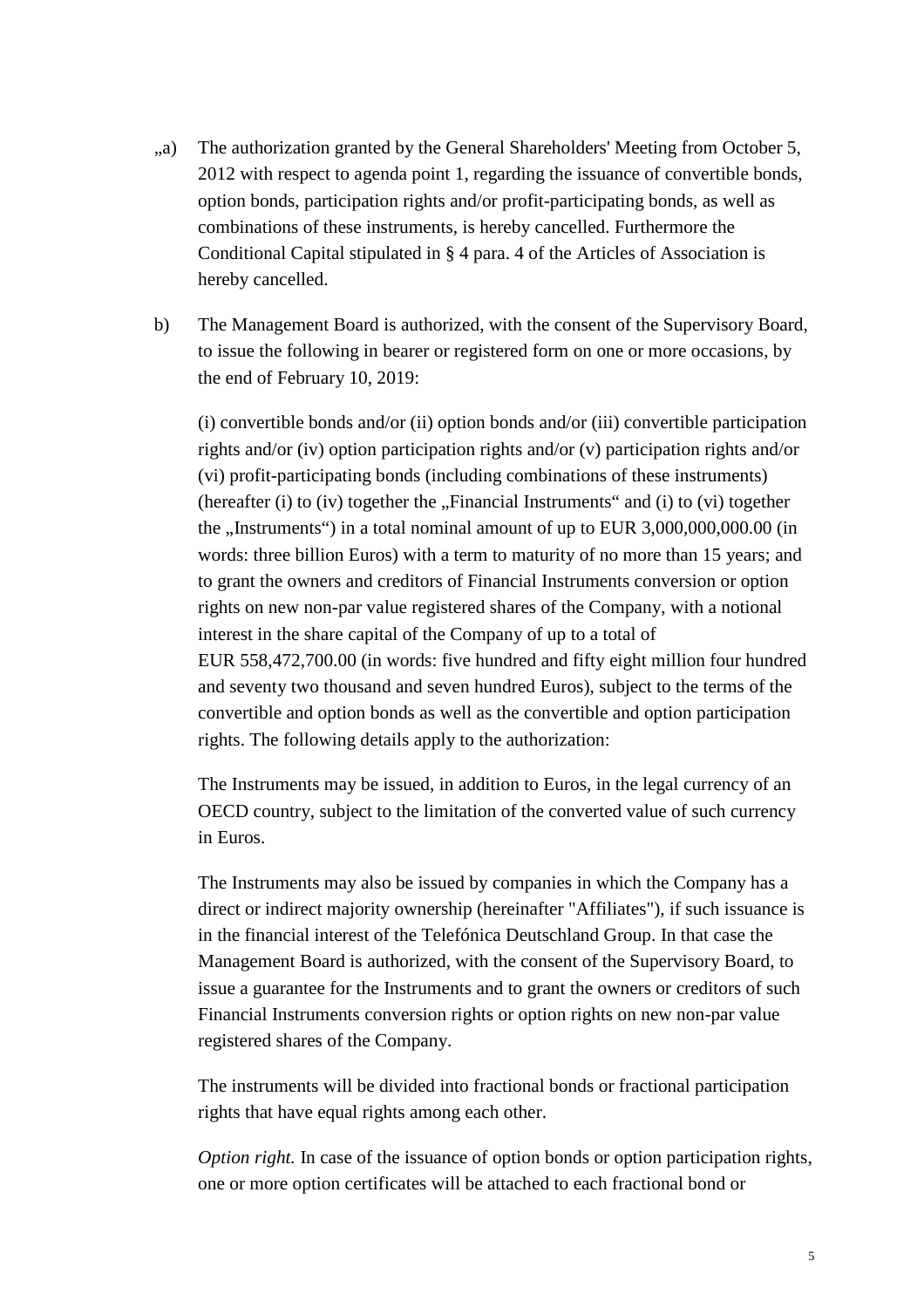fractional participation right, which authorizes the owner or creditor to subscribe to new non-par value registered shares of the Company, subject to the terms of such options to be determined by the Management Board with the consent of the Supervisory Board. The terms of the options may stipulate that the exercise price of the option bonds or option participation rights issued by the Company may also be paid by transfer of fractional bonds or fractional participation rights and, if applicable, a cash payment. Moreover, subject to the terms of the options, it may be stipulated that fractional shares can be subscribed to as whole shares subject to an additional payment, or can be paid out in cash. The notional interest in the share capital of each share to be subscribed pursuant to fractional option or fractional participation rights may not exceed the nominal amount of the option bonds or option participation rights. §§ 9 para. 1 and 199 para. 2 AktG remain unaffected. The term of the option rights may not exceed 15 years.

*Conversion right and exchange ratio.* In case of the issuance of bearer convertible bonds or convertible participation rights, the holders of the fractional bonds or participation rights (otherwise the creditors) receive the right to exchange their fractional bonds or participation rights, subject to the conditions of the convertible bonds or convertible participation rights to be determined by the Management Board with the consent of the Supervisory Board, for non-par value registered shares of the Company. The exchange ratio is determined by dividing the nominal amount of a fractional bond or participation right by the conversion price set for a new non-par value registered share of the Company. The exchange ratio can also be determined by dividing the issue price of a fractional bond or participation right (which is below the nominal amount) by the conversion price set for a new non-par value registered share of the Company. It may be stipulated that the exchange ratio will be variable, and the conversion price will be set within a yet to be determined bandwidth which depends on the development of the share price during the term of, or during a specified period of time during the term of, such instruments. The exchange ratio may in any case be rounded up or down to a whole number; furthermore an additional payment to be made in cash or a compensation to be paid out in cash for non-convertible fractional shares may be set. Moreover it may be stipulated that fractional shares can be grouped together or compensated in cash. The notional interest in the share capital of the non-par value shares to be issued upon conversion may not exceed the nominal amount of the fractional convertible bond or fractional participation right, §§ 9 para. 1 and 199 para. 2 AktG remain unaffected.

*Conversion obligation.* The Management Board may, with the consent of the Supervisory Board, also issue registered convertible bonds or convertible participation rights pursuant to which the holder or creditor of the convertible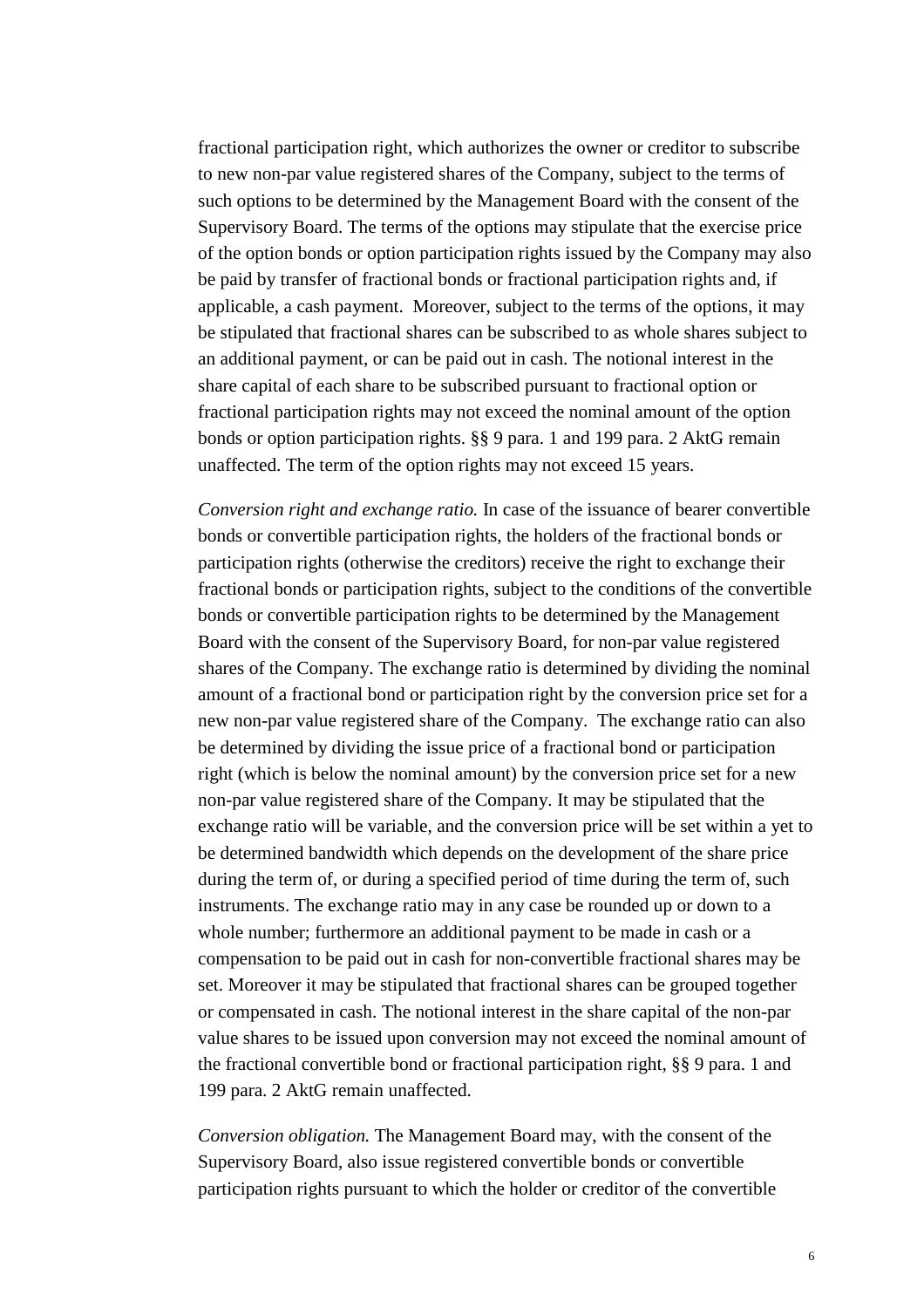bonds or convertible participation rights, subject to the terms of the convertible bonds or convertible participation rights, are obligated during or at the end of the conversion period to exchange the convertible bonds or convertible participation rights for new non-par value registered shares of the Company. The above stipulations of conversion rights and exchange ratio also apply to these financial instruments with obligation to convert.

*Satisfaction of conversion or option rights, right to substitute.* Furthermore, the terms of the bond or participation rights may stipulate that in case of the conversion or exercise of options, the Company does not grant the holder of conversion rights or options new non-par value registered shares of the Company out of the Conditional Capital, but rather pays out the value of such rights in a cash payment corresponding to the average closing price of the shares of the Company in Xetra trading (or another comparable successor system in place of the Xetra system) of the Frankfurt Exchange during the last ten trading days before exercise of the conversion or option right, subject to the terms of the bond or participation rights. The bond or participation right conditions may further stipulate that (i) the convertible bonds or participation rights may be converted into existing non-par value registered shares of the Company rather than into new non-par value registered shares out of the conditional capital, or that the option rights may be satisfied by delivery of such shares or (ii) the subscription shares may be created out of authorized capital in connection with a capital increase.

*Subscription price.* The relevant conversion or option price for a share in the Company (subscription price) to be determined must, also in the case of a variable exchange ratio or a variable conversion or option price, equal either (a) at least 80 % of the average closing price of the shares of the Company of the same kind in Xetra trading (or another comparable successor system in place of the Xetra system) (i) on the ten trading days before the day of adoption of the resolution by the Management Board regarding the issuance of the Financial Instruments or (ii) on the five trading days immediately before the public announcement of an offer to subscribe to Financial Instruments or (iii) on the five trading days immediately before the issuance of a declaration of acceptance by the Company after a public demand for the issuance of subscription offers or (b) at least 80 % of the average closing price of the shares of the Company of the same kind in Xetra trading (or another comparable successor system in place of the Xetra system) during the days on which the subscription rights for the Financial Instruments are traded on the Frankfurt exchange, with the exception of the last five trading days of the trading of the subscription rights or (c) in case the finance instruments are issued in connection with the acquisition of companies, participations in companies or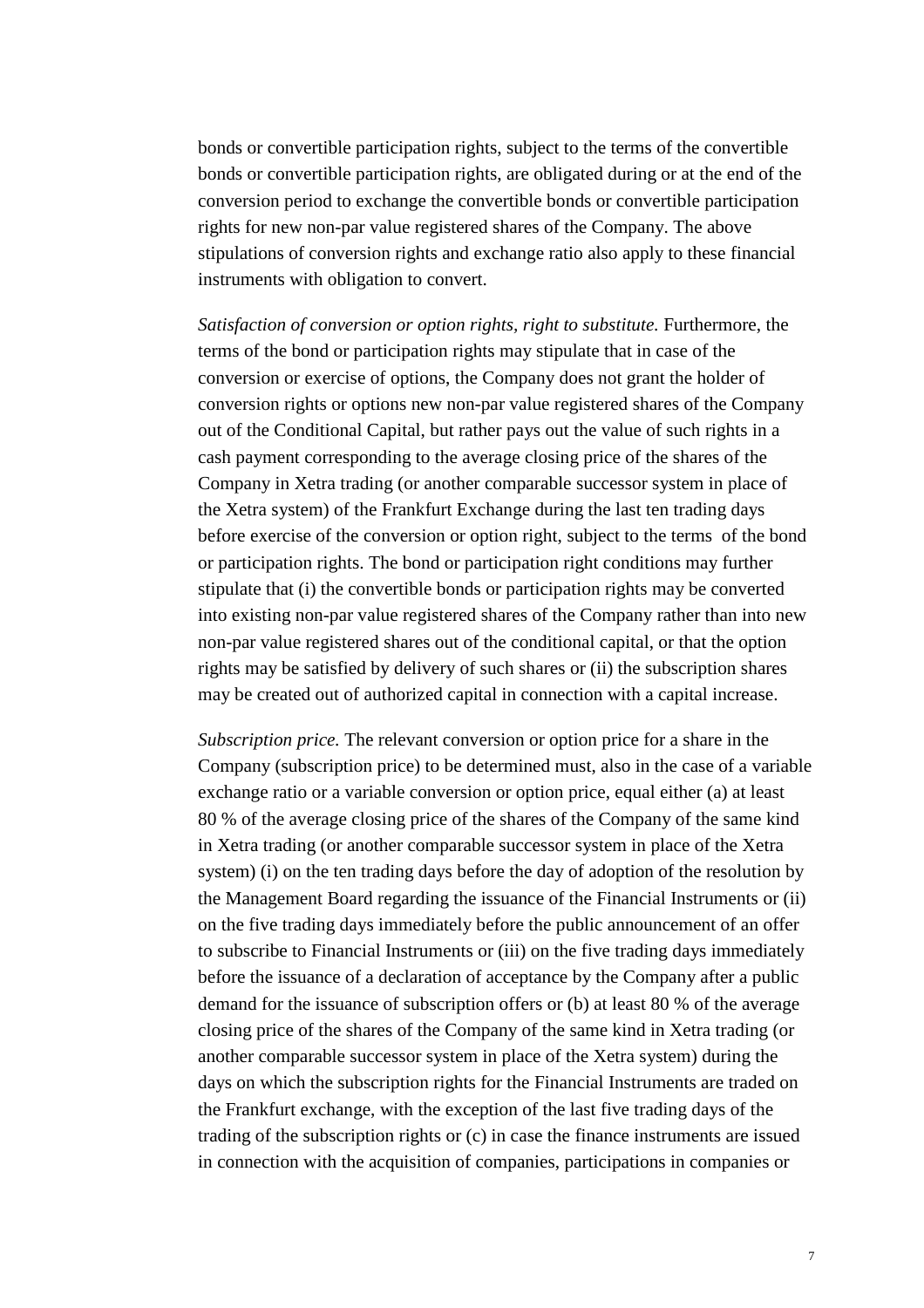parts of companies, at least EUR 1.00 (in words: one Euro). §§ 9 para. 1 and 199 para. 2 AktG remain unaffected.

As long as the terms of the bond or participation rights contain an obligation to convert or give the Company the right to pay cash instead of delivering shares after exercise of the conversion or option right, then the bond or participation right conditions may stipulate that the conversion or option price corresponds either to the alternatives under (a), (b) and (c) above, or (d) at least the arithmetic middle value of the closing price of the shares of the Company of same type in Xetra trading (or another comparable successor system in place of the Xetra system) on the last ten trading days before (i) the day of maturity of the Financial Instrument or (ii) the day on which the person obligated to convert must exercise his right to conversion or (iii) the day on which the conversion right is deemed to be exercised; the resulting conversion or option price may lie under the minimum price pursuant to (a) or (b). §§ 9 para. 1 and 199 para. 2 AktG also in this case remain unaffected.

*Dilution protection.* If, during the period of conversion or option, with granting of subscription rights for its shareholders, the Company increases the share capital or issues or guarantees further convertible or option bonds or convertible or option participation rights, or grants other option rights, and no subscription rights in that amount are granted to the holders or creditors of the conversion or option rights, which they would be entitled to following exercise of the conversion or option right or the satisfaction of the obligation to convert, then the convertible bond or option terms or convertible or option participation right terms may stipulate that the conversion or option price may be adjusted notwithstanding §§ 9 para. 1 and 199 para. 2 AktG by reason of a dilution protection clause (i) by payment of a corresponding amount of money by the Company upon exercise of the conversion or option right or satisfaction of the conversion obligation or (ii) by reduction of the additional payment to be made. Instead of the payment in cash or a reduction of the additional payment, the exchange ratio may also, to the extent possible, be adjusted by division by the reduced conversion price or option price.

The terms of the convertible or option bonds or the terms of the convertible or option participation rights may also stipulate an adjustment of the conversion or option rights in case of a capital decrease, a share split or a special dividend, or other measures that could lead to a dilution of the value of the conversion or option rights, §§ 9 para. 1 and 199 para. 2 AktG remain unaffected. Moreover, in case of a change of control in the meaning of § 29 para. 2 WpÜG, a reduction of the term of the Financial Instrument and/or the period to exercise the option or convert, and/or an adjustment of the conversion or option price, may be stipulated.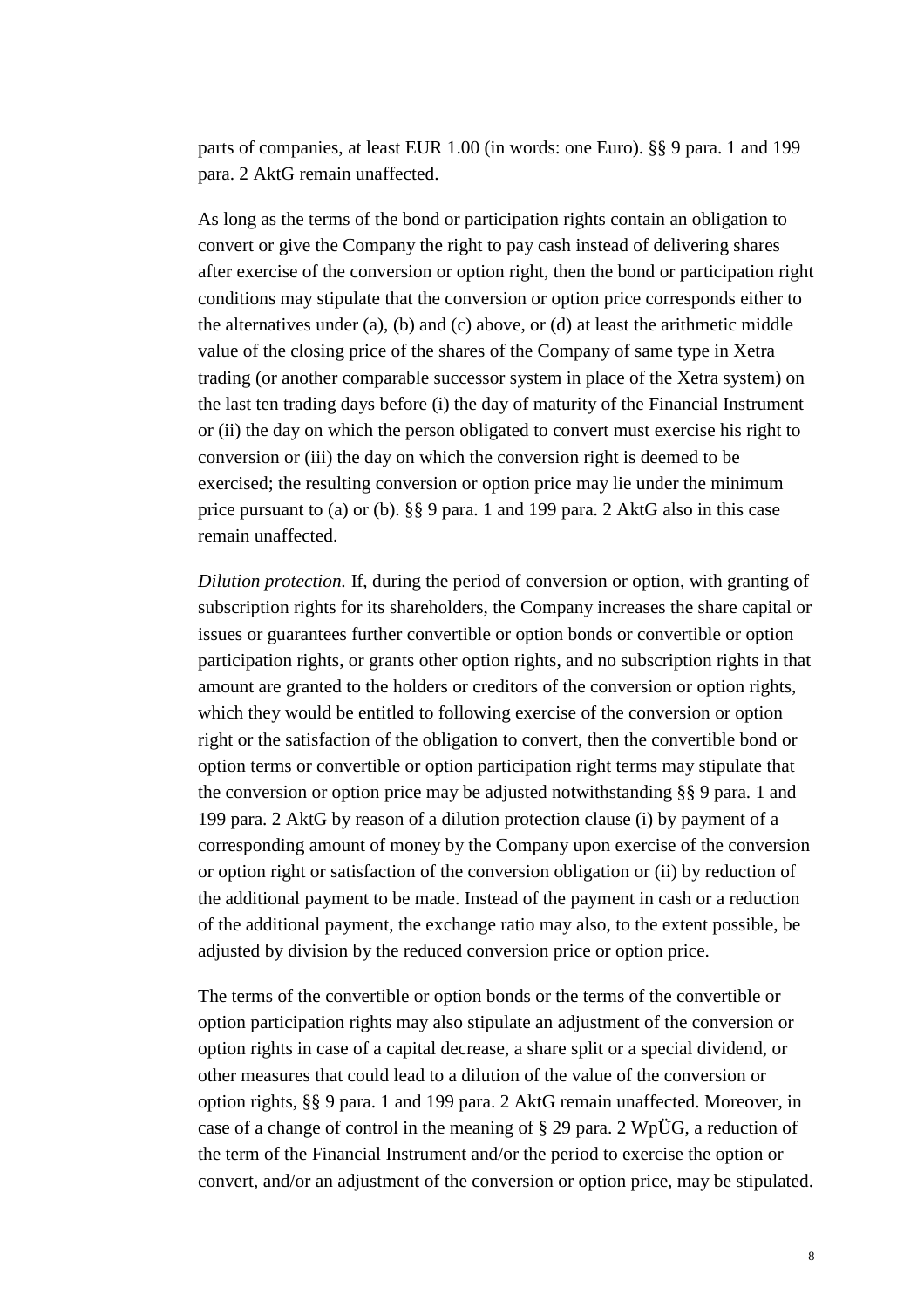*Subscription right and authorization of exclusion of subscription right.* The shareholders may also be granted their statutory subscription rights in such a manner that the Instruments are subscribed by one or more credit institutions and/or one or more companies in the meaning of § 186 para. 5 sent. 1 AktG under the obligation to offer such shares for subscription to the shareholders.

The Management Board is nevertheless authorized, with the consent of the Supervisory Board, to exclude the subscription rights of the shareholders of the Company on the Instruments, in total or in part,

- \* for fractional amounts;
- \* if the Instruments are issued in connection with the acquisition of companies, participations in companies or parts of companies;
- \* to the extent it is required in order to grant a subscription right to convertible bonds or option bonds or convertible participation rights or option participation rights or participation rights or profit participation bonds, to the holders or creditors of then outstanding option rights, convertible bonds and convertible participation rights, in the amount that they would be entitled to after exercise of their conversion or option right or after satisfaction of their conversion obligation;
- \* to the extent Financial Instruments are issued against cash payment and the issue price does not, in the opinion of the Management Board formed on the basis of a duly conducted inquiry, fall significantly under the theoretical market price of the fractional bonds or fractional participation rights as determined by recognized financial mathematical methods. This authorization to exclusion of subscription rights exists, however, only with respect to partial bonds or partial participation rights with a conversion or option right or obligation to convert to shares, having a notional interest in the share capital of no more than 10 % of such share capital, neither at the time of this authorization becoming effective nor at the time of the exercise of such authorization. For the question of exhausting this 10 % limitation, the exclusion of participation or acquisition rights resulting from other authorizations must be observed, in direct or indirect application of § 186 para. 3 sentence 4 AktG.

If the instruments are issued by an Affiliate, then the Company must assure the granting of the legal subscription rights of the shareholders, whereby the subscription right can also be excluded in this case according to the above authorizations.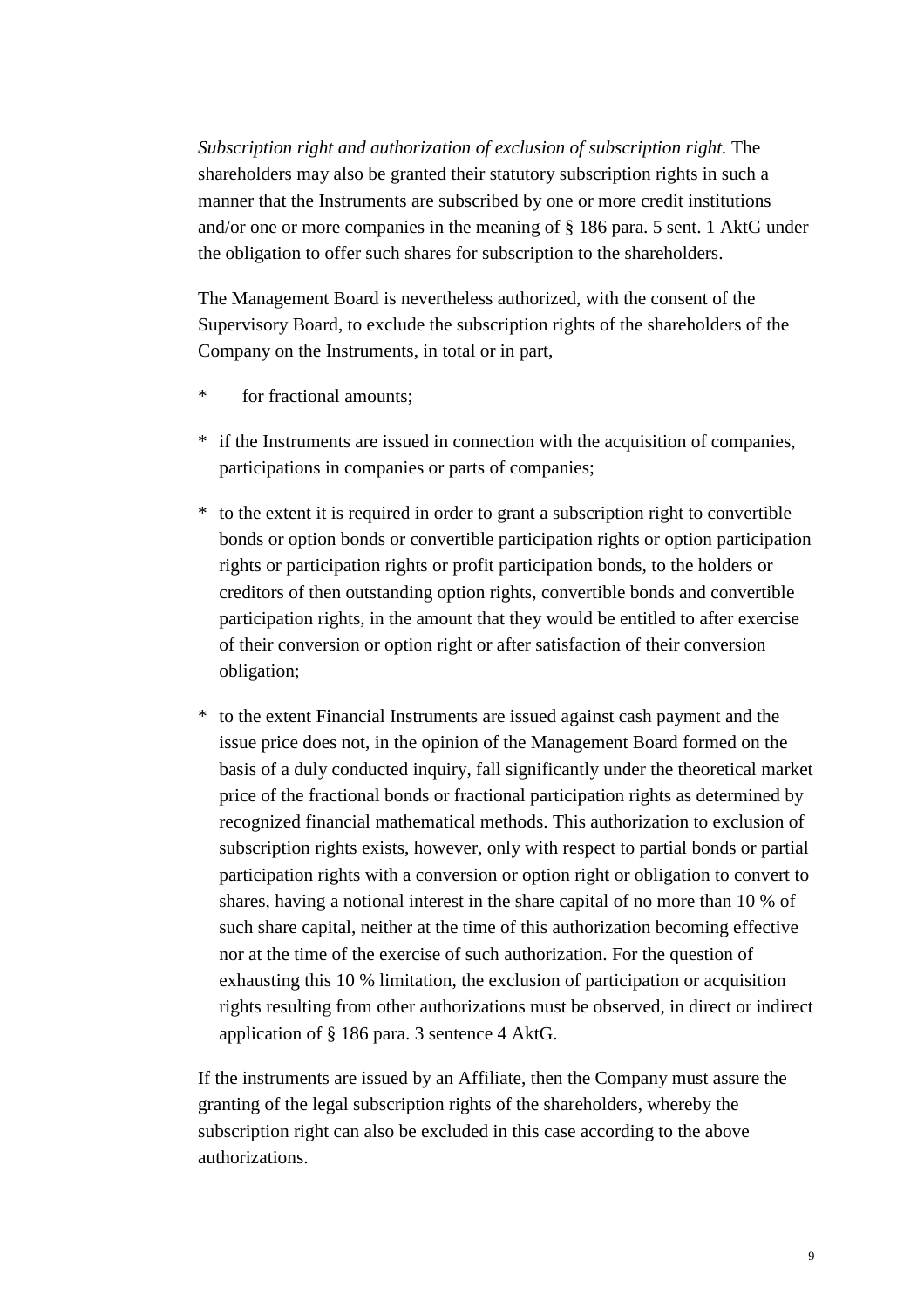*Further terms of the instruments.* The Management Board is authorized, with the consent of the Supervisory Board, to determine the further details of the issuance and terms of the Instruments, in particular interest rate, issuance price, denomination, conversion or option price, conversion or option period, term and termination rights, or to determine such matters with the governing bodies of the Affiliates issuing the instruments.

#### c) Creation of conditional capital

The share capital of the Company is conditionally increased by up to EUR 558,472,700.00 (in words: five hundred and fifty eight million four hundred and seventy two thousand and seven hundred Euros) by issuance of up to 558,472,700 (in words: five hundred and fifty eight million four hundred and seventy two thousand and seven hundred) new non-par value registered shares. The conditional capital increase is made exclusively for the granting of non-par value registered shares to the holders or creditors of Finance Instruments that are issued pursuant to the above authorization under b), by no later than the end of February 10, 2019 by the Company or its Affiliates. The conditional capital increase also serves the issuance of non-par value registered shares to holders or creditors of convertible bonds or convertible participation rights that include conversion obligations, subject to the terms of the convertible bonds or convertible participation rights. The issuance of the new shares will be made at the conversion or option price set forth under b). The conditional capital increase shall only be implemented to the extent that use is made of these rights, or the holders or creditors fulfill their obligation to convert, and to the extent that no own shares or shares from authorized capital are provided to serve these rights or a cash compensation is granted. The new shares participate in the profits from the beginning of the business year in which they are issued through the exercise of conversion or option rights or through fulfillment of an obligation to convert; in derogation hereof, the Management Board may, with the consent of the Supervisory Board, determine that the new shares participate in the profits from the beginning of the business year for which, at the time of exercise of the conversion or option right or the fulfillment of the conversion obligation, no resolution of the Shareholders' Meeting regarding the use of net profits has yet been adopted. The Management Board is authorized, with the consent of the Supervisory Board, to determine the further details of the implementation of the conditional capital increase.

### d) Amendment of the Articles of Association

§ 4 para. 4 of the Articles of Association is amended as follows:

 $(4)$  The share capital is conditionally increased by up to EUR 558,472,700.00 (in words: five hundred and fifty eight million four hundred and seventy two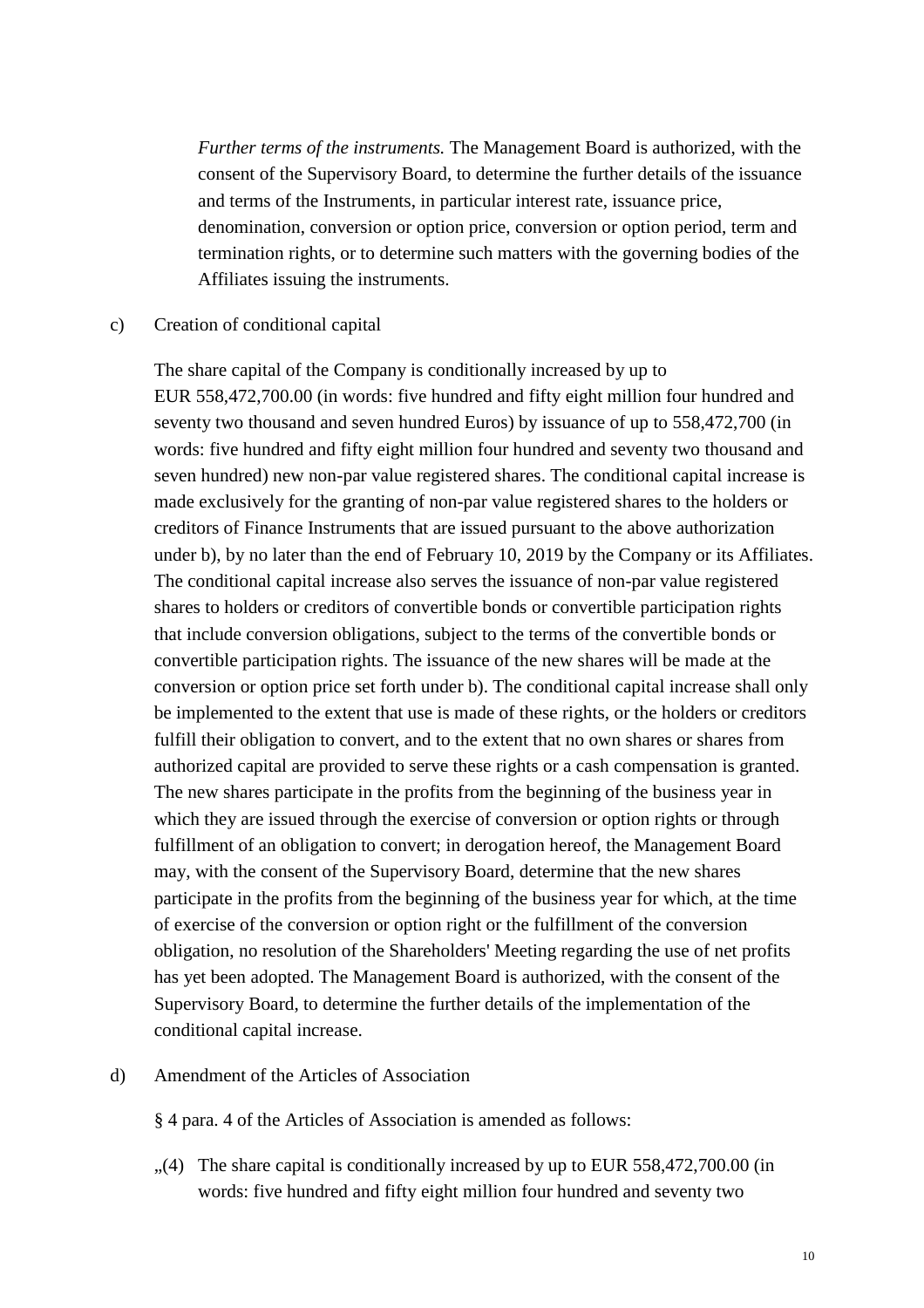thousand and seven hundred Euros) by issuing up to 558,472,700 (in words: five hundred and fifty eight million four hundred and seventy two thousand and seven hundred Euros) new non-par value registered shares (Conditional Captial 2014/I). The conditional capital increase will only be implemented to the extent that

- \* the holders or creditors of conversion rights or option certificates which are attached to issued convertible or option bonds or convertible or option participation rights issued by the Company or its direct or indirect majority owned subsidiary, on the basis of the authorization resolution of the General Shareholders' Meeting of February 11, 2014, make use of their conversion or option rights by the end of February 10, 2019 or
- \* those holders or creditors of convertible bonds or convertible participation rights issued by the Company or its direct or indirect majority owned subsidiary, on the basis of an authorization resolution of the General Shareholders' Meeting of February 11, 2014, who are obligated to convert such securities actually fulfill their obligation to convert by February 10, 2019 and
- \* to the extent that no own shares or shares from authorized capital are provided to serve these option or conversion rights or if a compensation in cash is granted.

The new shares participate in the profits from the beginning of the business year in which they are issued through exercise of conversion or option rights or through fulfillment of the conversion obligation; in derogation hereof the Management Board may, with the consent of the Supervisory Board, determine that the new shares participate in the profits from the beginning of the business year for which, at the time of the exercise of the conversion or option rights or the fulfillment of the conversion obligation, no resolution of the Shareholders' Meeting about the use of the net profits has yet been adopted. The Management Board is authorized, with the consent of the Supervisory Board, to determine the further details of the implementation of the conditional capital increase."

e) The Supervisory Board is authorized to amend the wording of § 4 para. 1, para. 2 and para. 4 (amount and division of the share capital, Conditional Capital 2014/I) of the Articles of Association, in accordance with the relevant issuance of shares from the Conditional Capital 2014/I, as well as make all other changes in connection therewith that only concern the wording. The same applies in the case that the authorization to issue convertible or option bonds or convertible or option participation rights is not made use of after expiration of the period of authorization, as well as for the case that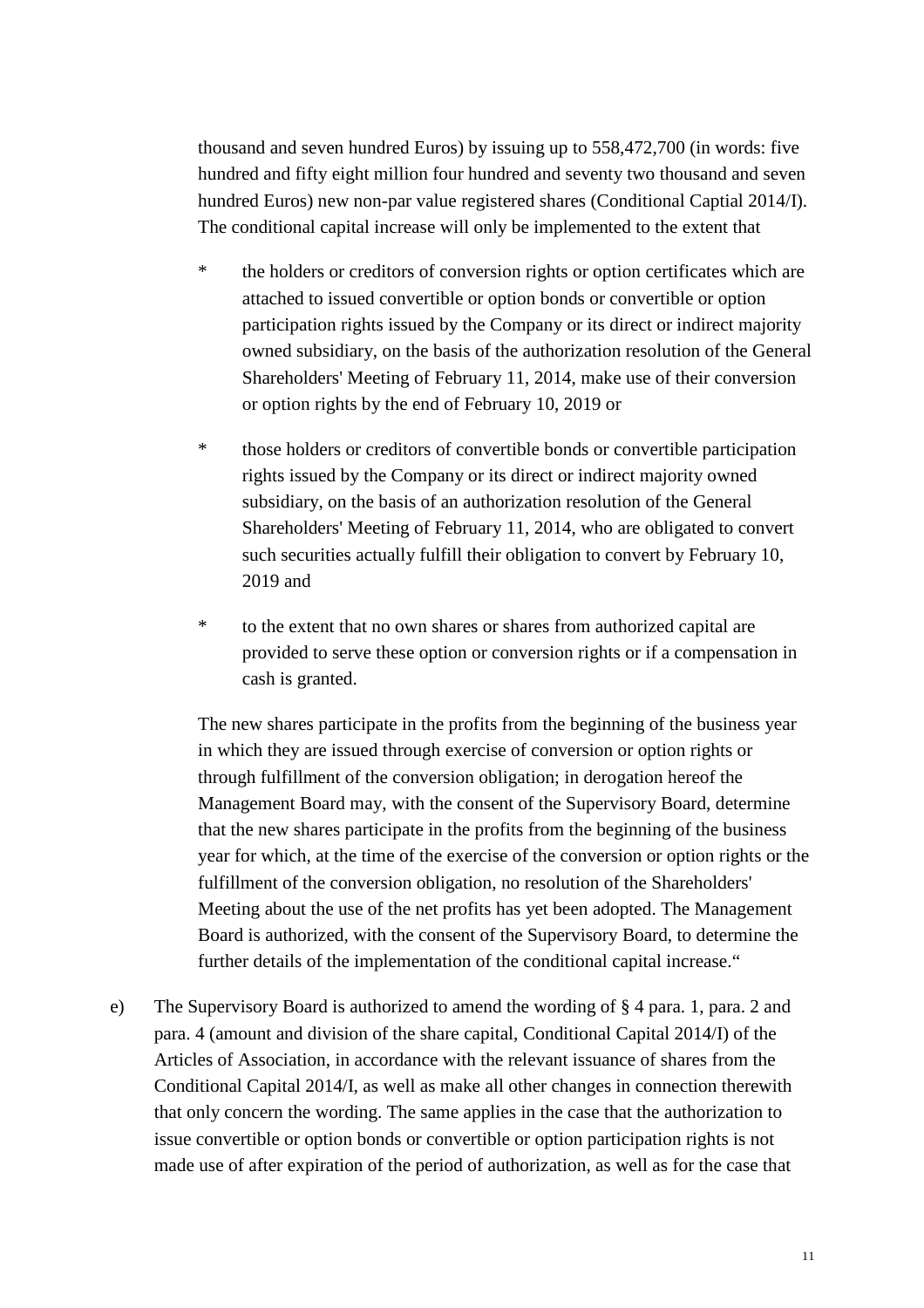the Conditional Capital 2014/I is not made use of after expiration of the period for the exercise of conversion and option rights."

# **Reports of the Management Board**

# **Report of the Management Board on agenda point 2**

With respect to point 2 of the agenda, the Management Board has submitted the following report pursuant to § 203 para. 2 sent. 2 in conjunction with § 186 para. 4 sent. 2 AktG, the main content of which will be published as follows:

"*The Management Board submits the following report concerning the proposed authorization for exclusion of subscription rights, pursuant to §§ 203 para. 2 sent. 2, 186 para. 4 sent. 2 AktG:*

# **A. Background of the intended acquisition of E-Plus and description of the Transaction**

### **I. Overview**

The resolution proposed in agenda point 1 to the Extraordinary General Shareholders' Meeting on the direct cash capital increase by up to EUR 3.7 billion with the grant of the subscription right and the proposed authorization in agenda point 2 to increase the share capital by contribution in kind by up to EUR 475,000,000.00 with the exclusion of the subscription right of the shareholders will serve the purpose of financing and implementing the acquisition of the business activities of E-Plus Mobilfunk GmbH  $\&$ Co. KG and the companies in which it holds an indirect or direct interest (such business activities "**E-Plus**" and this acquisition "**Transaction**").

In the course of the Transaction, Telefónica Deutschland Holding AG will acquire E-Plus from E-Plus Mobilfunk GmbH & Co. KG, an indirect subsidiary of Koninklijke KPN N.V. in exchange for (i) shares in the amount of 24.9 % of the increased share capital of Telefónica Deutschland Holding AG, after implementation of the Transaction (the "**Increased Share Capital**") and (ii) payment of EUR 3.7 billion (subject to any adjustments, see A.III.1.b)). E-Plus Mobilfunk GmbH & Co. KG will, immediately after the issuance of the new shares to be granted as consideration for the contribution of E-Plus, sell an equity stake amounting to 4.4 % of the Increased Share Capital of Telefónica Deutschland Holding AG to Telefónica S.A., for a purchase price of EUR 1.3 billion, and grant to Telefónica S.A. the option of acquiring from it up to a further 2.9 % of the Increased Share Capital of Telefónica Deutschland Holding AG in exchange for payment of up to EUR 510 million.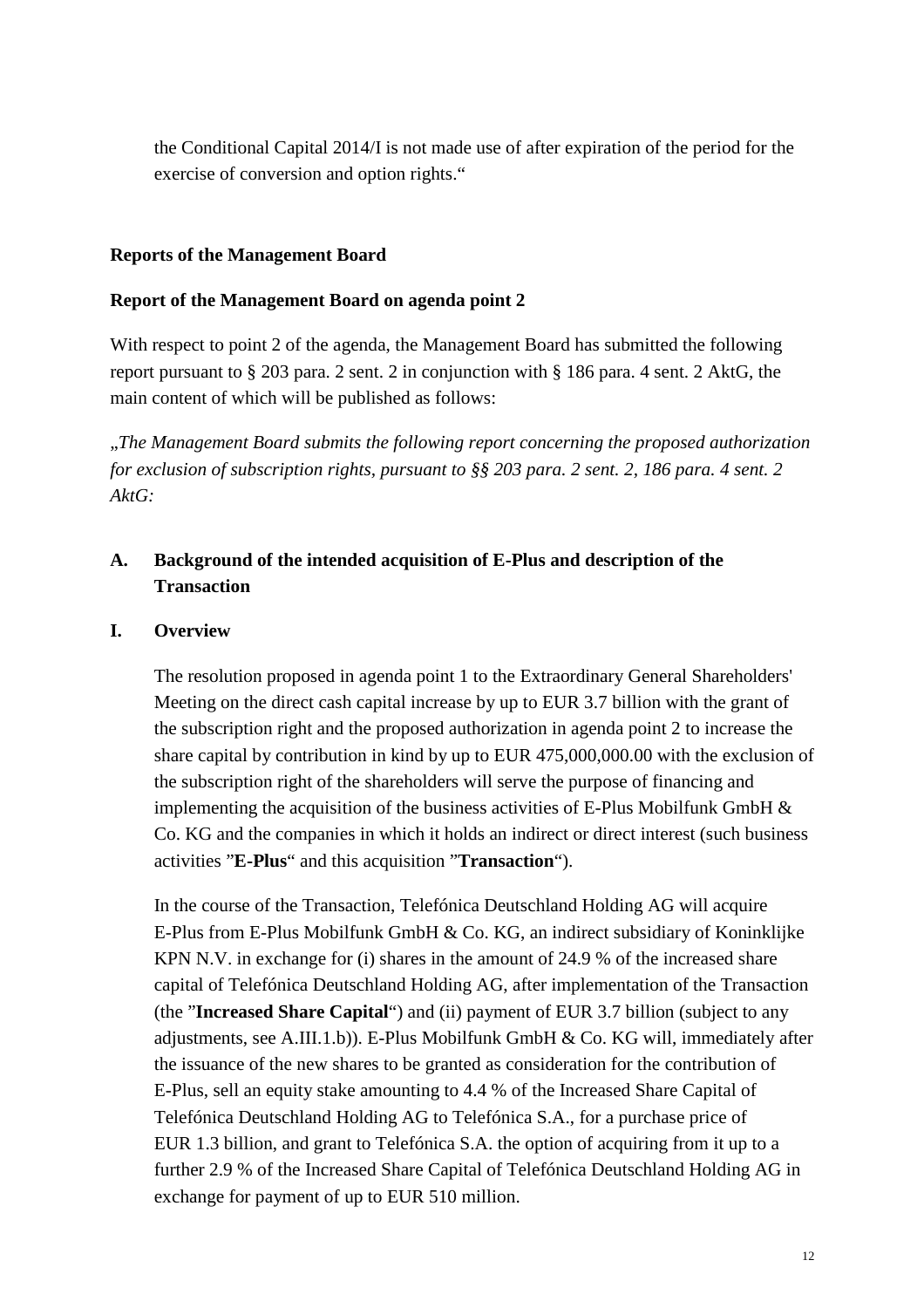# **II. Background of the intended acquisition of E-Plus**

# 1. Telefónica Deutschland Holding AG

a) Company name, share capital, shares and registered office

Telefónica Deutschland Holding AG ("**TDH AG**" or "**Company**"), having its registered office in Munich, is registered in the commercial register of the Local Court Munich under HRB 201055. The Company was created through a transformation of form of Telefónica Germany Verwaltungs GmbH. The change of legal form was registered with the commercial register on September 26, 2012. The business address of TDH AG is: Georg-Brauchle-Ring 23-25, 80992 Munich.

The share capital of the Company amounts to EUR 1,116,945,400.00 and is divided into the same number of non-par value shares. The shares issued by TDH AG are registered shares and, since October 30, 2012, have been traded on the Regulated Market of the Frankfurt Stock Exchange in the Prime Standard segment as well as on the Regulated Unofficial Market on the Berlin, Düsseldorf, Hamburg, Munich and Stuttgart Stock Exchanges. Since March 18, 2013, TDH AG has been part of the TecDax.

b) Shareholder structure

The largest shareholder of the Company is Telefónica S.A. ("**TEF SA**"), having its registered office in Madrid, Spain, which holds an (indirect) interest of 76.83% in TDH AG. TEF SA holds its interest through its 100-percent indirect subsidiary Telefónica Germany Holdings Limited, having its registered office in Slough, United Kingdom. The remaining shares are in free float.

c) Business object

The business object of the Company is as indicated in the articles of association of the Company ("**Articles of Association**"): to engage in Germany and abroad in the areas of telecommunications and information technology, multimedia, information and entertainment, mobile payment and other payment solutions, as well as the provision of distribution and brokerage services and any services connected or related with any of these areas, including the distribution of hardware and insurance solutions.

d) Group structure

TDH AG is a holding company. The operational business is conducted through its subsidiary Telefónica Germany GmbH & Co. OHG ("**O2 OHG**") as well as the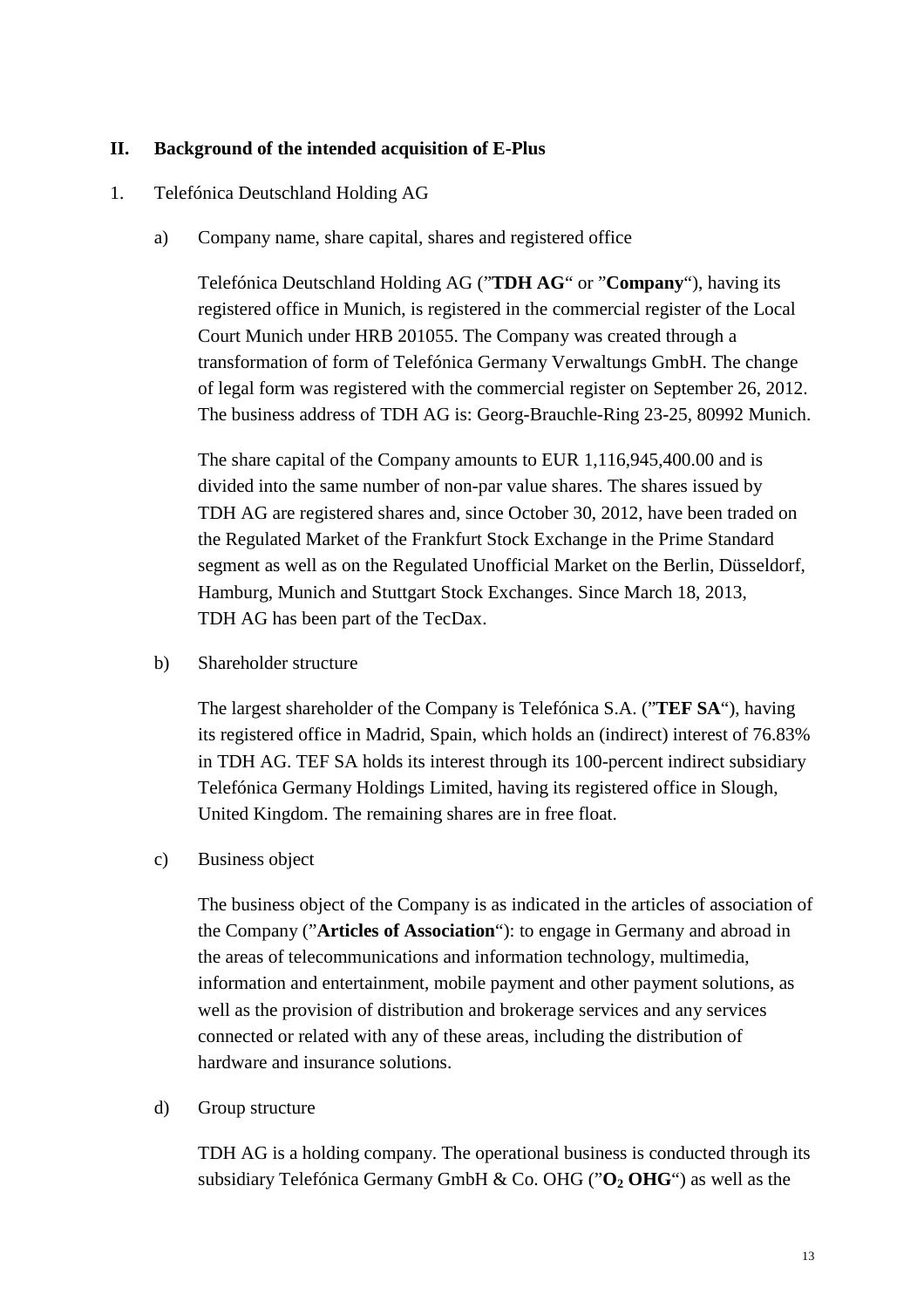companies in which it holds a direct or indirect interest (the latter together with TDH AG and O2 OHG the "**TDH Group**").

The business object of  $O_2$  OHG is the provision of national and cross-border telecommunications services of all types in Germany through fixed-line, mobile telecommunications and other networks, in particular the transmission of voice, data and pictures.

The following pictogram shows the main companies of the TDH Group:



### e) Business activity of the TDH Group

The TDH Group offers mobile and fixed-line services, including telephony, data and value-added services to consumer and business customers. In addition, the TDH Group is one of the leading wholesale telecommunications service providers in Germany, offering access to its mobile and fixed-line infrastructure and service capabilities to its wholesale partners.

The TDH Group is the third largest integrated telecommunications provider in Germany by revenue (based on the 2012 revenue). As of September 30, 2013, TDH Group had 19.6 million mobile service customers (SIM cards).

aa) Network operator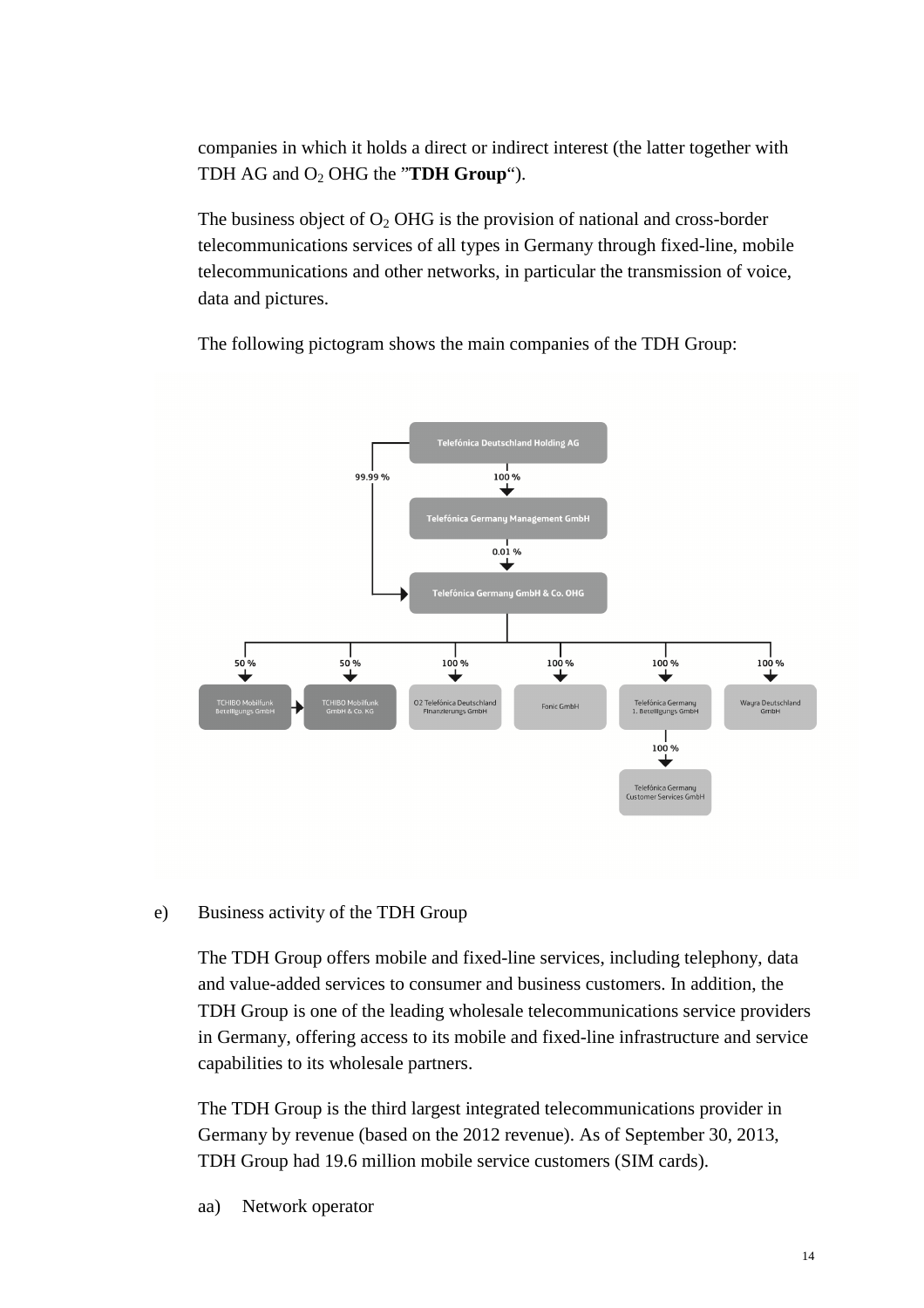The TDH group operates a Germany-wide mobile network under the technology standards 2G (Second Generation - Global Systems for Mobile Communications (GSM)), 3G (Third Generation - Universal Mobile Telecommunications System (UMTS)) and, most recently, 4G (Fourth Generation - Long Term Evolution (LTE)). With the 2G standard, TDH AG achieves a network coverage of 99 %, and with the 3G standard approximately 74 %, of the German population. The LTE standard currently covers large German cities such as Hamburg, Hannover, Berlin, Cologne, Düsseldorf, Leipzig, Dresden, Duisburg, Essen, Frankfurt, Nuremberg and Munich. The LTE network (Long Term Evolution Network) will be developed and expanded in the coming years in accordance with demand.

In addition, the TDH Group operates a nation-wide fixed-line network. A strategic partnership with Telekom Deutschland GmbH results in a fixedline coverage of 95% and also allows the TDH Group to provide over 11 million households with highspeed DSL (Digital Subscriber Line) internet access and data transmission rates of up to 50 Mbit/s. It is intended to further expand the cooperation with Telekom Deutschland GmbH in fixedline service.

#### bb) Distribution

The TDH Group markets its telecommunications services (telephony, SMS, MMS and innovative mobile data services) under a multi-brand strategy in order to access as many customer segments as possible. The majority of the post-paid and pre-paid mobile products, fixed-line products as well as bundled services, are marketed through the core premium brand  $O<sub>2</sub>$ . Additional customer groups are accessed through secondary and partner brands as well as through wholesale channels. Secondary brands include the own or, respectively, fully controlled FONIC and netzclub brands, as well as brands held through joint ventures and strategic partnerships such as Tchibo Mobil. The TDH Group also markets high-speed internet access and fixed-line telephony (voice over IP) under the standards ADSL2+ (Asymmetric Digital Subscriber Line 2+) and VDSL (Very High Speed Digital Subscriber Line).

In the business customer segment, primarily home offices and small and medium-sized business customers are targeted through the  $O<sub>2</sub>$  brand, and large multinational corporations are targeted through the Telefónica Multinational Solutions brand.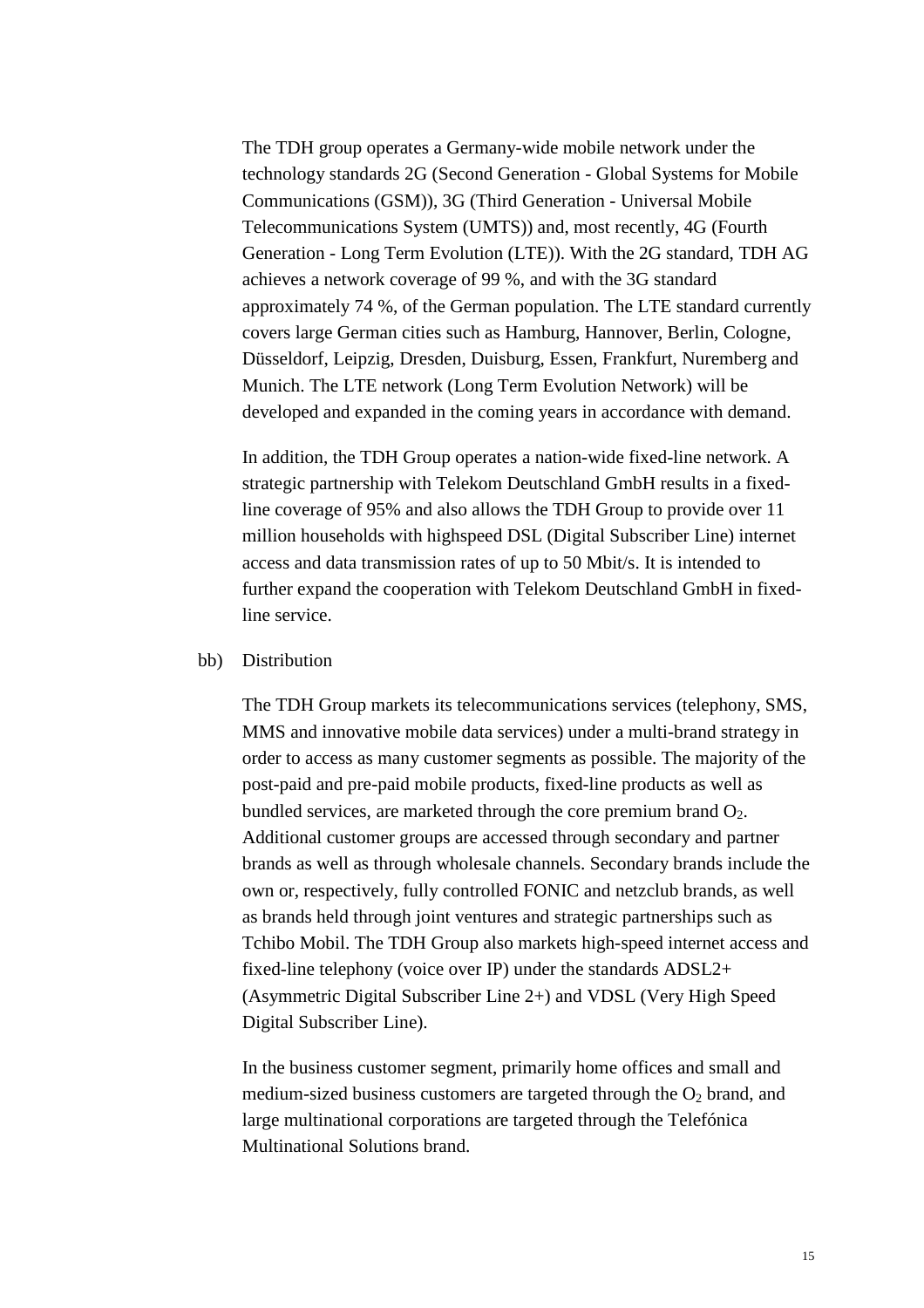In the wholesale business, the TDH Group offers mobile, fixed-line and value-added services to customers such as 1&1, mobilcom/debitel, Drillisch, Freenet, Versatel, Breko, M-Net, Unitymedia/KabelBW and, currently, still to Kabel Deutschland. In addition, there are cooperations with retailers such as Lidl and Kaufland. In the fixed-line business, the wholesale partners are provided with a number of ULL (unbundled local loop) services, including fixed-line telephony and high-speed internet services. In addition, valueadded services such as billing services or the management of telephone numbers and SIP-Accounts (Session Initiation Protocol Accounts) are offered.

The TDH Group offers its products via a diversified distribution platform. The platform includes direct distribution channels such as self-operated and franchise shops, as well as online and telesales, and indirect sales channels via retail and e-retail businesses as well as cooperations with dealers.

In the  $O<sub>2</sub>$  My Handy-model, handsets can be acquired independently of a mobile phone contract, either by way of a one-time payment or a rent-toown purchase with a down-payment and subsequent installment payments over twelve or 24 months.

cc) Employees

The TDH Group has a staff of close to 6,000, approximately 5,500 of which are permanent employees, among other locations, in Munich (main office), Berlin, Nuremberg, Bremen, Frankfurt, Hamburg, Cologne, Rostock and Teltow.

### 2. E-Plus Group

- a) E-Plus Mobilfunk GmbH & Co. KG
	- aa) Name and registered office

E-Plus Mobilfunk GmbH & Co. KG ("**EPM**"), having its registered office in Düsseldorf, is registered with the commercial register of the Local Court Düsseldorf under HRA 19031. The business address of EPM is E-Plus-Straße 1, 40472 Düsseldorf.

bb) Shareholder structure and capital

EPM has a fixed capital of EUR 10 million. The partners of EPM are E-Plus Mobilfunk Geschäftsführungs GmbH ("**E-Plus GF**"), having its registered office in Düsseldorf, registered with the commercial register of the Local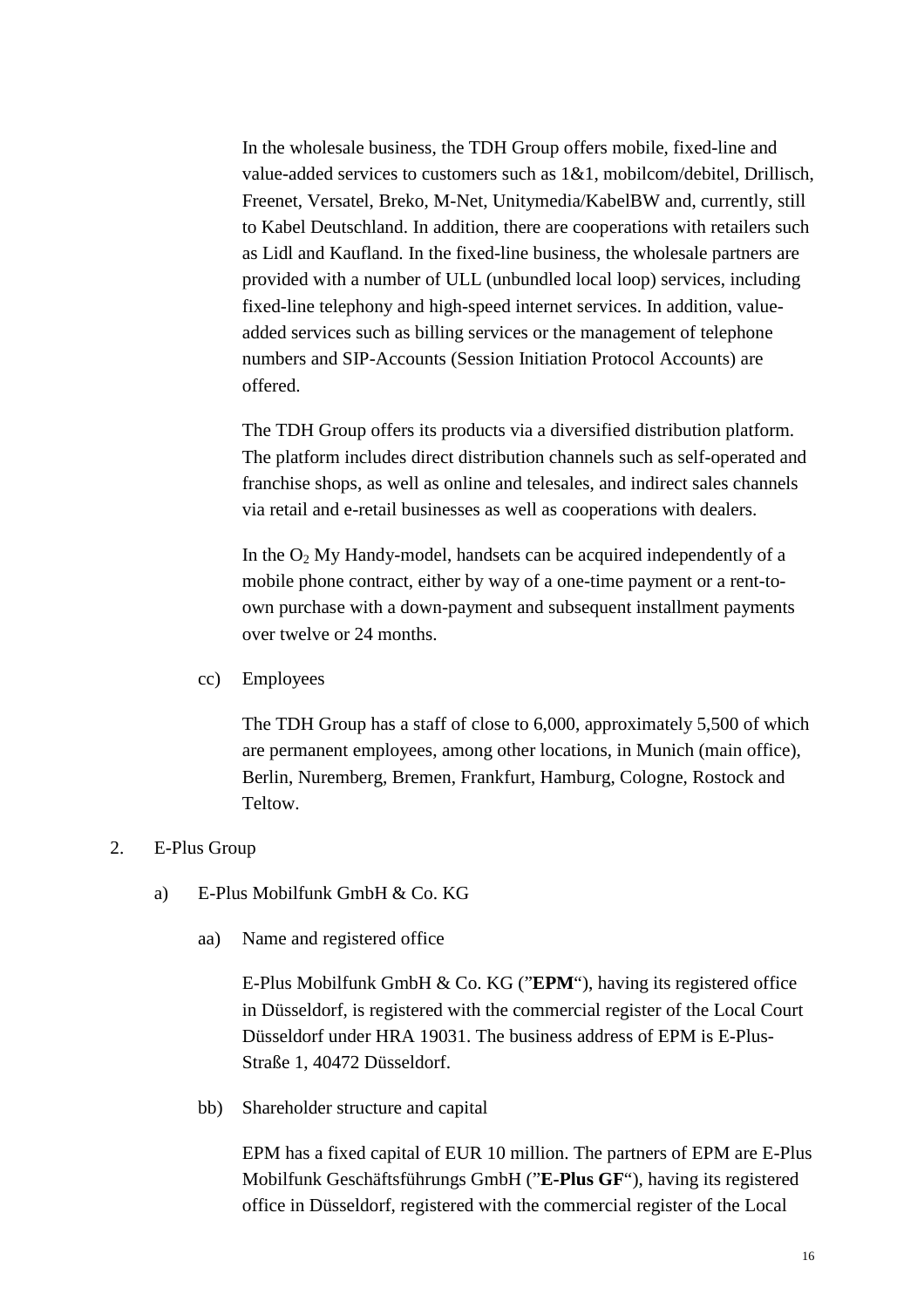Court Düsseldorf under HRB 39109, as sole general partner with a fixed capital interest of EUR 2.25 million and KPN Mobile Germany III B.V., having its registered office in The Hague, Netherlands, registered with the Kamer von Koophandel under KVK-number 27193954, as sole limited partner with a fixed capital interest of EUR 7.75 million. Both partners are indirect 100-percent subsidiaries of Koninklijke KPN N.V., The Hague, Netherlands ("**KPN**").

cc) Business object

The object of the business of EPM is the ownership and operation of telecommunications networks as well as the provision of services in the area of telecommunications, related consulting services and other services which support the business object, as well as the holding of interests in and management of other companies, in particular companies engaged directly or indirectly in the telecommunications sector.

dd) Group structure of the Original E-Plus Group

EPM and its general partner, E-Plus GF, at the time of conclusion of the contract on which the Transaction is based (July 23, 2013), held interests in a total of 21 further companies (EPM, E-Plus GF and the further companies together the "**Original E-Plus Group**").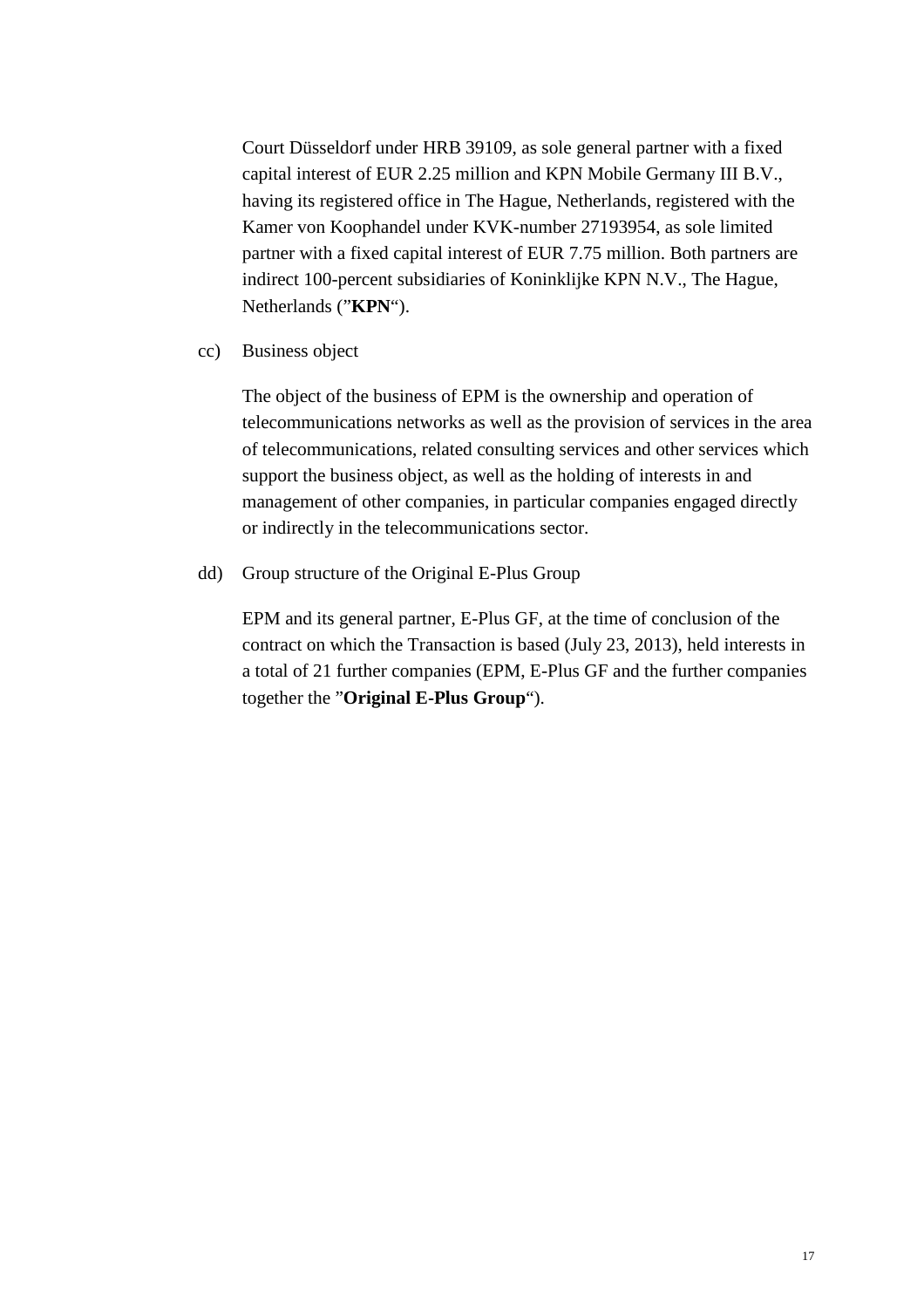The structure of the Original E-Plus Group on July 23, 2013 was as follows:

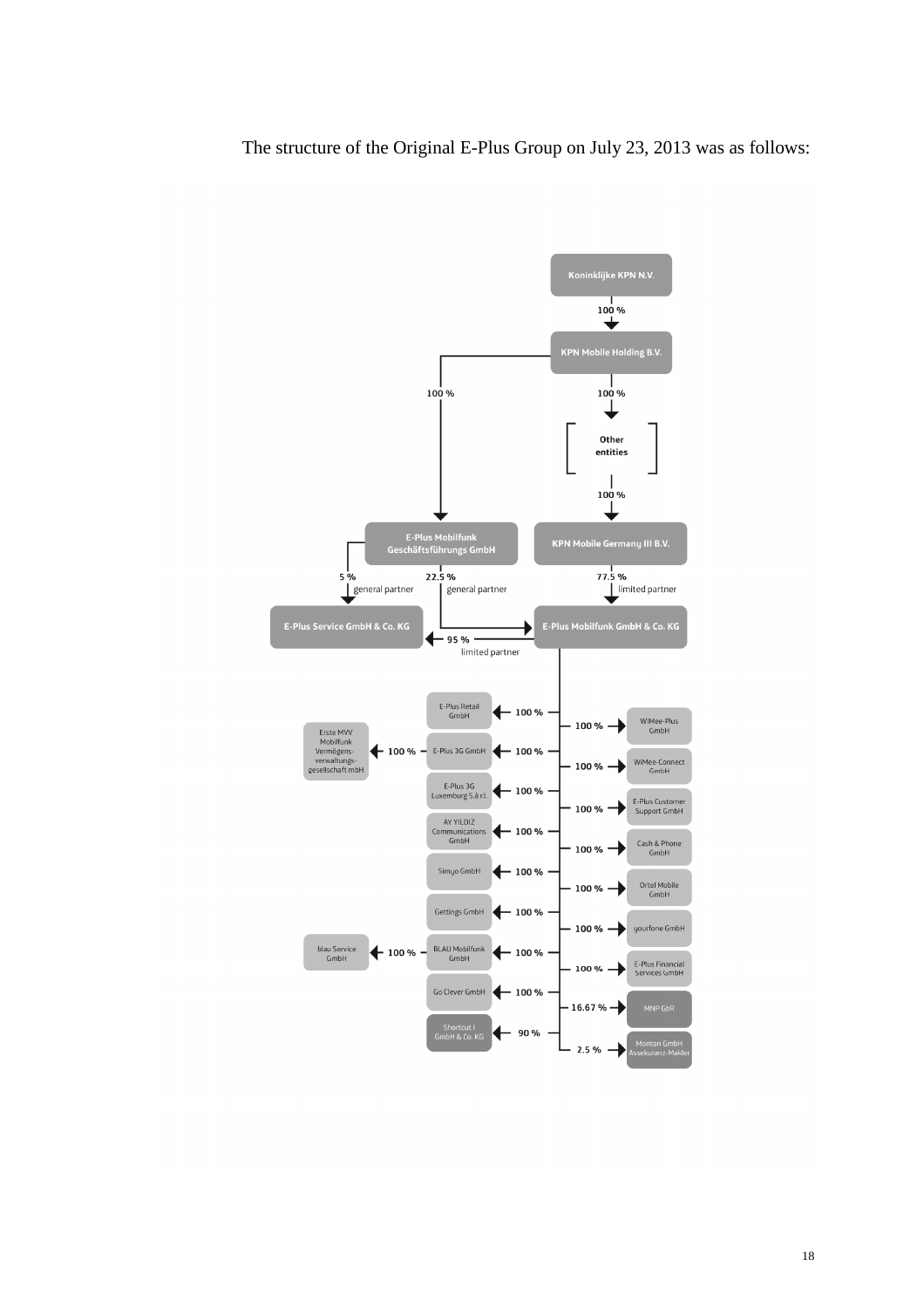#### ee) Business activity and strategy of Original E-Plus Group

E-Plus, with its approximately 24.8 million mobile customers as of September 30, 2013, is the third largest mobile network operator by number of subscribers in Germany. In the 2012 business year, it had revenues of approximately EUR 3.2 billion. E-Plus offers a large spectrum of mobile telecommunication services and products in the area of voice telephony, messaging and mobile data services, in the form of pre-paid as well as postpaid services for consumer customers and business customers, and operates a nationwide mobile telecommunications network under the technology standards 2G (Second Generation - Global System for Mobile Communications (GSM)) and 3 G (Third Generation- Universal Mobile Telecommunications System (UMTS)). The mobile network consists of more than 18,000 physical sites. At the end of 2013, E-Plus will likely be able to offer its customers in Germany a network coverage of approximately 99% of the population under the GSM standard more than 80% under the UMTS standard. E-Plus has announced that it will commence commercial marketing of its Long Term Evolution (LTE) products in 2014. E-Plus does not offer any fixed-line telephony services.

E-Plus holds frequency usage rights within the 900, 1,800, 2,100, 2,600 and 3,500 MHz bands. Differing from the TDH Group, E-Plus does not have usage rights in the 800 MHz band, which is particularly suitable to cover wide areas with the Long Term Evolution (LTE) standard.

From a regulatory perspective, EPM bears responsibility for the operation of the mobile network as a network operator, and acts as the group parent of the Original E-Plus group.

E-Plus Service GmbH & Co. KG distributes and provides mobile services – and maintains the corresponding customer relationships – under the primary brand "BASE" (up to 2010 also "E-Plus"), while AY YILDIZ Communications GmbH, BLAU Mobilfunk GmbH, Ortel Mobile GmbH, simyo GmbH and yourfone GmbH distribute and provide mobile services under other brands, which are focused on specific target groups.

The mobile licences and the frequency usage rights of E-Plus are held by EPM, E-Plus 3G Luxemburg S.à r.l., Erste MVV Mobilfunk Vermögensverwaltungsgesellschaft mbH, WiMee-Connect GmbH and WiMee-Plus GmbH.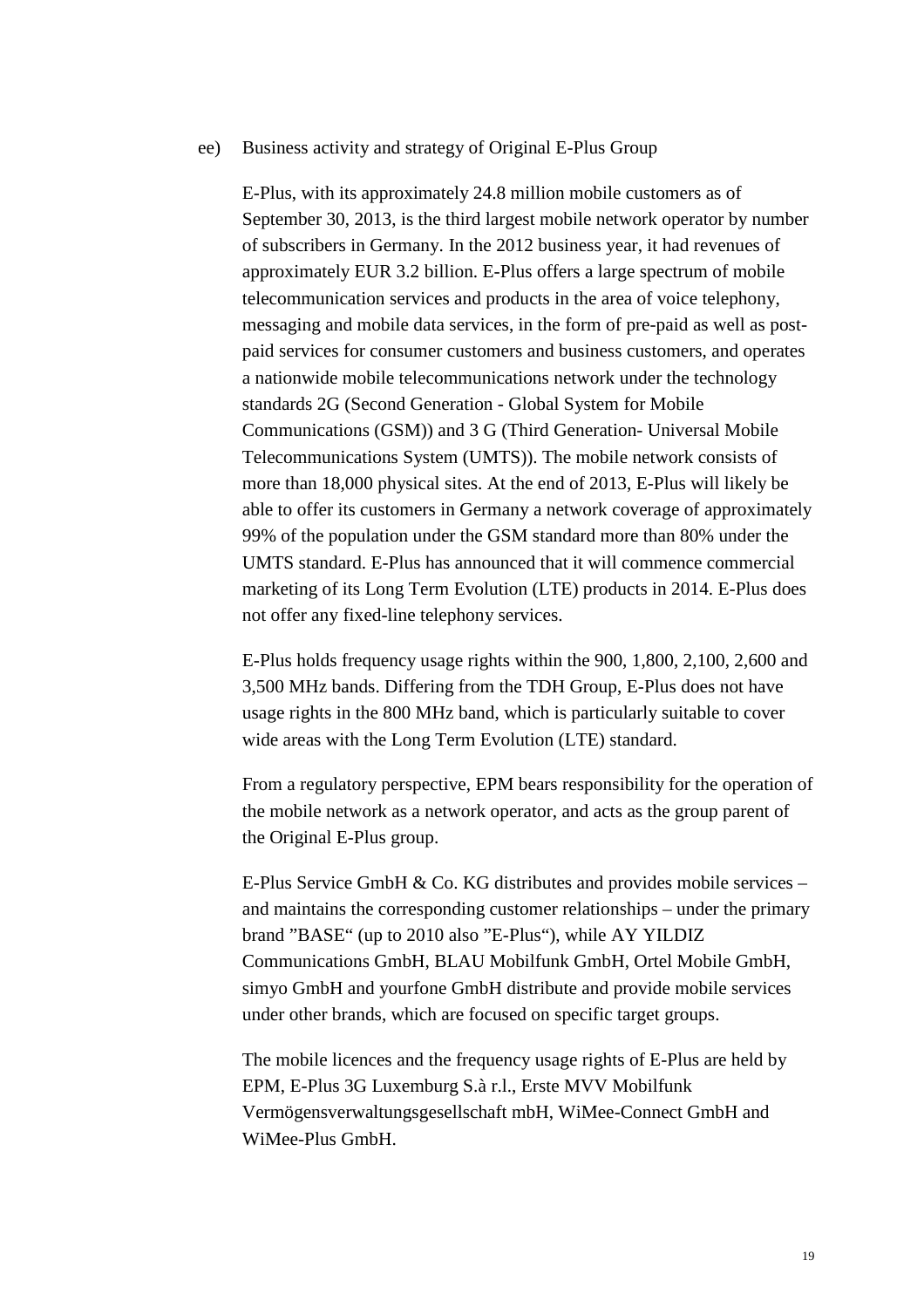E-Plus Financial Services GmbH provides internal services for, among other areas, bookkeeping, claim collections and creditworthiness checks.

Shortcut I GmbH & Co. KG, 90% of whose capital is held by EPM, acts as an incubator investing in small and medium-sized companies in early phases, primarily in Europe, USA and Asia.

E-Plus' marketing activities concentrate on mobile telecommunication services under a multi-brand strategy. The multi-brand portfolio of E-Plus includes the brands BASE and E-Plus, as well as various other brands, including but not limited to a youth-focused brand (yourfone) and a no-frills (discount) brand (Blau). Wholesale partners of E-Plus include, in particular, MedionMobile (AldiTalk), ADAC, MTV and the Nature and Biodiversity Union of Germany (NABU). In comparison to the TDH Group, E-Plus earns a smaller part of its revenues with its primary brand and a larger part through its other brands and cooperations.

At the same time, the pre-paid segment is of a greater economic importance to E-Plus than to the TDH Group.

ff) Employees

As of June 30, 2013, the Original E-Plus Group had a staff of 4,268 employees, located in Düsseldorf (main office), Berlin, Munich, Hamburg, Frankfurt, Hannover, Ratingen, Potsdam and Essen, amongst others.

#### b) Restructuring of the Original E-Plus Group

In the agreement governing the Transaction (see section A.III.1 of this report), KPN agreed to restructure the Original E-Plus Group prior to the closing of the Transaction ("**Restructuring**"). It is intended to simplify the structure of the Original E-Plus Group, enabling TDH AG to acquire E-Plus unencumbered of tax liabilities attributable to previous periods and of obligations under shareholder loans. The main aspects of the Restructuring are as follows:

aa) Restructuring of E-Plus Service GmbH & Co. KG

The partners of E-Plus Service GmbH & Co. KG, having its registered office in Potsdam, registered with the commercial register of the Local Court Potsdam under HRA 2809 P ("**EPS**"), were, on July 23, 2013, E-Plus GF as general partner with a fixed capital interest of EUR 1,346.00 and EPM as limited partner with a fixed capital interest of EUR 25,564.00.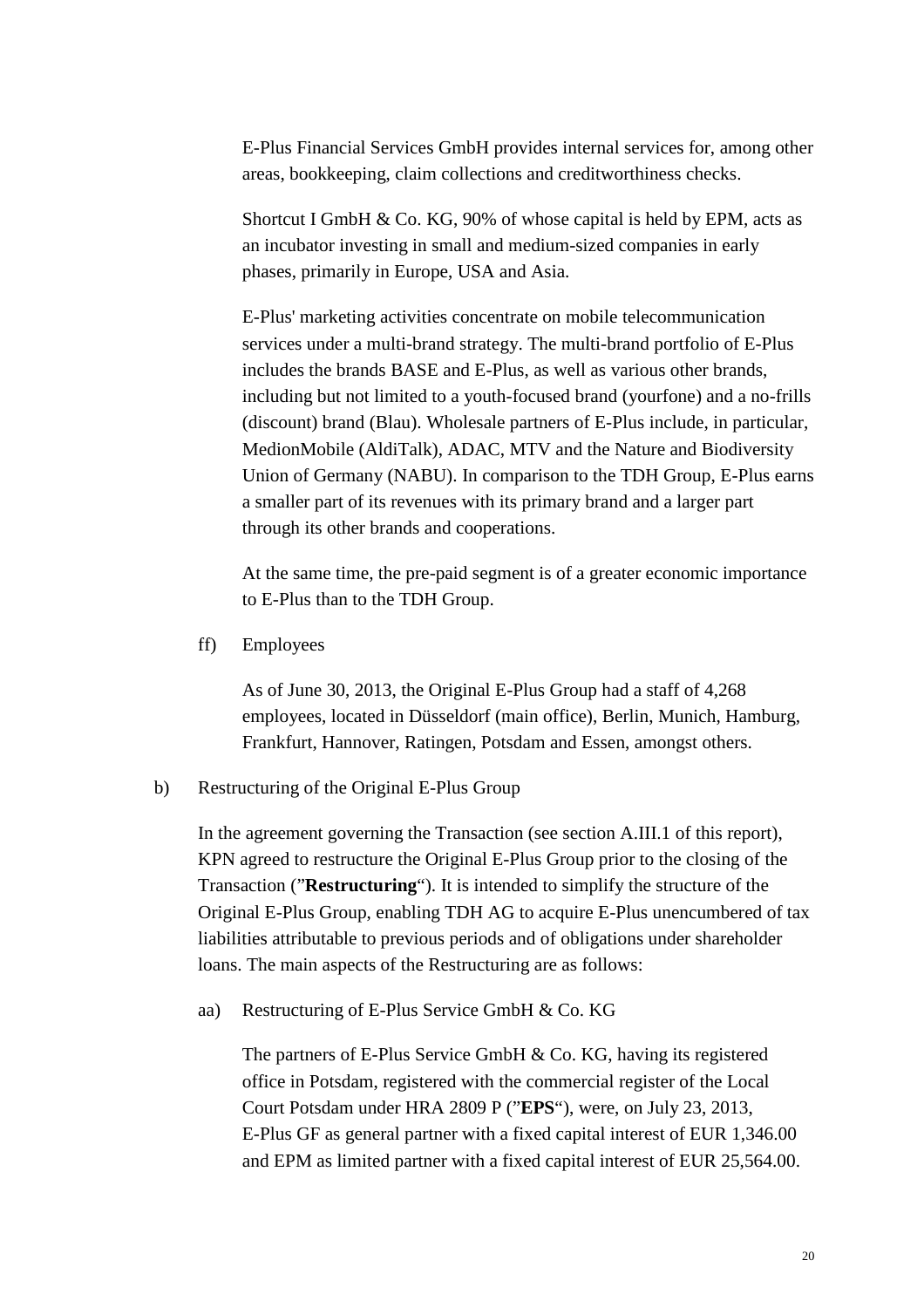In order to make it possible for E-Plus GF to exit EPS while EPS continues to exist, EPM sold a negligible limited partner interest with a fixed capital interest of EUR 1.00 to a newly formed 100-percent subsidiary of EPM, E-Plus Services Treuhand GmbH, having its registered office in Düsseldorf, registered with the commercial register of the Local Court Düsseldorf under HRB 71346, which now holds such limited partner interest in trust for EPM. Subsequently, E-Plus GF transformed its general partner interest in EPS into a limited partner interest effective as of December 31, 2013, and EPM transformed its limited partner interest into a general partner interest effective as of December 31, 2013, respectively, without any change of the fixed capital interests. In a next step, E-Plus GF will transfer its interest in EPS to EPM by way of a spin-off under the German Transformation Act ("**UmwG**") (partial universal legal succession). E-Plus GF will thereby exit EPS. EPS will then continue to exist with EPM as the sole general partner with a fixed capital interest in the amount of EUR 26,909.00 and E-Plus Services Treuhand GmbH as sole limited partner with a fixed capital interest of EUR 1.00.

#### bb) Mergers of subsidiaries

In a further step, E-Plus Luxemburg 3G S.à r.l., a limited liability company established under the laws of Luxembourg, having its registered office in Luxembourg (City), Luxembourg, registered with Registre de Commerce et des Sociétés Luxembourg under B 75636, will be merged with its affiliate E-Plus 3G GmbH, having its registered office in Düsseldorf, registered with the commercial register of the Local Court Düsseldorf under HRB 38903, before the latter is in turn merged with its sole shareholder, EPM. As a result, an atypical silent partnership existing between E-Plus 3G Luxemburg S.à r.l. and E-Plus 3G GmbH will terminate.

cc) Formation of New E-Plus KG and spin-off

Furthermore, on November 28, 2013, EPM and E-Plus GF, adopted the partnership agreement to form a new limited partnership under the name "E-Plus Transition GmbH & Co. KG", having its registered seat in Düsseldorf ("**New E-Plus KG**"), and with E-Plus GF as sole general partner without a capital interest, as well as EPM as the sole limited partner with a fixed capital interest of EUR 25,000.00. On December 3, 2013, New E-Plus KG was registered with the commercial register of the Local Court Düsseldorf under HRA 22776.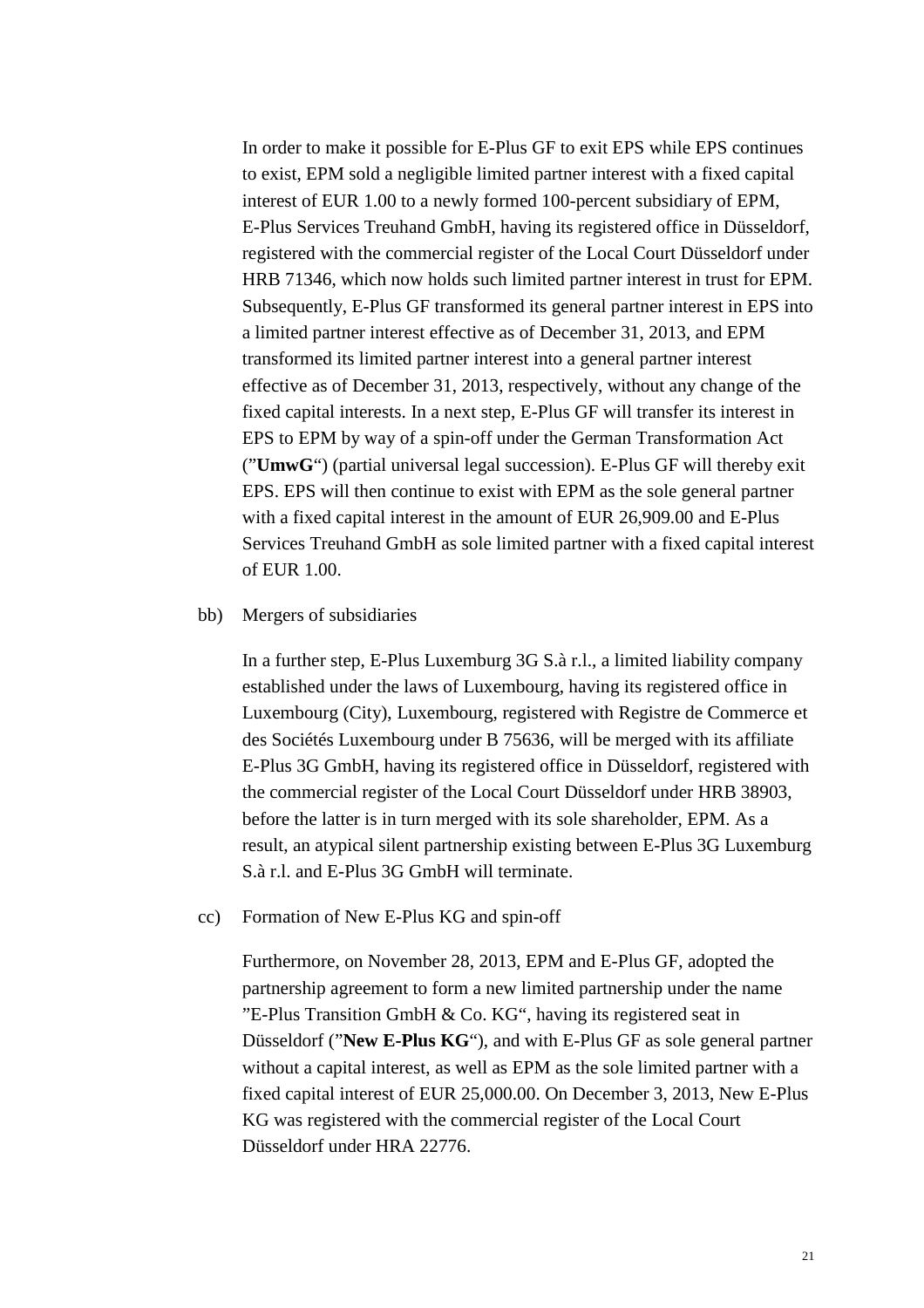By way of a spin-off under the German Transformation Act (partial universal legal succession), EPM will contribute all its assets, liabilities and contracts to New E-Plus KG except (i) all shareholder loans (including all accrued interest and costs) existing between EPM on one side and KPN and all companies affiliated with KPN on the other side, as well as (ii) all tax liabilities of EPM existing as of the spin-off date (regardless of whether they are due, assessed, contingent or will arise in the future).

The main purpose of the spin-off out of EPM is to leave EPM's extensive shareholder loan liabilities towards KPN and the companies in which KPN will hold a direct or indirect interest after completion of the Transaction (the "**Future KPN Group**") as well as EPM's tax risks with EPM, and thereby economically with KPN. In the event a claim is made against New E-Plus KG based on the statutory liability, pursuant to § 133 UmwG, for the obligations of the legal entity that is spinning-off, provisions have been included in the Purchase Agreement (see section A.III.1 of this report) to safeguard New E-Plus KG and TDH AG, in particular indemnities.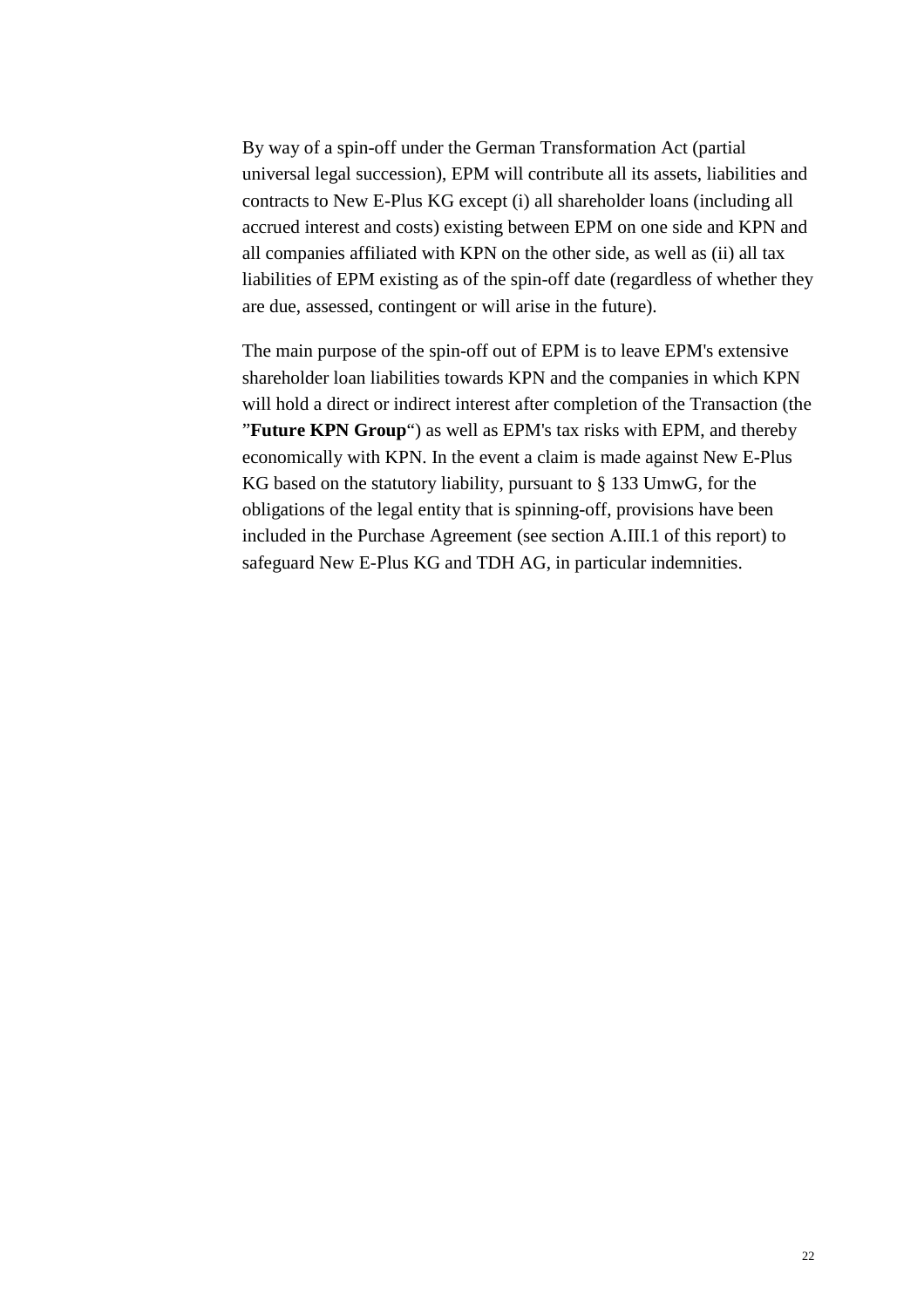dd) Target structure after the Restructuring

After the completion of the Restructuring, the structure of the future E-Plus Group shall be as follows:

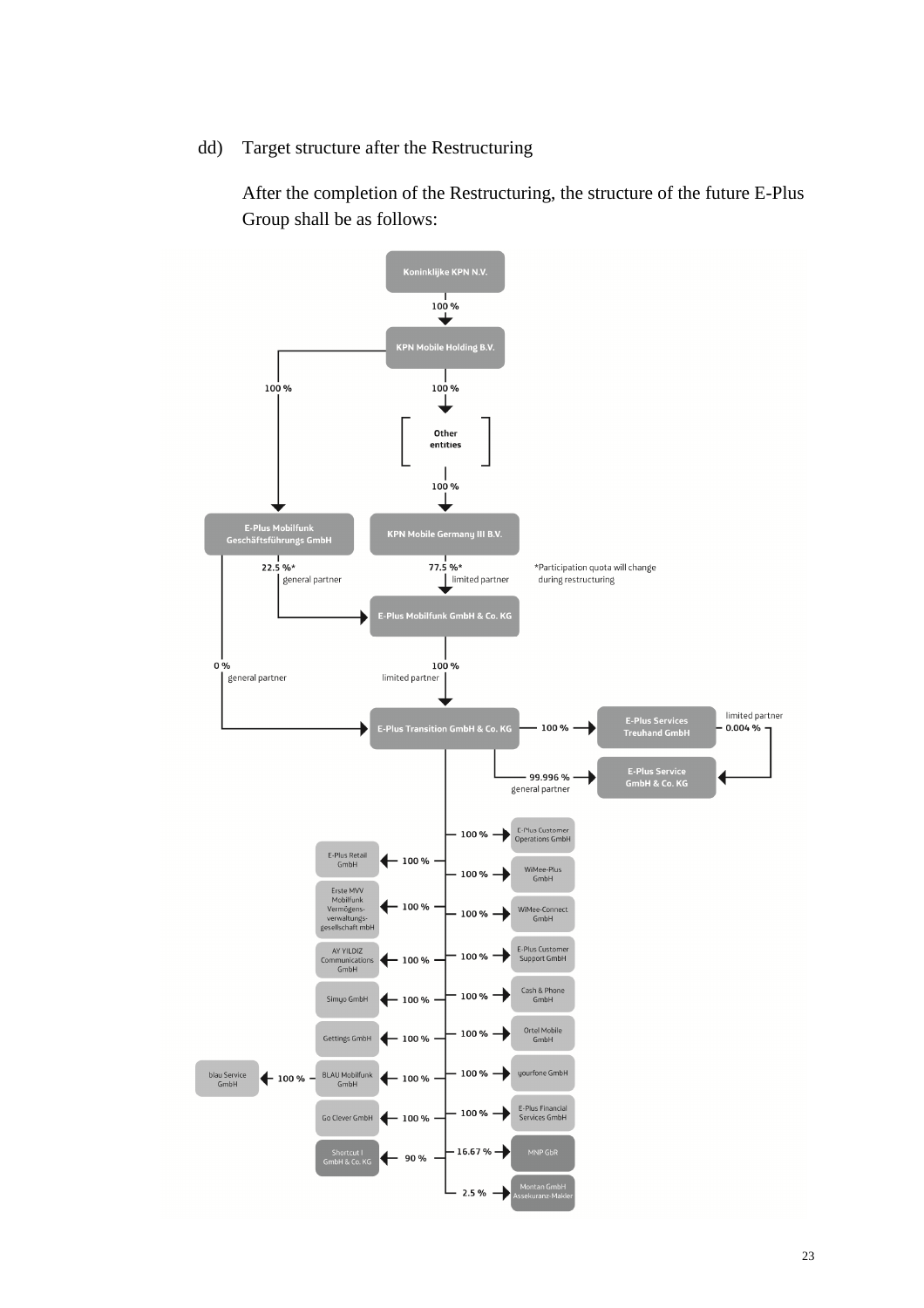### c) Separation of KPN and E-Plus

Prior to the contribution of New E-Plus KG into TDH AG, measures will be undertaken to separate New E-Plus KG and its affiliated companies (collectively "**Future E-Plus Group**") from the companies of the Future KPN Group: Debt existing between the two groups will be settled prior to the closing of the Transaction. Security that companies of the Future E-Plus Group have provided in favour of the companies of the Future KPN Group will be released. Further contractual relationships between the two groups will either be terminated (e.g. cash pooling agreement and the agreement on a management fee), divided up between the two groups (e.g. with respect to roaming services) or changed. For example, the companies of the Future E-Plus Group will exit from existing license, trademark and domain pooling contracts and alternative license agreements will be concluded – in part with and in part without compensation – for certain industrial property rights which the companies of the Future E-Plus Group will still require after the closing of the Transaction for their business operation. Contracts, for which the two groups have not or will not make any particular arrangement, in general will continue to apply without change with both sides being entitled to terminate these contracts on reasonable notice.

## **III. Description of Transaction**

### 1. Contractual basis of the Transaction

On July 23, 2013, KPN, TDH AG, and TEF SA entered into a notarized agreement (Share Purchase Agreement), of which the subject matter is the acquisition of E-Plus by TDH AG. The *Share Purchase Agreement* was amended and supplemented on August 26, 2013, August 28, 2013 and December 5, 2013 (the *Share Purchase Agreement* in the amended and supplemented version the "**Purchase Agreement**").

a) Subject matter of purchase

The subject matter of the Purchase Agreement is the acquisition of E-Plus by TDH AG. That business shall - after the above described Restructuring (see A.II.2.b) - be operated in the Future E-Plus Group, i.e. New E-Plus KG and the companies in which it holds direct or indirect interests. For this purpose, EPM shall, as part of the closing of the Purchase Agreement, contribute its entire limited partner interest in New E-Plus KG (the "**New E-Plus KG Limited Partner Interest**") into TDH AG as a contribution in kind. At the same time, Telefónica Germany Management GmbH, having its registered office in Munich, registered with the commercial register of the Local Court Munich under HRB 109061, which is a direct 100 % subsidiary of TDH AG, will take over the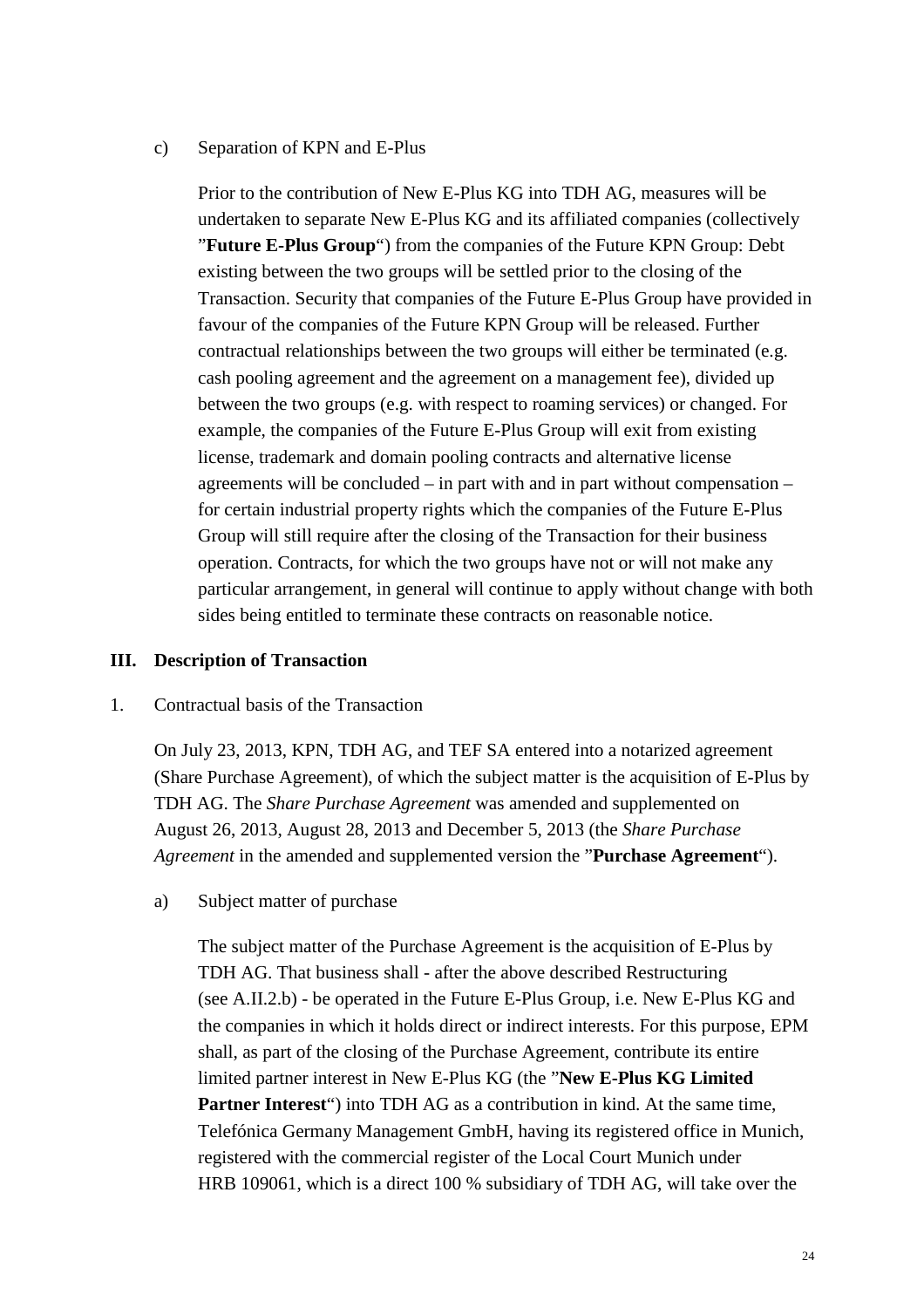position as general partner of New E-Plus KG, while E-Plus GF will exit from New E-Plus KG without any compensation.

The transfer of the New E-Plus KG Limited Partner Interest as between the contracting parties will have economic effect as of January 1, 2014.

### b) Consideration

As consideration for the contribution of the New E-Plus KG Limited Partner Interest, EPM will receive (i) a cash payment of EUR 3.7 billion, subject to an adjustment, among other things, in view of changes in the net financial liabilities, the working capital as of December 31, 2013, as well as certain payments which reduce the net worth of the Original E-Plus Group between December 31, 2013 and the date of contribution ("**Cash Consideration**"), and (ii) newly created shares in TDH AG corresponding to a 24.9 % share in the Increased Share Capital. It is stipulated in the Purchase Agreement that the Cash Consideration may not be financed through the incurrence of incremental debt from third party financing.

TEF SA and KPN have agreed that TEF SA (directly or indirectly) will acquire a part of the interest in TDH AG acquired by EPM in the course of the capital increase by contribution in kind, corresponding to 4.4 % of the Increased Share Capital, by payment of a purchase price of EUR 1.3 billion. Until their transfer, these shares shall be held by EPM in trust (directly or indirectly) for TEF SA.

TEF SA shall further receive the right to acquire from EPM, after one year, further shares in an amount of up to 2.9 % of the Increased Share Capital, for a purchase price of up to EUR 510 million (directly or indirectly).

#### c) Warranties and tax indemnifications

KPN makes warranties in the Purchase Agreement concerning the legal, tax and financial circumstances of E-Plus, including warranties as to the valid existence of the New E-Plus Limited Partner Interest and the corporate structure of New E-Plus KG, as well as concerning the accuracy of the consolidated financial statements of EPM as of December 31, 2012, the existence and extent of pension obligations and industrial property rights, as well as warranties relating to the IT infrastructure, compliance with data protection regulations, certain employment law circumstances, the existence of certain material contracts and the disclosure of court proceedings. The liability in connection with the abovementioned warranties is subject to restrictions, among other things maximum liability limits ranging between EUR 1.2 billion and EUR 8 billion.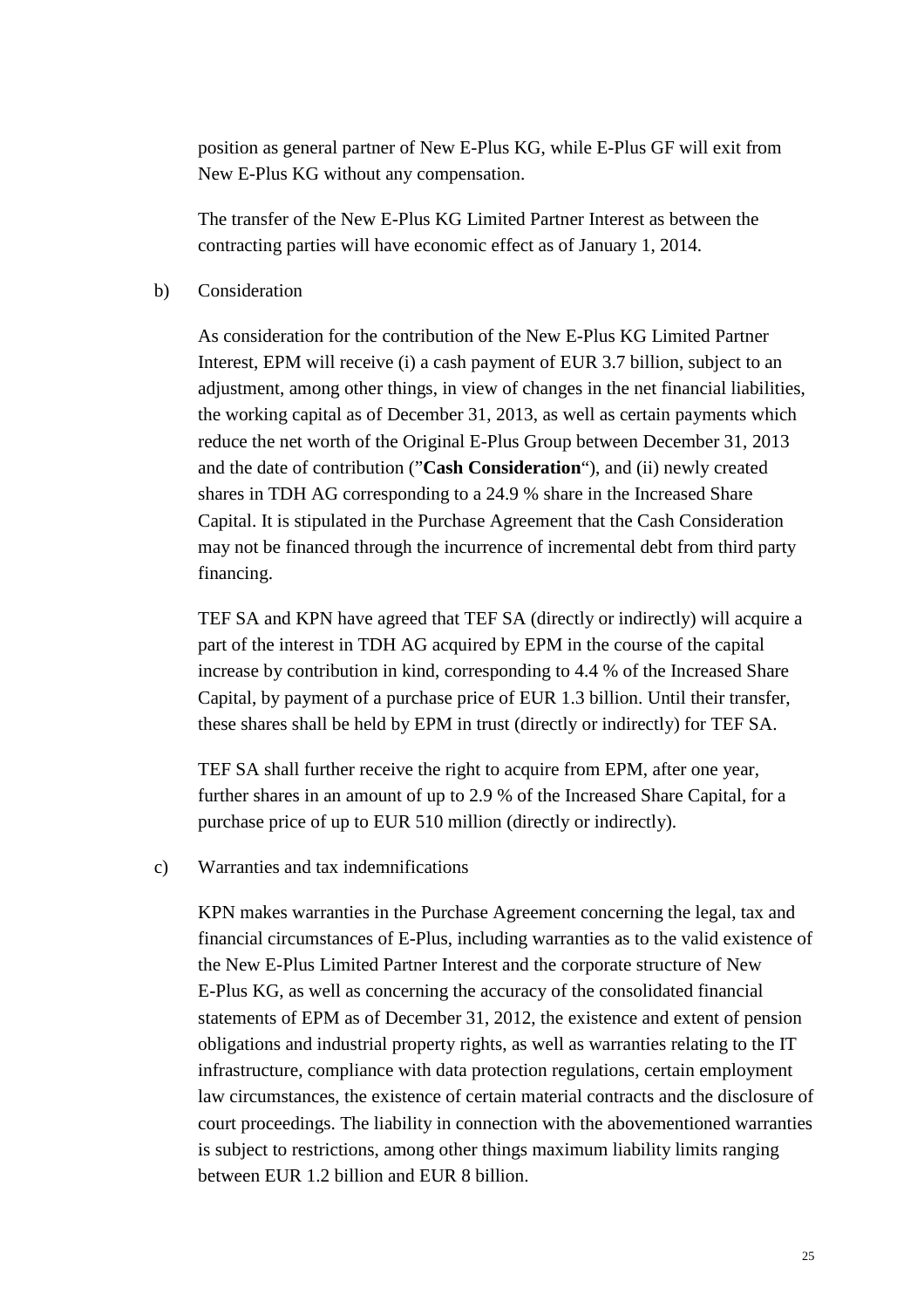KPN is further obligated to indemnify TDH AG against all taxes and tax ancillary obligations incurred by a company of the Future E-Plus Group for tax assessment and collection periods prior to January 1, 2014, as far as such taxes have not yet been paid prior to December 31, 2013. In exchange, TDH AG will indemnify the KPN Group (with the exception of the Original E-Plus Group) against all taxes owed by the Future E-Plus Group relating to periods as of January 1, 2014.

d) Non-competition clause

KPN has agreed for the entire Future KPN Group neither to engage in the mobile telecommunication sector in Germany nor to recruit employees of the Future E-Plus Group for a period of two years after the closing of the Purchase Agreement.

e) Consent of third parties and other closing conditions

The closing of the Purchase Agreement, among other things, depends on the clearance of the merger proposal by the relevant merger control authority and the consent of the General Shareholders' Meeting of KPN. The shareholders of KPN, in their Extraordinary General Shareholders' Meeting on October 2, 2013, granted the consent with the necessary majority. The merger control proceeding is currently pending before the European Commission. A final decision on the merger proposal will likely only be made after the Extraordinary General Shareholders' Meeting of the Company.

TDH AG is not obligated to close the Purchase Agreement if, prior to the July 21, 2014, material adverse changes arise with respect to E-Plus, which are defined in detail in the Purchase Agreement.

The Purchase Agreement provides for contractual penalties of EUR 50 million or EUR 100 million, to be paid by TDH AG if certain closing conditions (registration of the capital increases, merger control clearance) are not met. The Purchase Agreement in addition provides for contractual penalties to be paid by KPN, which however are no longer relevant due to lapse of time or satisfaction of the relevant closing condition.

If the closing conditions have not been met at the latest by March 1, 2015, or their satisfaction waived (as far as permissible), each party to the Purchase Agreement also has a right of rescission.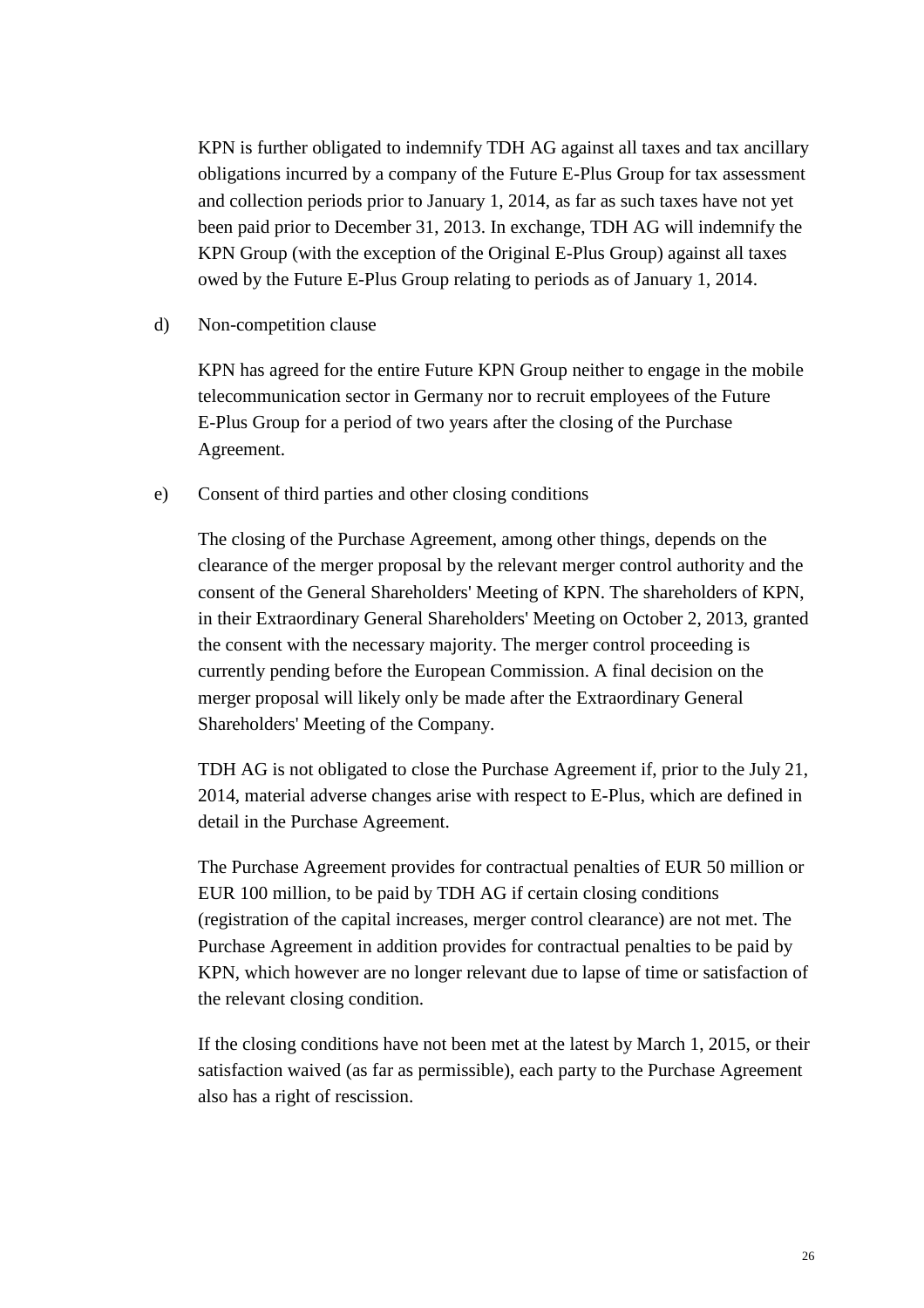f) Acquisition restrictions imposed on KPN

In order to prevent possible tax disadvantages for the TDH Group, for a period of five years KPN is, among other things, prohibited from acquiring further shares in TDH AG directly or indirectly. Furthermore, during that period, KPN is subject to voting restrictions if the direct or indirect interest of KPN (together with the interests of affiliated parties, including shareholders of KPN whose percentage interest exceeds a certain amount) exceeds more than 22.6 % of the share capital in TDH AG.

g) Optimization

The parties to the Purchase Agreement have agreed that they will, if appropriate, adjust the Transaction structure set forth in the Purchase Agreement in order to achieve an optimization at a legal and tax level as well as with respect to Transaction costs and process reliability, as far as this is reasonable and can be expected of the parties.

2. Capital measures to implement the Purchase Agreement

As consideration for the acquisition of New E-Plus KG Limited Partner Interest, TDH AG shall pay the Cash Consideration as well as issue new shares of the Company to EPM. In the following section a), a description of how the Cash Consideration will be financed is provided. In section b), which follows thereafter, a description is provided of how the shares of the Company to be issued to EPM will be created.

a) Cash capital increase with subscription rights

TDH AG and KPN have agreed in the Purchase Agreement, that to finance the Cash Consideration, TDH AG will implement a cash capital increase with a grant of subscription rights with an emission volume (entire amount of all cash contributions) of up to EUR 3.7 billion. The Management Board and Supervisory Board will therefore propose to the Extraordinary General Shareholders' Meeting of the Company in agenda point 1 to adopt a resolution for such a cash capital increase. TEF SA has in the Purchase Agreement obligated itself to vote in favour of such a resolution proposal.

The resolution proposal in agenda point 1 provides for a minimum issuance price of EUR 1.00 per non-par value registered share in accordance with the statutory provisions. The Management Board must set the subscription price, i.e. the price at which the shareholders can subscribe for the new non-par value shares, with the consent of the Supervisory Board. Currently no information can be provided concerning the amount of the subscription price since it will primarily depend on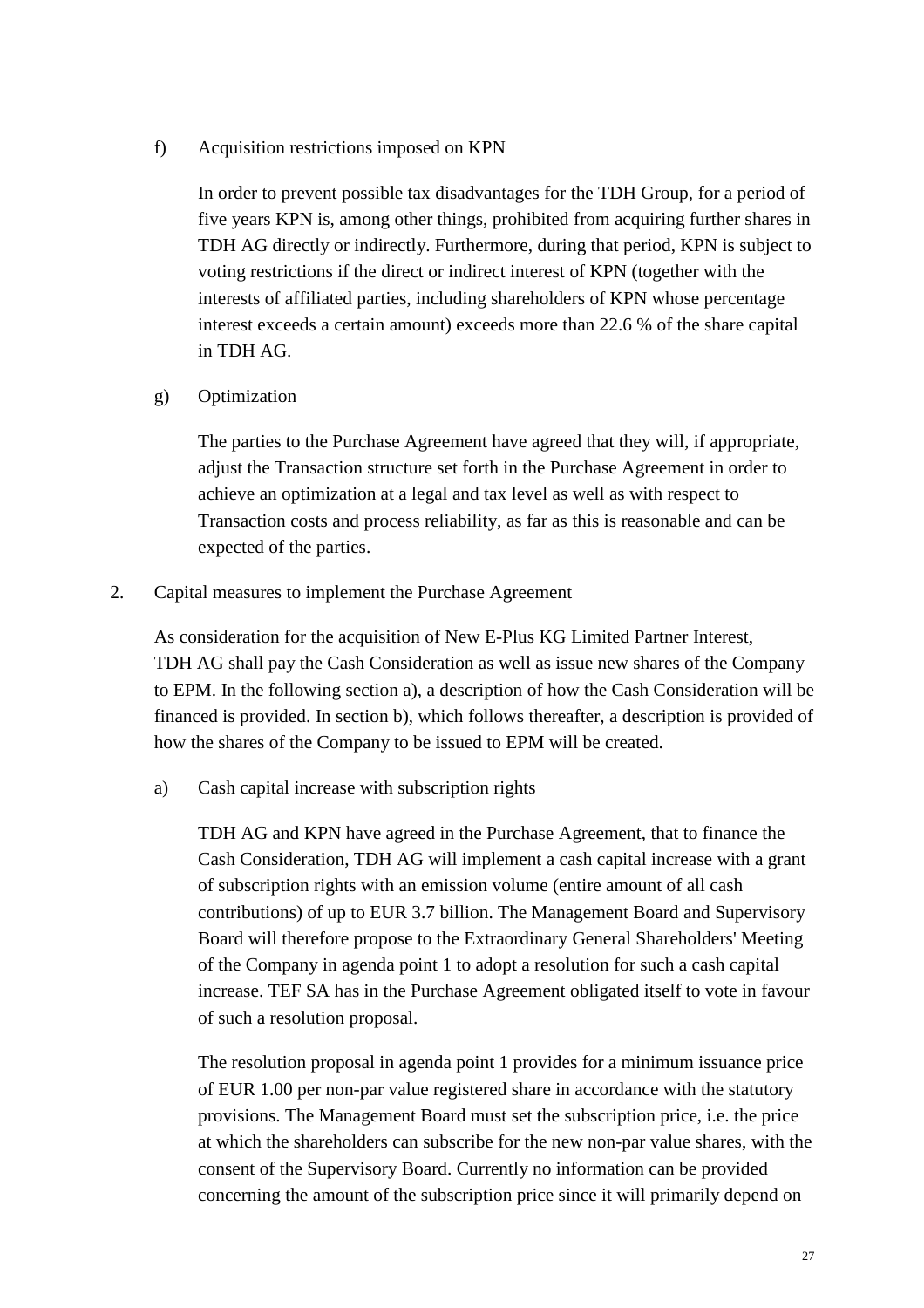the price of the shares of the Company on the stock exchange and the market environment at the time of the implementation of the capital increase. The Company will ensure that there will be trading in subscription rights so that shareholders who do not wish to exercise their subscription right can sell it.

In connection with the capital increase, the shareholders will be granted the statutory subscription right. In the event that shareholders do not exercise their subscription right, arrangements have been made so that the capital increase can be placed in the capital markets in the amount necessary to finance the Cash Consideration. In the Purchase Agreement, TEF SA has agreed to ensure the full subscription of the cash capital increase either through TEF SA itself subscribing for shares not subscribed to by other shareholders in exercise of their subscription rights in excess of its own subscription rights, or by TEF SA causing third parties to subscribe for such shares. In this regard, the Company has received commitments from banks in which they agree to subscribe for up to 23.17% of the shares from the capital increase on terms usual in the market. In addition, prior to the offer of subscription for the shares to the shareholders, a precautionary private placement of shares can occur, which in the course of the subscription rights might otherwise not be placed.

The cash capital increase to be resolved by the Extraordinary General Shareholders' Meeting will only be implemented if the relevant merger control authorities have cleared the closing of the Transaction.

- b) Creation of the Consideration Shares
	- aa) Authorized capital

It is intended that the new shares to be issued by TDH AG as consideration in connection with the closing of the Purchase Agreement ("**Consideration Shares**") will be created through a capital increase (using authorized capital) by contribution in kind. Technically a "mixed contribution in kind" is involved, where EPM also receives a consideration in cash, namely the Cash Consideration, in addition to the Consideration Shares.

The Company currently has an Authorized Capital 2012/I in the amount of EUR 558,472,700.00. Pursuant to § 4 para. 3 of the Articles of Association, the Management Board can, within the existing authorization, issue up to 558,472,700 shares in TDH AG in connection with capital increases by contribution in kind with the exclusion of subscription rights for the purpose of acquisitions (including indirect acquisitions) of companies, parts of companies, interests in other companies and other assets. The volume of the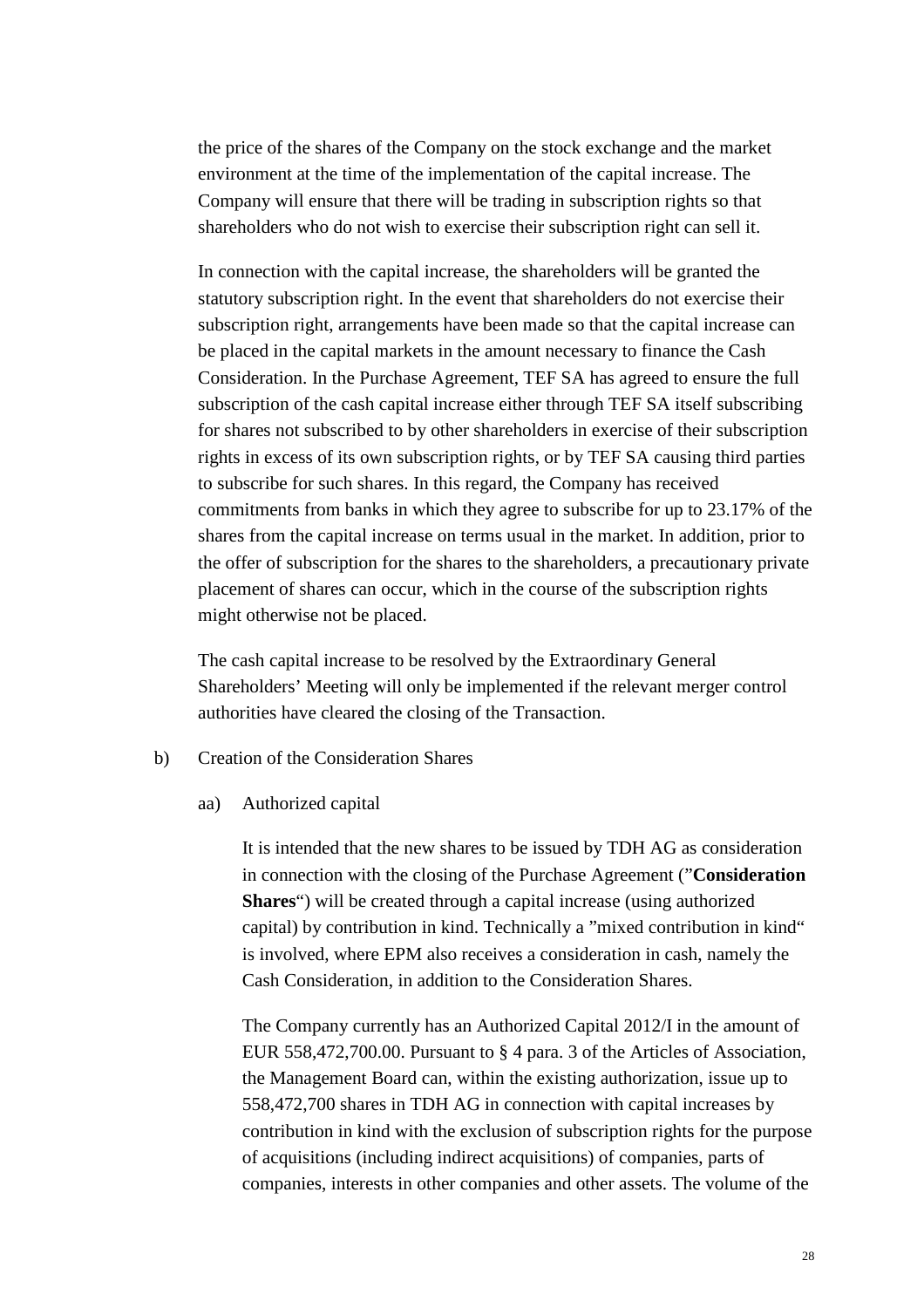Authorized Capital 2012/I will, however, in the opinion of the Management Board, probably not be sufficient in order to create the number of Consideration Shares to be issued. Therefore it is being proposed to the Extraordinary General Shareholders' Meeting in agenda point 2 that additional Authorized Capital 2014/I be created.

The new Authorized Capital 2014/I, upon the creation of which the Extraordinary General Shareholders' Meeting will need to resolve, authorizes the Management Board to increase the share capital of the Company by the end of February 10, 2016, with the consent of the Supervisory Board, by up to a total of EUR 475,000,000.00 by issuance of up to 475,000,000 new non-par value registered shares at an issuance price of EUR 1.00 per non-par value share in exchange for contributions in kind. The statutory subscription right of the shareholders will be excluded in the authorization resolution.

The Management Board will, in the course of the closing of the Transaction, decide with the consent of the Supervisory Board in which amount the respective Authorized Capital will be used in order to create the Consideration Shares to be issued to EPM.

Since the total amount of the Authorized Capital 2012/I and the Authorized Capital 2014/I in sum exceeds 50% of the share capital of the Company as of the date the resolution is adopted, the new Authorized Capital 2014/I can, against the background of § 202 para. 3 German Stock Corporation Act (*Aktiengesetz* (*AktG*)) ("**AktG**"), only be registered after the cash capital increase proposed to the Extraordinary General Shareholders' Meeting under agenda point 1 has been registered with the commercial register. The resolution proposal provides for such an instruction to the Management Board.

The Management Board currently expects that the amount of the share capital will, after implementation of the cash capital increase pursuant to agenda point 1, permit the registration of the Authorized Capital 2014/I. If, contrary to expectations, this should not be the case, the Management Board would not file for registration of the resolution in agenda point 2 of the Extraordinary General Shareholders' Meeting in accordance with the instructions contained in the resolution proposal. In this case – which in the current view of the Management Board is unlikely – the amount of the existing Authorized Capital 2012/I would, however, presumably be sufficient to create the number of Consideration Shares necessary for the closing of the Transaction.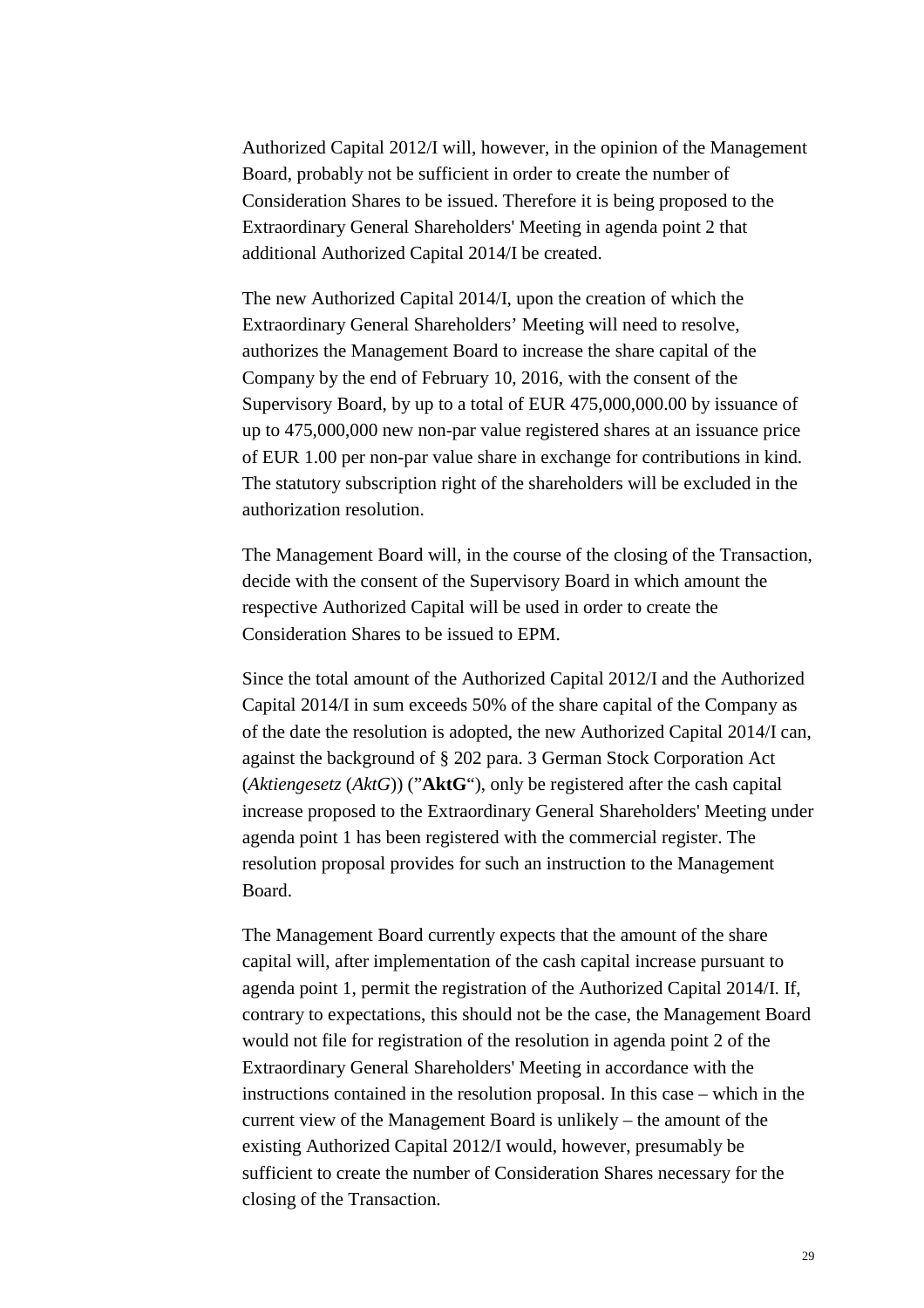#### bb) Direct resolution excluded

A resolution of the Extraordinary General Shareholders' Meeting on the direct increase of the share capital of the Company by contribution in kind (§ 183 AktG) for the purpose of acquiring E-Plus is not possible for legal reasons. The amount of the capital increase by contribution in kind, which is necessary in order that EPM acquires an interest of 24.9% in the Increased Share Capital of the Company, currently cannot be conclusively determined due to the preceding cash capital increase. It is therefore not possible to state the number of shares to be issued and the contribution in kind to be provided for them in the resolution. § 183 AktG, however, requires this stipulation in a direct resolution in the meaning of §§ 182 et seqq. AktG.

An interval in the timing of the resolutions on the cash capital increase and the capital increase by contribution in kind by way of two direct resolutions, i.e. a resolution on the capital increase by contribution in kind in connection with a further Extraordinary General Shareholders' Meeting to be called after implementation of the cash capital increase, would lead to a substantial delay of the closing of the Transaction. This would have financial disadvantages for the Company. In addition, the time interval would make the placement of the cash capital increase more difficult, since the contribution of E-Plus cannot occur directly after the implementation of the cash capital increase, since, after the implementation of the cash capital increase, a further General Shareholders' Meeting would have to be called and carried out to adopt the resolution on the direct capital increase by contribution in kind.

#### 3. Closing of the Purchase Agreement

After satisfaction of all closing conditions (see above A.III.1.e)), EPM will subscribe for the Consideration Shares on the date stipulated in the Purchase Agreement ("**Closing Date**"). Then EPM will assign the New E-Plus KG Limited Partner Interest (together with all credit balances on accounts of the partners) to TDH AG to fulfill the contribution obligation for the Consideration Shares and TDH AG shall pay the Cash Consideration into a trust account. The assignment of the limited partner interest will be subject to the condition precedent of TDH AG being registered with the commercial register as a limited partner of New E-Plus KG by way of special legal succession.

Subsequently, E-Plus GF, EPM and Telefónica Germany Management GmbH will close the exit of E-Plus GF and the registration of Telefónica Germany Management GmbH as general partner of New E-Plus KG.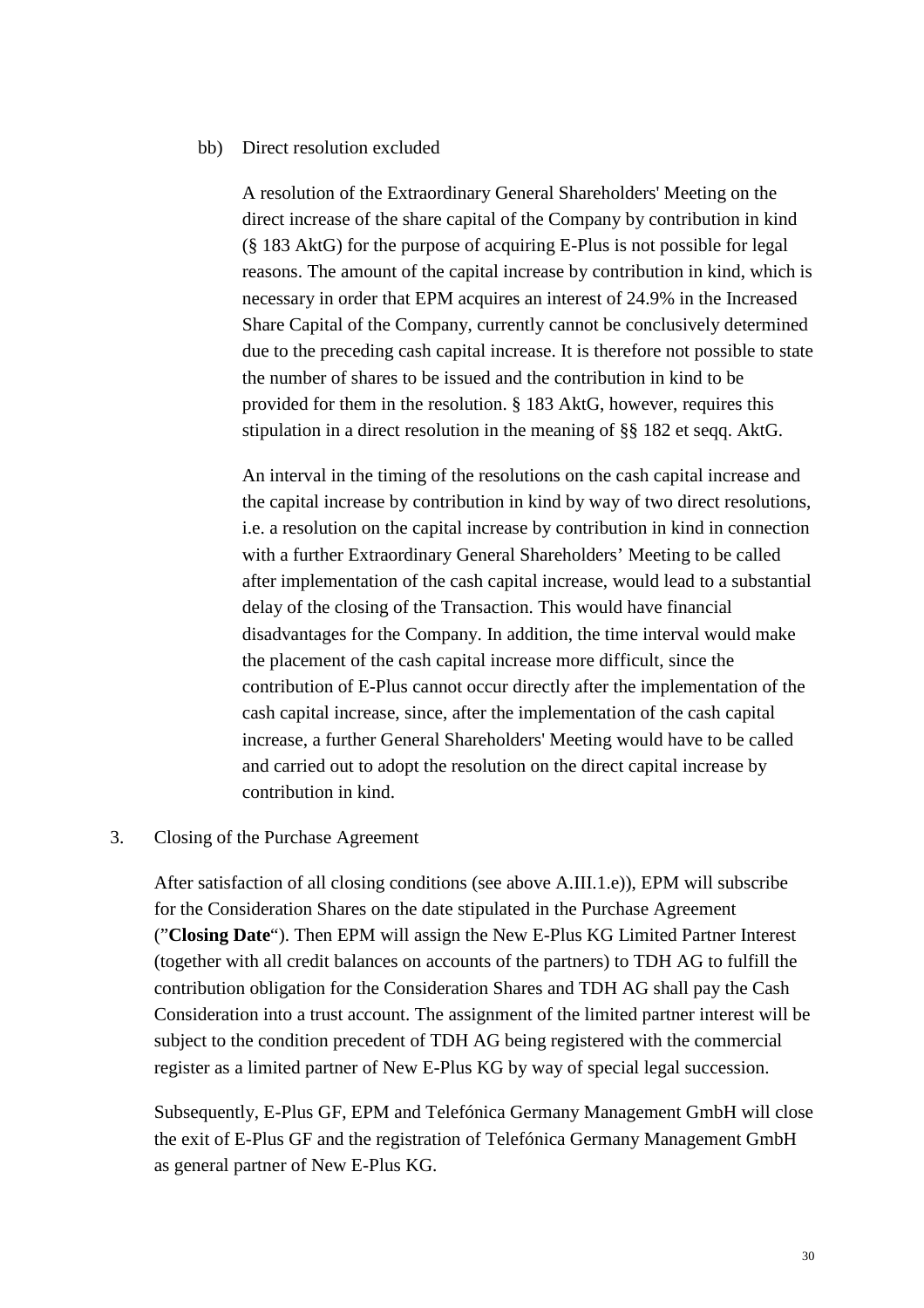After the registration of TDH AG as limited partner with the commercial register, EPM can request the payment of the Cash Consideration from the trust account. The Consideration Shares are created upon the registration of the implementation of the capital increase by contribution in kind with the commercial register of TDH AG.

4. Target structure of the Transaction

After the implementation of the two capital increases, the Future E-Plus Group will be as follows:



#### 5. Post-merger integration

Directly after the contribution of New E-Plus KG into TDH AG, New E-Plus KG (E-Plus Transition GmbH & Co. KG) will be a direct subsidiary of TDH AG. The general partner position will be exercised by Telefónica Germany Management GmbH, of which TDH AG is the shareholder. TDH AG is currently reviewing, under strategic, legal, tax and organizational aspects, whether and how this ownership structure should be changed and optimized after the closing of the Transaction. A possible target structure being discussed in this connection is that New E-Plus KG could, after completion of the post-merger integration, be a direct subsidiary of  $O_2$  OHG in the legal form of a GmbH. A decision on the target structure and steps for its implementation has not yet been made.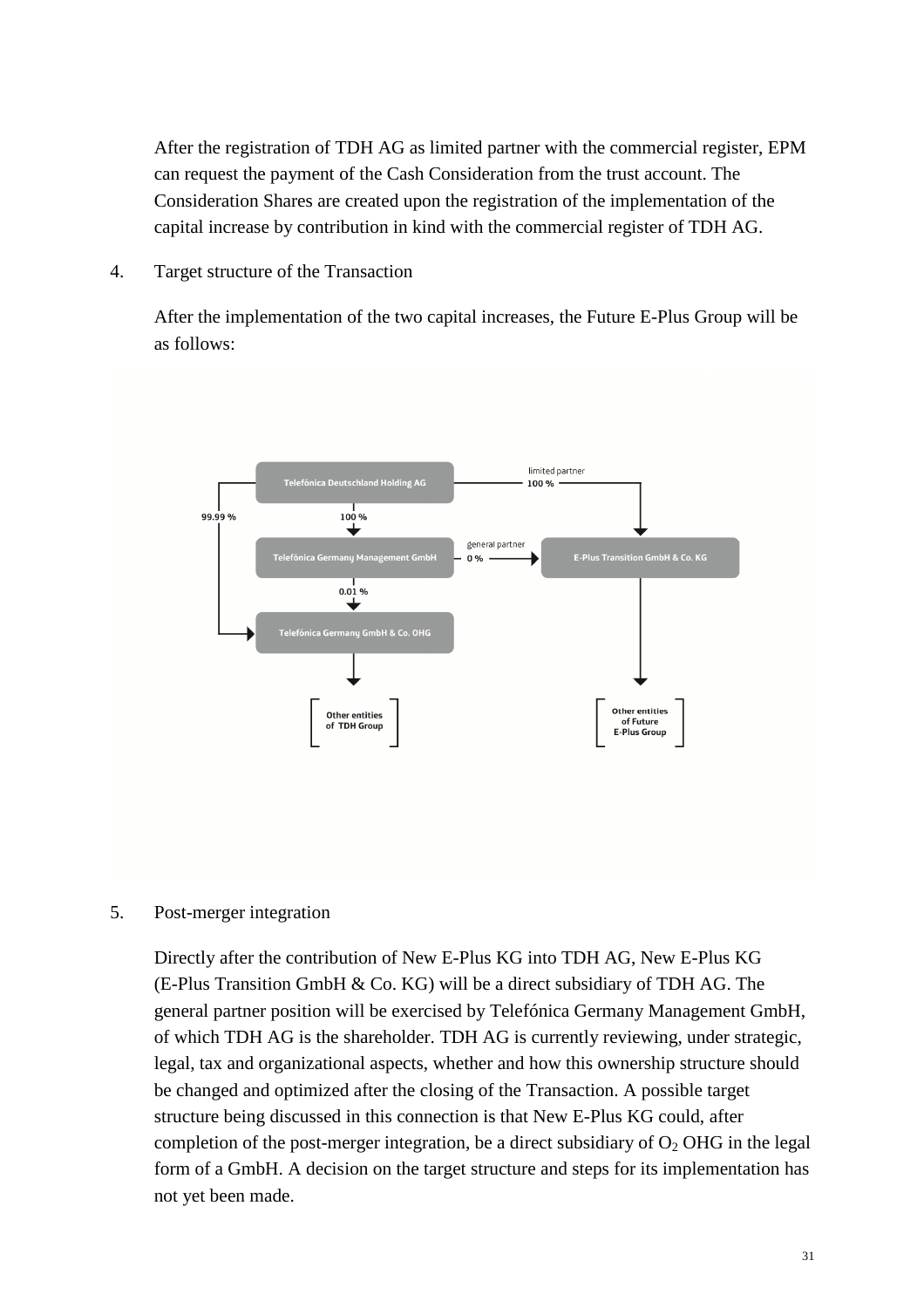# 6. Status and further time schedule

KPN has already begun with the Restructuring of the original E-Plus Group (see above A.II.2.b)) and will continue working on that.

After the adoption of the resolution of the Extraordinary General Shareholders' Meeting of the Company, the Management Board will initially wait for the merger control clearance for the Transaction. Thereafter, the Management Board will cause the implementation of the cash capital increase within the implementation and filing time limit. For this purpose, among other things, the publication of a securities prospectus is necessary, which will be followed by the two-week subscription period.

Together with the filing of the implementation of the cash capital increase, it is likely that the Authorized Capital 2014/I will also be filed for subsequent registration with the commercial register.

After these registrations have occurred and all other closing conditions are met, the Management Board will then, in connection with the closing of the Transaction, pass the resolution on the use of the then existing authorized capital, and implement the capital increase by contribution in kind. In particular, at the closing of the Transaction, the major steps described in A.III.3 shall be carried out.

The merger control clearance procedure is therefore crucial for the progress and timing of the Transaction. It is not yet possible to make an exact forecast when it will be granted. The current timetable for the Transaction is based on the premise that the implementation of the capital increases will be commenced in the second quarter of 2014.

# **IV. Financial and commercial background of the Transaction**

1. Assessment of the German telecommunications market

In general, there continues to be intense competition in the German telecommunications market.

a) Mobile market

The German mobile market, with 114.3 million mobile accesses (i.e. SIM cards) at the end of September 2013, was the largest market within the European Union. In particular, the increasing range of offers of smartphones and smartphone tariffs is leading to a strong growth in mobile data transfers. In contrast, classic communications services such as telephony and SMS are on the decrease. Competition is increased through falling prices, regulation effects, and a substitution of classic communication services through other services (in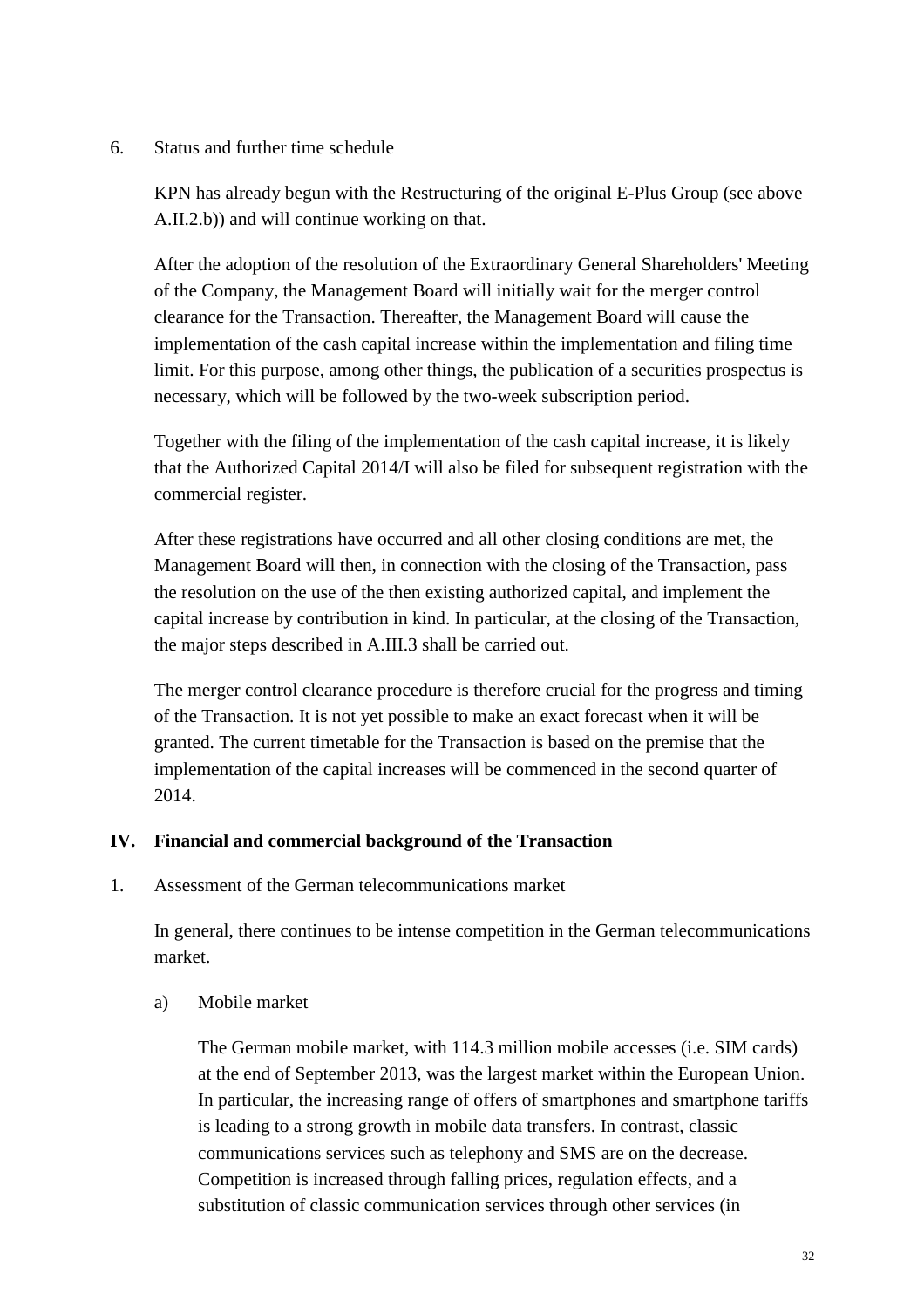particular over-the-top (OTT)). The German mobile market is an established market with four mobile network operators. As of September 30, 2013, TDH Group, with approximately 19.6 million accesses, held a market share of approximately 17.1% in Germany. In 2012, TDH Group's market share, with approximately 19.3 million accesses, was approximately 17.0%. The German market share of E-Plus as of September 30, 2013 was approximately 21.7%, with approximately 24.8 million accesses. In 2012, such market share was about 20.7%, with approximately 23.4 million accesses.

There is strong competition from operators without their own network (service providers (SP), mobile virtual network operators (MVNOs) and branded resellers). Service providers and virtual network operators in Germany have a strong competitive position, which is different than in other countries in the European Union. Approximately 15% of the mobile retail market (based on the estimated turnover figures for 2013) is already in the hands of independent service providers and virtual network operators (MVNOs), such as the Freenet Group, Drillisch and 1&1.

# b) Fixed-line broadband services

At the end of 2012, in Germany, a total of approximately 28 million broadband accesses were in operation. With a share of approximately 83%, DSL (Digital Subscriber Line) continues to be the dominant access technology, followed by broadband accesses of the cable network operators (approximately 15%). The largest DSL provider in Germany is Deutsche Telekom AG. The TDH Group and other significant players on the broadband internet market lease the unbundled loop lines (ULL) from Telekom Deutschland GmbH. In addition, the TDH Group signed a long-term agreement with Telekom Deutschland GmbH in 2012, which guarantees access to Telekom Deutschland's VDSL infrastructure (Very High Speed Digital Subscriber Line).

c) Outlook

The driving force behind the telecommunications market in Germany will continue to be a strong demand by customers for speed and quality, as well as seamless and permanent online connectivity for smartphones and other datacentric devices. The next generation of mobile data networks, based on the 4G (Long Term Evolution (LTE)) technology, is already a commercial reality in Germany. Deutsche Telekom, Vodafone and the TDH Group are currently each building their networks and are in different development phases. Since they have already made significant investments, Deutsche Telekom and Vodafone already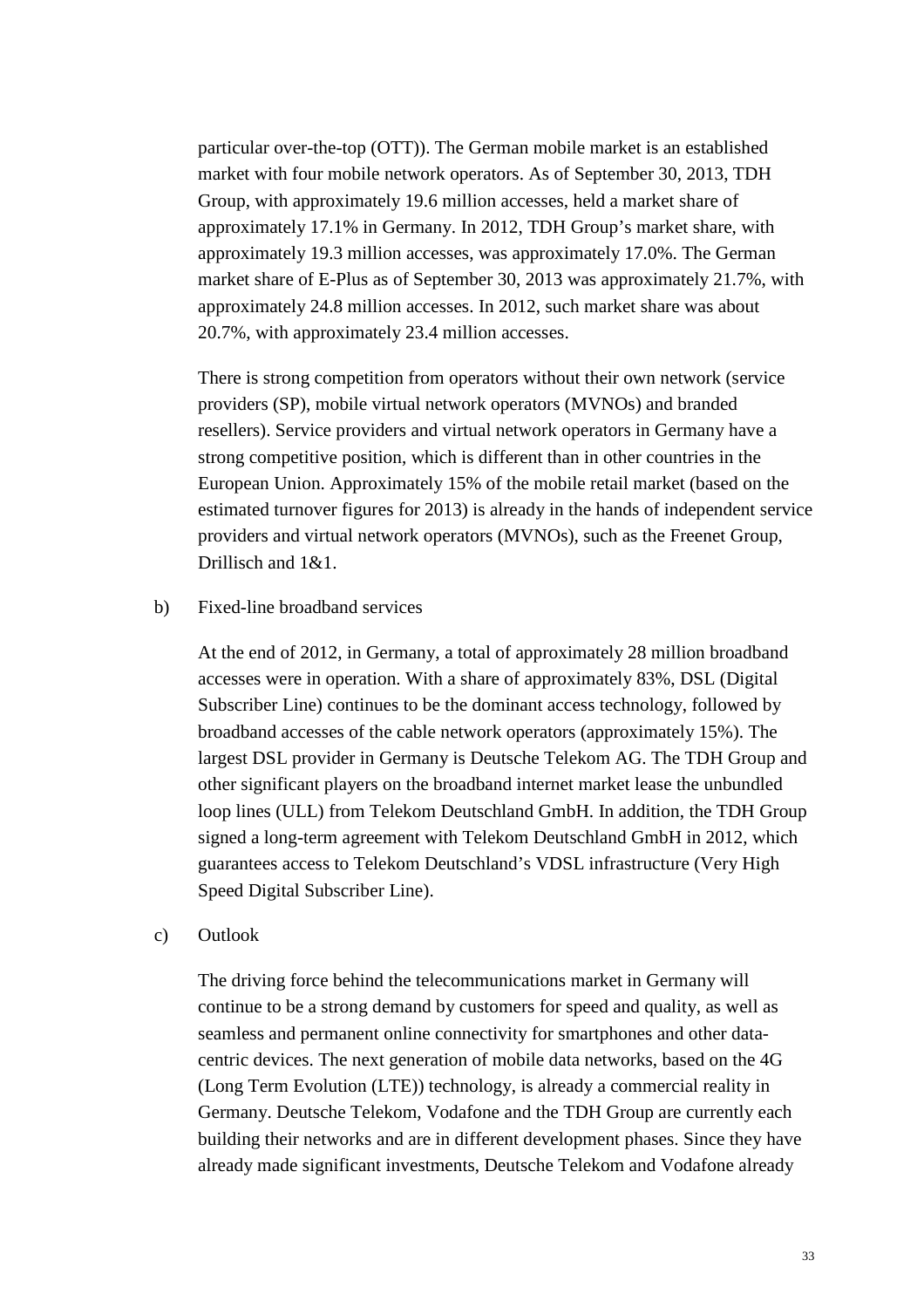have a lead on the TDH Group. The Transaction should serve the purpose of reducing such lead.

# 2. Strategic and economic motivation for the Transaction

Through the Transaction, it will be possible for the TDH Group and the Future E-Plus Group (together the "**Extended TDH Group**") to reduce the lead that the two market leaders, Deutsche Telekom and Vodafone, have and to compete more strongly with them in particular in the high-value customer segment. The Transaction will likely lead to significant synergy effects (see in more detail below in B.II), the cash value of which has been determined in the amount of EUR 5.754 billion (see in more detail below under E.IV). These ultimately benefit the customer. The Extended TDH Group will, through the Transaction, be better positioned to cope with the investments in the network infrastructure which are necessary in view of the technological development and market conditions.

# a) Expansion of the Long Term Evolution-Network

Through the Transaction, the TDH Group and E-Plus can make the necessary investments to build a comprehensive and competitive 4G (Fourth Generation – Long Term Evolution (LTE)) network more quickly and comprehensively as compared to stand-alone scenarios. The expansion is necessary in order to address the increasing use of data and remain generally competitive in the medium term. This applies in particular to the large investments that Deutsche Telekom and Vodafone have already made and are planning to make with regard to building out their respective LTE(Long Term Evolution) networks.

### b) Customer benefits

Investments in the network quality are a condition for adequate service to customers who demand high speeds and quality. The total number of mobile users has, for the most part, remained stable in the past years. There is, however, a slight shift of customers from pre-paid offerings towards contract customers (postpaid customers). The share of postpaid customers among all mobile subscribers in Germany amounted to approximately 48.0% at the end of September 2013, as compared to approximately 46.74% at the end of end of 2012. At the same time, the market penetration with smartphones, as well as data volume, is growing. As a result, in sum, the high-value customer segment is growing The Transaction creates the conditions for a better ability to serve this high-revenue customer segment.

In addition, the TDH Group can, through the Transaction, also strengthen its position in the low-price segments, since this segment will also benefit from the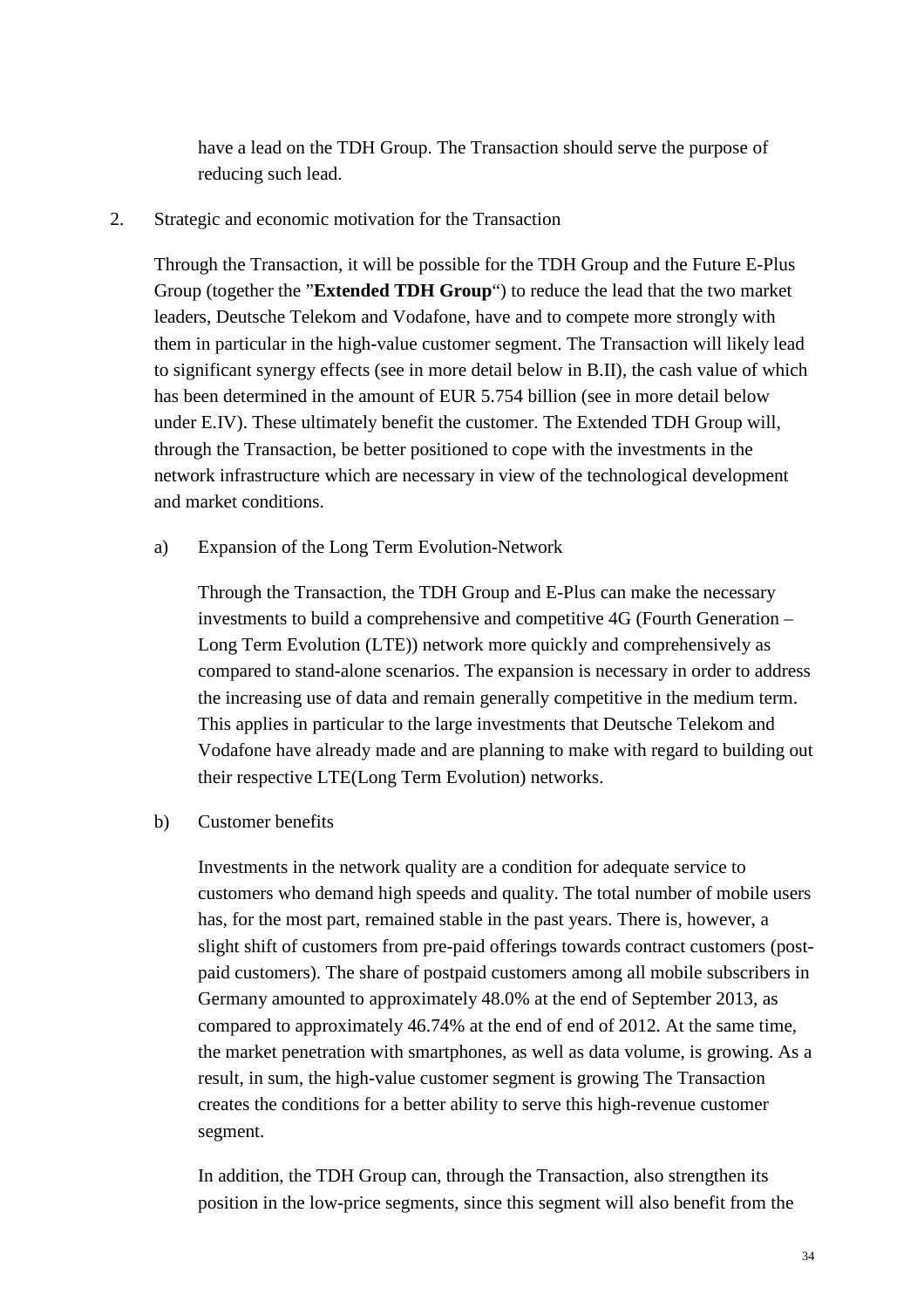improved network quality and a more target-specific differentiation within the multi-brand strategy will be possible.

Last but not least, the wholesale customers (service providers, virtual network operators (Mobile Virtual Network Operators (MVNOs)) and distribution partners with their own brand (Branded Resellers)) and their end-customers will profit from the improved network quality.

c) Fixed-line segment

Through the Transaction, new cross-selling potentials arise, since the extended customer group can access fixed-line services of the TDH Group in the future, while E-Plus at present does not serve that segment. For this purpose, a long-term cooperation with Telekom Deutschland GmbH will be used, which allows access to Telekom Deutschland GmbH's VDSL infrastructure (Very High Speed Digital Subscriber Line Infrastructure).

Furthermore, the improved network quality will make it easier to offer additional fixed-line substitutes in the form of stationary Long Term Evolution (LTE) products.

d) Competitive position and scale effects

Since the constantly increasing data volume imposes ever-growing demands on the network infrastructure and substantial investments must be made, the size and, therefore, the market share, are important for the ability to compete. Without the Transaction, the TDH Group would face size-related disadvantages. Through the Transaction, in addition to the two market leaders, a third market player is created who, with regard to the size and market share, has a better competitive position than before.

e) Synergies

Through the Transaction, the synergy potentials described under B.II. can be realized.

### 3. Strategic alternatives to the Transaction

The primary alternative would be the continuation of the stand-alone strategy pursued so far, whereas the scaling effects and synergies being pursued with the Transaction would not be achievable, and the targeted improvements of network quality would only be achievable to a lesser extent.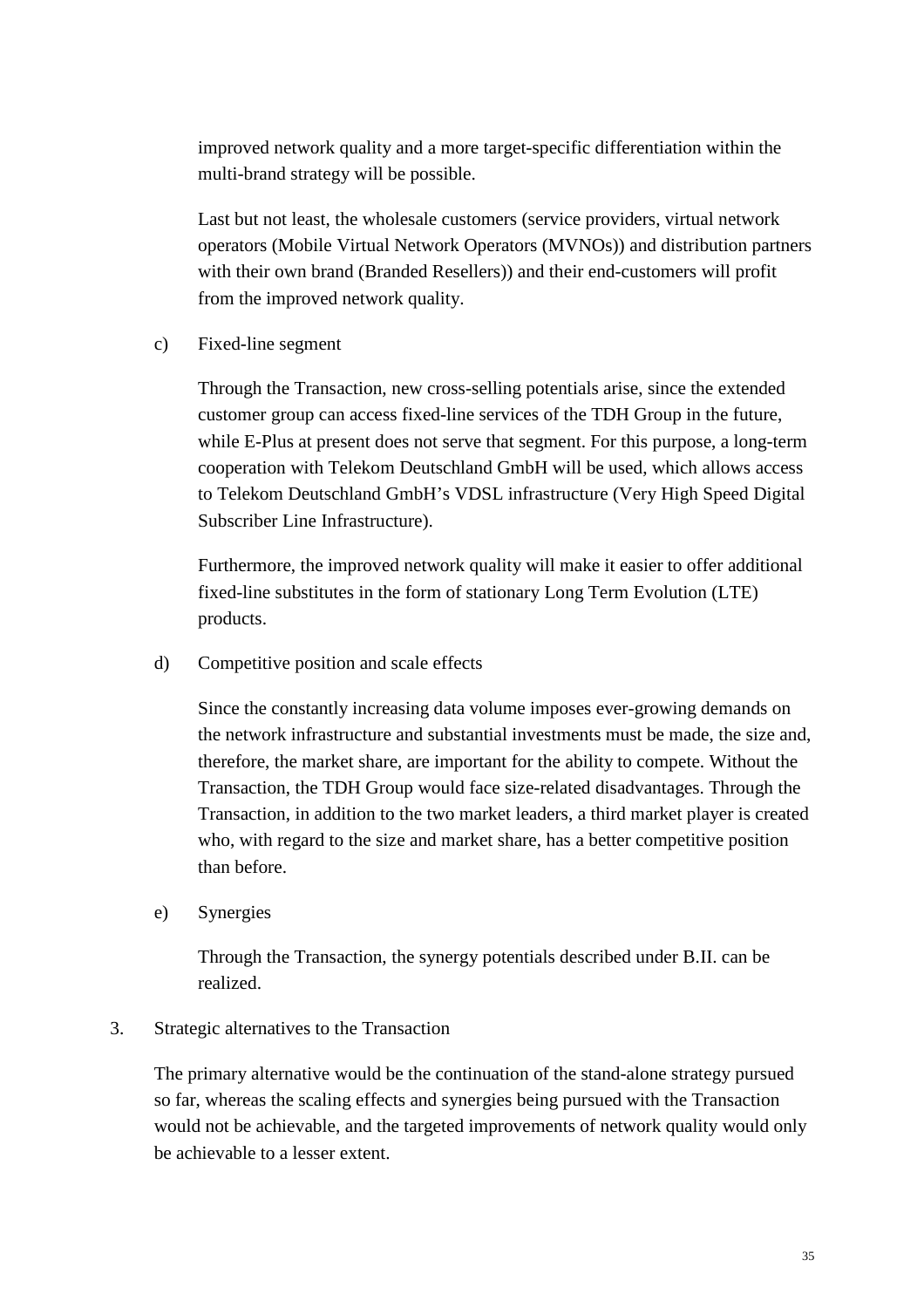Theoretically, it would be possible to enter into network cooperations with another network operator. With respect to cooperations with the two market leaders (Deutsche Telekom and Vodafone), the TDH Group would have a worse negotiating position by sole virtue of the difference in size and the potential partners' head-start in investments. Due to this negotiating position, the TDH Group and its customers could therefore only very indirectly benefit from the further technological developments in the mobile segment. In the case of a purely contractual cooperation with E-Plus, very clear asymmetries would continue to exist, among other things through the differing frequency packages, infrastructure and strategy (in particular with respect to Long Term Evolution (LTE)), which could not be resolved by a mere cooperation. All of this makes network cooperations in the mobile area improbable.

### **V. Potential regulatory consequences of the Transaction for TDH AG**

O2 OHG and EPM act as telecommunications network operators and providers in Germany and are subject to regulation by the Federal Network Agency (*Bundesnetzagentur*). Furthermore, according to European and German regulations, the Transaction may only be closed after clearance by the relevant merger control authority.

### 1. Federal Network Agency

Certain individual steps in connection with the closing of the Transaction require the prior consent of the Federal Network Agency. Other measures must simply be notified to the Federal Network Agency. The Transaction as a whole will therefore be coordinated with the Federal Network Agency, and implemented on the agreed basis. Otherwise the Federal Network Agency could potentially revoke the telecommunications licenses or frequency use rights issued to the various companies of the Original E-Plus group. The Federal Network Agency will review, which of the frequencies issued to the TDH Group and the Original E-Plus Group, can still continue to be used after closing of the Transaction.

# 2. Merger Control Authority

The relevant merger control authority can subject its clearance decision to conditions or to the fulfillment of requirements, to the extent TDH AG offers such conditions or fulfillment of requirements to the relevant authority in order to obtain the clearance. Conditions precedent must be met before the Transaction can be closed. In the event of imposed requirements or conditions subsequent, the Transaction may already be closed before the fulfillment of the requirements or conditions subsequent. The imposed requirements or conditions subsequent must, in such case, be fulfilled after the closing. frequently within a time limit set by the public authority.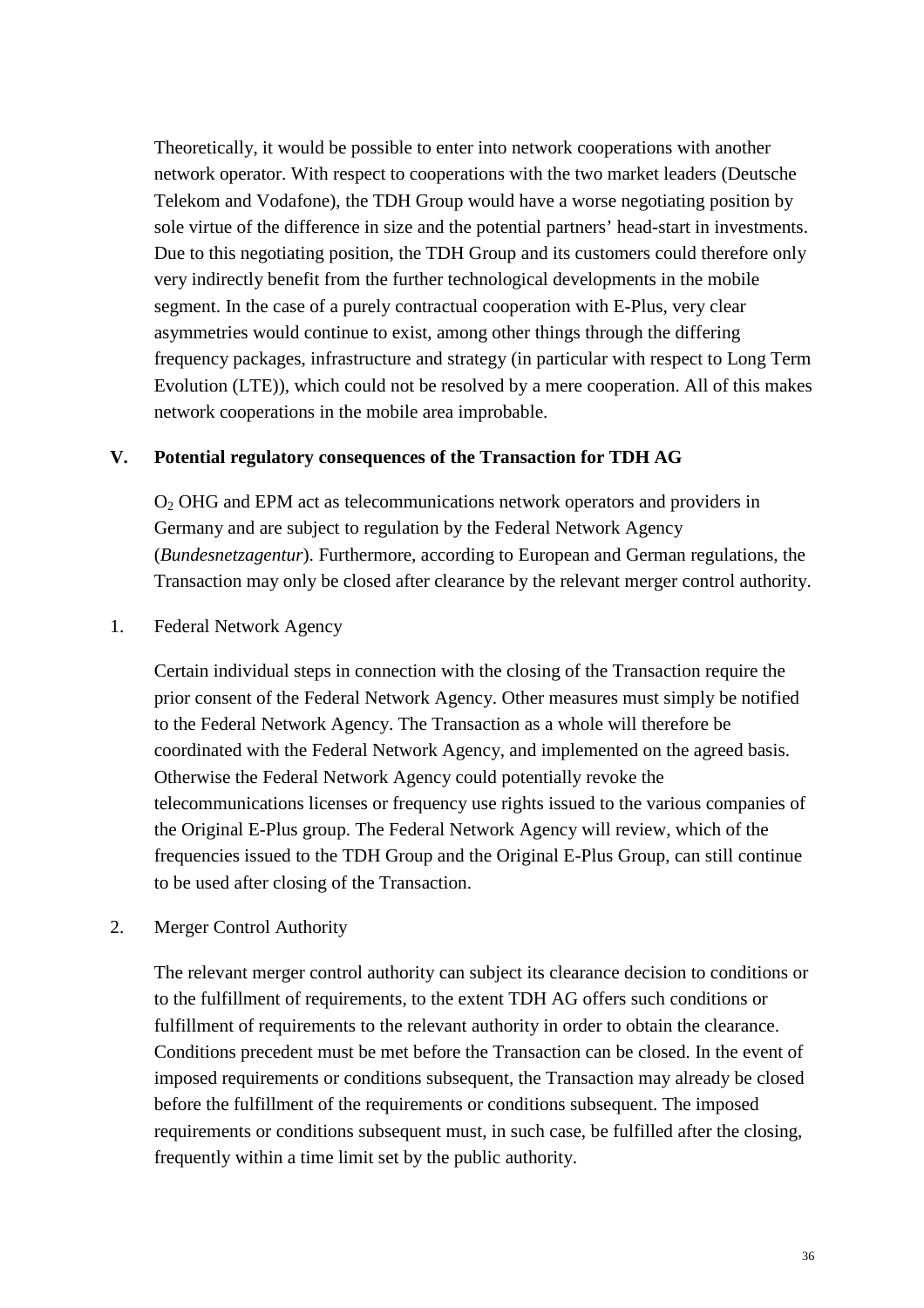# **B. Interest of TDH AG in the exclusion of the subscription rights of the shareholders**

# **I. Growth Strategy**

Through the merger of the TDH Group with E-Plus, a forceful, integrated mobile network operator will be created in Germany, which has the potential, due to significant economies of scale, to compete in all segments with the incumbent market leaders. For customers, this means an expanded offering in high-quality products and in a higher quality network with more capacity. Furthermore, it will be possible to better serve the increasing demand for high-quality offerings, in particular in the area of data services. In addition, the creation of an extensive distribution network and an enlarged brand portfolio will be in the customers' interest.

# **II. Synergies**

Through the Transaction, significant synergy potentials will be unlocked, which are described under the following numbers 1 through 4. These synergies will be realized in particular in the areas of distribution, customer service and network infrastructure. Additional effects will arise through the creation of additional revenue potentials as well as possibly in the areas of finance and tax. TDH AG expects to be able to realize these synergies through the following measures:

1. Synergies in the area of distribution and customer service

The combination of both distribution networks will increase efficiency in distribution and customer service, since the best practices of both companies and economies of scale can be used. Furthermore, a more efficient management of distribution channels and savings in overhead are possible. TDH AG assumes that the number of shops can be reduced, which will lead to rent and personnel cost savings, as well as to better conditions for sales commissions and bonuses. Through the strong, joint multi-brand positioning, TDH AG can increase the online distribution and thereby create further synergy potential. Furthermore, TDH AG assumes that the joint advertising and marketing budget can be reduced.

2. Network synergies

TDH AG intends, after completion of the Transaction, to pursue through the Extended TDH Group an agreed and nationally unified rollout strategy for the LTE network (Long Term Evolution Network). This will make a faster and more cost-efficient rollout of the LTE Network possible.

Moreover, it will be possible to achieve significant savings in the areas of the 2G (Second Generation - Global System for Mobile Communications (GSM)) and 3G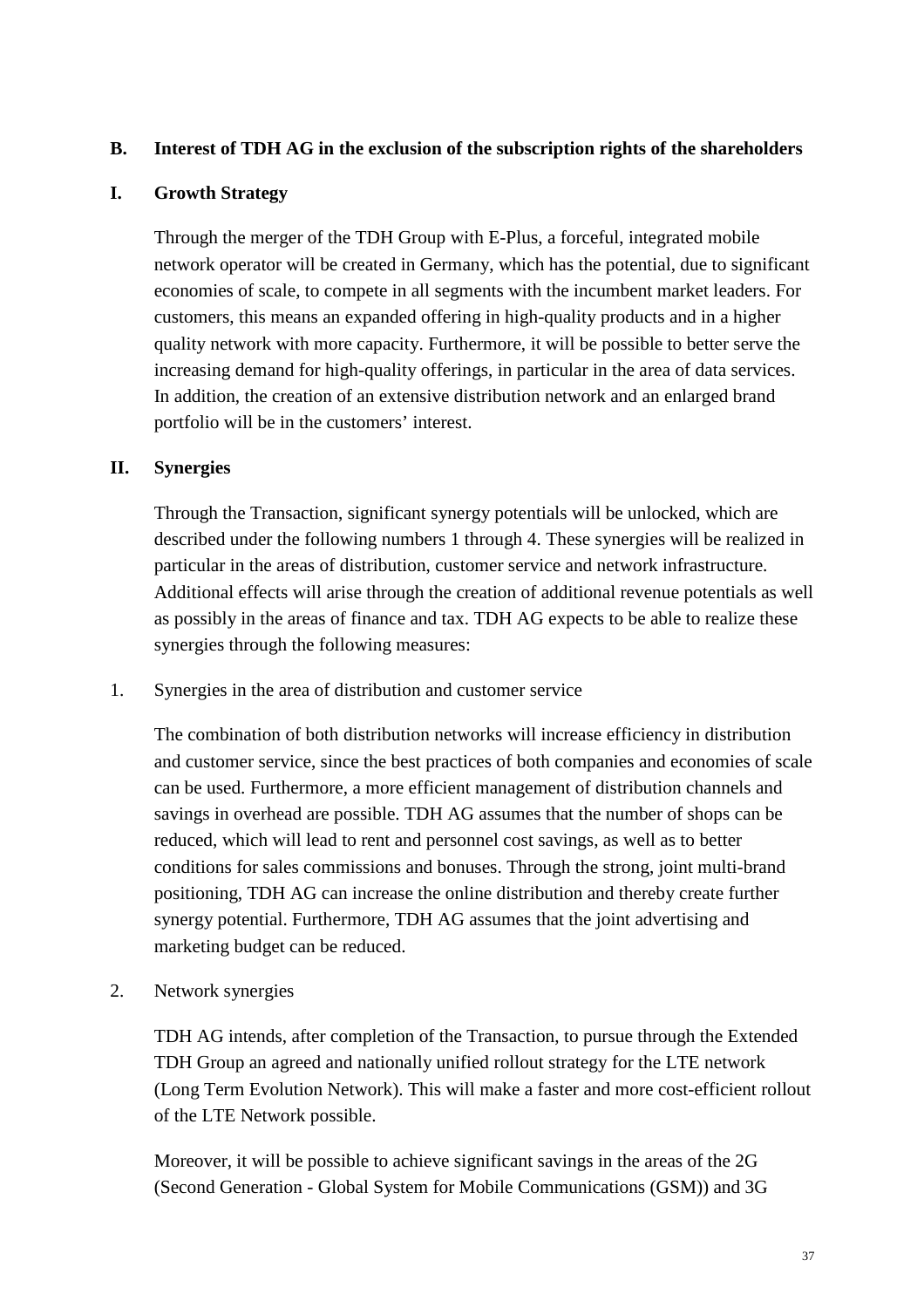(Third Generation – Universal Mobile Telecommunications System (UMTS)) networks. This includes a consolidation of the backbone network, supply network and access networks, which will reduce the associated operating expenses. It is expected that the associated reduction of 14,000 base stations will lead to synergy effects, for example rentals, power, maintenance, and transport costs. Furthermore, through the business combination, it will be possible to make better use of the positively scalable transport agreement with Telekom Deutschland GmbH.

3. General and administration synergies

It is expected that the acquisition of E-Plus and its integration into the Extended TDH Group will lead to reduced general and administration expenses, due to process rationalisation and a continued focus on becoming a more lean and agile organization, among others in the areas of information technology, administration and office rent.

4. Revenue and other synergies

The Extended TDH Group intends, after completion of the Transaction, to take advantage of opportunities in the area of small and medium enterprises on the basis of a broader and higher quality platform and infrastructure and hereby generate increased revenues. Furthermore, the Extended TDH Group intends to utilise cross-selling potentials in the area of high speed fixed broadband due to an enlarged customer base.

# **III. Strengthening of the competitive position of TDH AG**

Through the acquisition of E-Plus by TDH AG, a strong integrated provider in the German telecommunications market is created. On the basis of customer and turnover figures of the TDH Group and the Original E-Plus Group as of December 31, 2012, the Extended TDH Group would have had access to approximately 43 million mobile phone customers and aggregated revenues (prior to consolidation) of EUR 8.4 billion. This would have corresponded, as of December 31, 2012, to an aggregated share of the German mobile market (based on mobile phone customers) of approximately 37.7%.

The Transaction offers TDH AG a good starting position to compete effectively in the mid and long term, as the Transaction will create a third telecommunications services provider who is well situated – in addition to the two market leaders – to offer competitive and high-quality products and services to the large and steadily growing group of demanding and high-value customers. At the same time, the Extended TDH Group will be able to carry on the challenger role of the Original E-Plus Group in the low price segment.

In sum, the Extended TDH Group will profit from an improved competitive position, and will be perceived as an even stronger player in the German mobile market.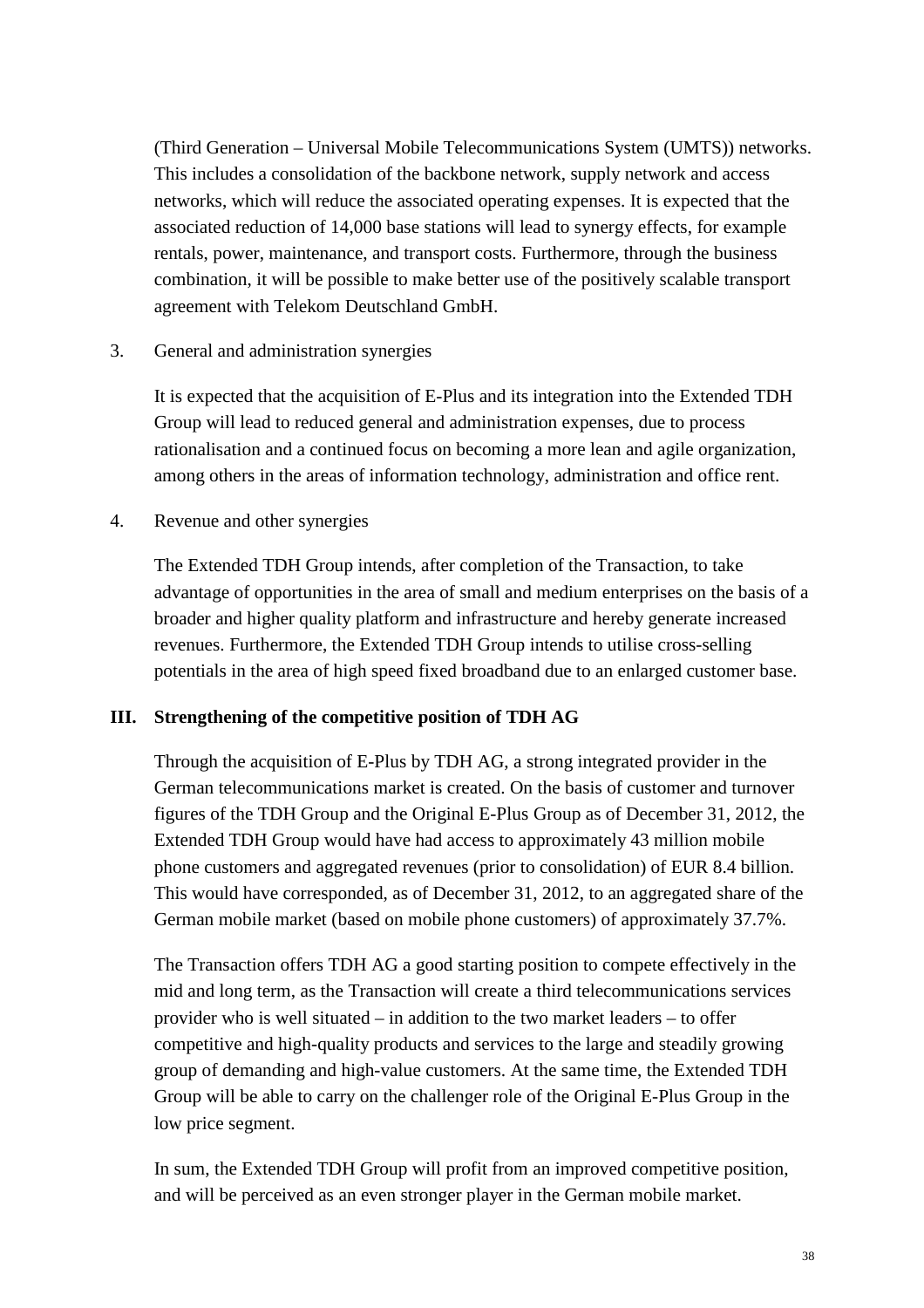# **IV. Strengthening of the position of TDH AG in the capital markets and positive effects on the capital structure**

The combination of the TDH Group with E-Plus will strengthen the position of TDH AG in the capital markets. While the free float of TDH AG will be nominally reduced from 23.2% to 17.4% in connection with the exclusion of subscription rights in connection with the capital increase by contribution in kind, the absolute number of shares in free float will increase through the cash capital increase and the capital increase by contribution in kind (in each case subject to other shifts in shareholdings). The increased market capitalization should have a positive influence on the trading volume and liquidity of the shares in TDH AG. Furthermore, the expected synergies of the Extended TDH Group could lead to an increased demand for the shares in TDH AG. Furthermore, due to its increased size as compared to the current TDH Group, the Extended TDH Group will represent an investment alternative to the current market leader in Germany, Deutsche Telekom AG.

From a debt capital market perspective, the combination of the TDH Group with E-Plus will improve relevant credit metrics for the Extended TDH Group, under otherwise identical conditions (*ceteris paribus*). The combined TDH AG will profit from increased OIBDA and cash generation capabilities. This reduces the Company's debt ratio and increases the difference vis à vis the target debt level that was communicated to the capital markets (ratio of net financial indebtedness to OIBDA  $< 1.0x$ ). Through the cash capital increase and the capital increase by contribution in kind, the equity ratio will be strengthened in relation to the balance sheet amount.

Fitch Ratings positively rated TDH AG's Long-Term Issuer Default Rating (IDR) of "BBB", and confirmed the "stable outlook" of the rating, following the announcement of the Transaction, among other reasons due to the equity-financed structure of the Transaction and the expected stronger cash-flow.

TDH AG's first bond issuance from mid November 2013 also confirmed the positive view of many investors on TDH AG and its acquisition plans. The demand for the 5-year bond with a volume of EUR 600 million was significantly oversubscribed, which made it possible to reduce the credit spread in the course of the issuance process.

# **C. Appropriateness of the exclusion of subscription rights**

The exclusion of subscription rights is appropriate, because the desired objective can be achieved by such exclusion. The financing of the acquisition by a combination of cash capital increase with subscription rights of the shareholders having an issuance volume of up to EUR 3.7 billion, as well as a capital increase by contribution in kind subject to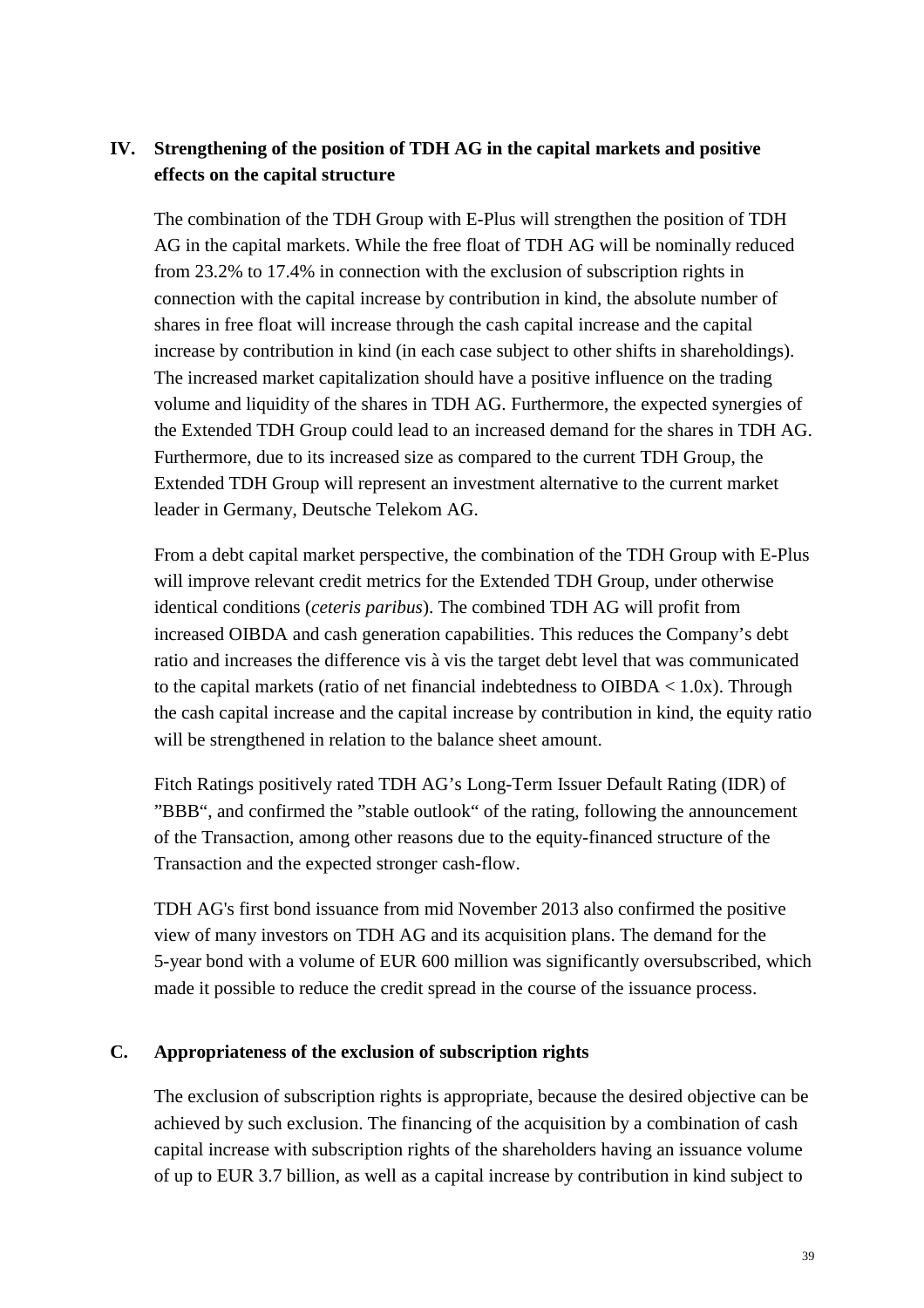exclusion of subscription rights, is appropriate to achieve the goal of the Company to acquire E-Plus without the use of external debt financing.

# **D. Necessity of the exclusion of subscription rights**

# **I. Alternatives to the planned capital increase by (mixed) contribution in kind**

The exclusion of subscription rights is necessary if there is no alternative available or the exclusion of subscription rights is the best way to promote the goal being pursued by the Company.

The Management Board has thoroughly reviewed whether there are alternatives to the concept selected, and has determined that such alternatives are either not available or are not appropriate to achieve the company objective or have disadvantages as compared to the concept selected.

# 1. Acquisition exclusively for cash consideration

a) Complete financing by cash capital increase with subscription rights

The exclusion of subscription rights of the shareholders in connection with a contribution in kind could be avoided if the consideration to be paid by the Company were to be paid entirely in cash, and all means necessary to complete the Transaction were to be obtained by the cash capital increase subject to the subscription rights of the shareholders. For various reasons, this approach is, however, not feasible.

A cash consideration which is entirely in cash would have had the negative consequence for KPN that, in consideration of delivering E-Plus, it would not have indirectly obtained a minority interest in TDH AG, and therefore would not have been able to participate indirectly in the expected positive further development of E-Plus and the TDH Group in an attractive geographical market, and this circumstance was reflected in the negotiations of the Purchase Agreement. As a matter of fact, TDH AG would have had to, at least partially, pre-finance these expected further developments as part of the cash consideration.

Moreover, the entire consideration to be paid to KPN would have to have been obtained by means of a cash capital increase. This procedure would have only been beneficial to the shareholders if they were to make use of their subscription rights in order to avoid a dilution of their percentage interest in the Company. This would have required a significant contribution of capital for the shareholders.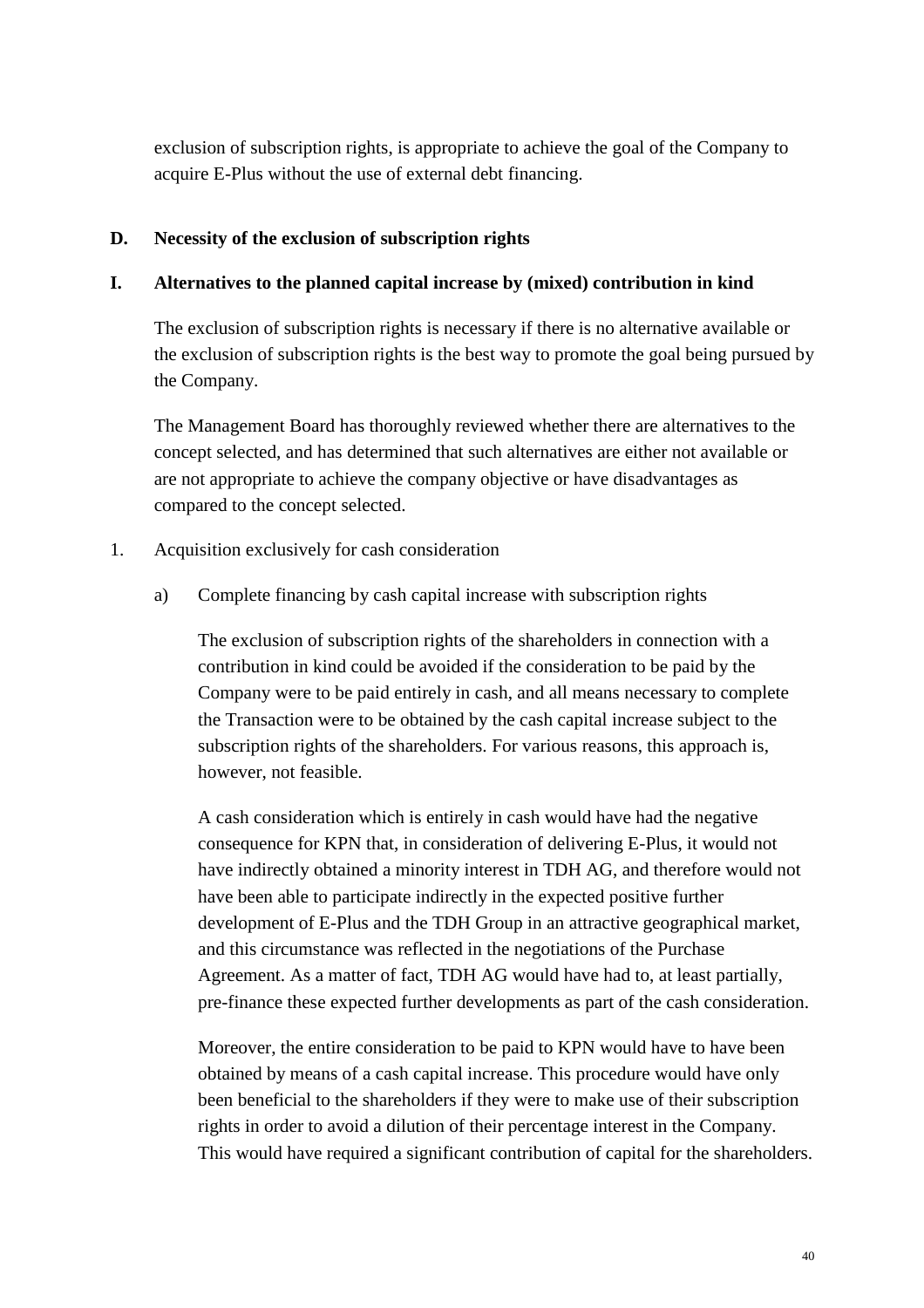If the shareholders had not been willing to do that, the cash capital increase would have to have been placed on the capital markets. This could have led to a placement volume that was unusually high in the current market environment and that the market might have only been willing to absorb on more difficult conditions. The cash capital increase required to raise the funds for the Cash Consideration will already be the second largest cash capital increase that a German stock company has carried out in the last five years.

TEF SA is, de facto, making an additional contribution in the agreed Transaction structure, in that it will, after issuance of the Consideration Shares, acquire a portion of these shares from EPM at a relatively high purchase price (directly or indirectly) (see above under A.III.1.b)). This contribution would not have been possible in this manner in the case of a purchase entirely for cash.

### b) (Partial) external debt financing

Theoretically it would have been possible to pay in cash the portion of the consideration that is being paid in shares of TDH AG, and to obtain external debt financing in order to make such payment.

This alternative was excluded, because of the interest of KPN in having an indirect interest in TDH AG after closing of the Transaction, as already mentioned in D.I.1.

Moreover, the incurrence of external debt financing in the necessary amount would be adverse to the Company. The capital structure of the Company would be adversely changed and it would become significantly more difficult in the future to incur additional external indebtedness to finance investments necessary to maintain the competitive capacity of the Company. The ability to make such investments currently represents one of the success factors for companies in the telecommunications sector. Moreover, through the incurrence of a significant amount of third party financing, TDH AG would have possibly exceeded the target amount of indebtedness communicated to the capital markets.

# 2. Merger of E-Plus into TDH AG

A merger into TDH AG of the Future E-Plus Group parent company being acquired is not being considered, because this entity should continue to exist as an independent company for various operative, legal, and tax reasons. A merger would have therefore initially required further restructuring measures.

In any case, a merger would have had legal transaction risks. TDH AG would be the surviving Company in case of a merger. This would have the consequence that a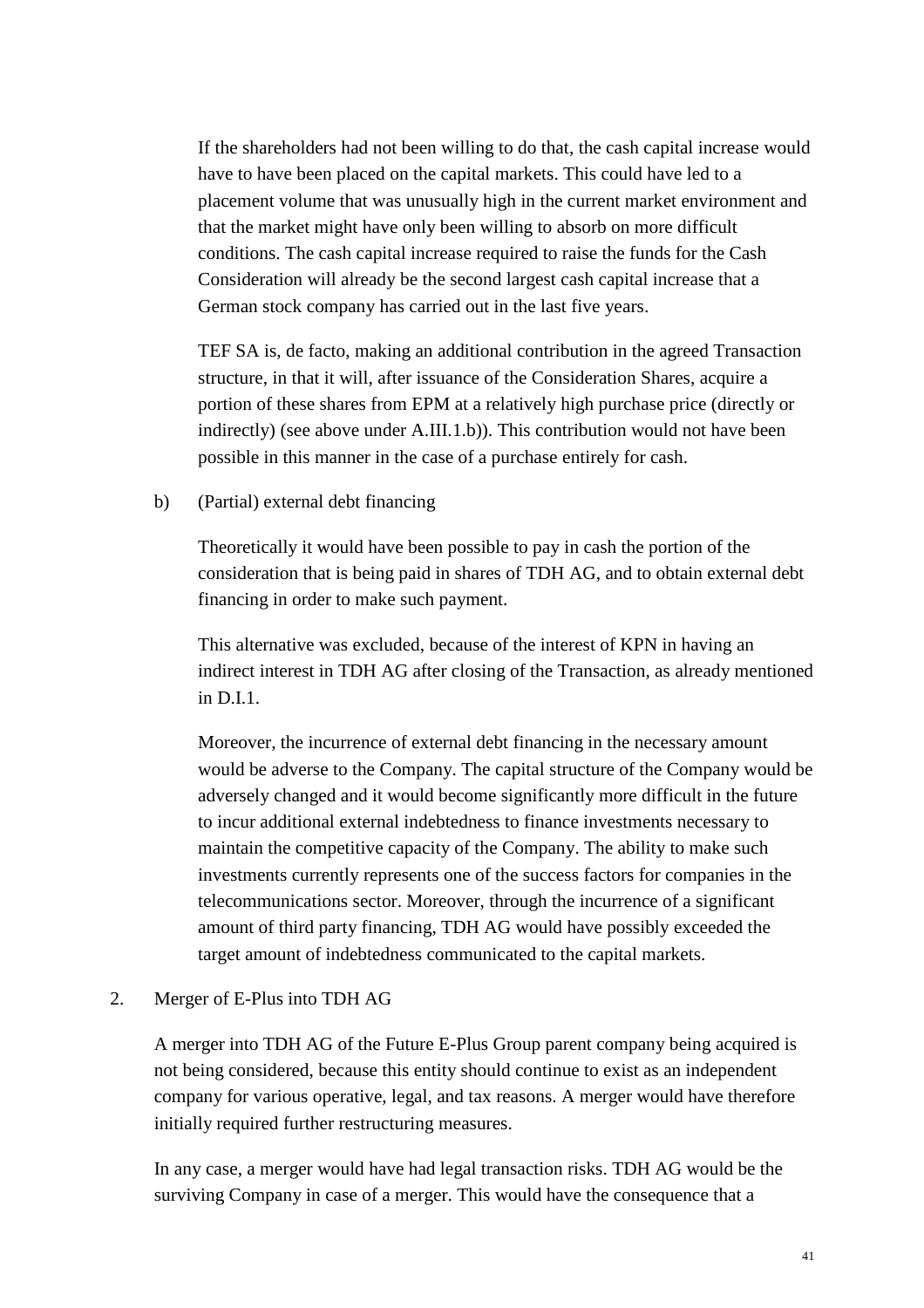challenge of the merger resolution to be adopted by the general shareholders' meeting of TDH AG could also be supported on the basis that the exchange ratio of the shares would be too low, to the disadvantage of the shareholders of TDH AG, because the exclusion of the right to challenge contained in § 14 para. 2 UmwG would not apply in such case.

Moreover, in order to implement a merger, a much larger capital increase (with exclusion of the subscription rights of the shareholders) would be required in order to grant the shareholders of EPM an interest in the Company corresponding to the value of E-Plus. This is because, considering the value ratios of the parties (see below section E, in particular section E.IV), the merger ratio would have had to be 46 : 54. In the opinion of the Management Board, it would have also been difficult to obtain the consent of TEF SA as majority shareholder to such a reworking of the shareholder structure.

Moreover, the possibility would not have existed to pay to KPN (indirectly) the desired cash payment in the amount of EUR 3.7 billion, in addition to the interest in TDH AG, since § 68 para. 3 UmwG does not allow cash payment in that amount.

Finally, there were also tax reasons weighing against this supposed structuring alternative, due to the threat to the loss carry forwards at the level of TDH AG.

3. Spinning off of E-Plus to TDH AG

A spin-off of E-Plus to TDH AG is also not being considered. The same factors that are unfavorable to a merger apply in this case accordingly.

4. Acquisition of E-Plus by an affiliate of TDH AG

An acquisition of E-Plus by an affiliate of TDH AG, for example by  $O_2$  OHG, rather than by TDH AG itself, was also not practicable.

a) Acquisition by an affiliate exclusively for cash consideration

An acquisition by an affiliate of TDH AG exclusively for cash consideration would have also been subject to the difficulties already described under D.I.1.a) and D.I.1.b).

b) Acquisition by an affiliate for cash consideration and grant of an equity interest

If KPN were to be granted a minority interest in the acquiring affiliate (e.g. in  $O<sub>2</sub>$  OHG) in addition to receiving cash consideration, this would have weakened the influence of TDH AG on future decisions on the operative level, since not only TDH AG, but also (indirectly) KPN, would hold an interest in  $O_2$  OHG. More importantly, a (minority) interest of KPN in an affiliate of TDH AG would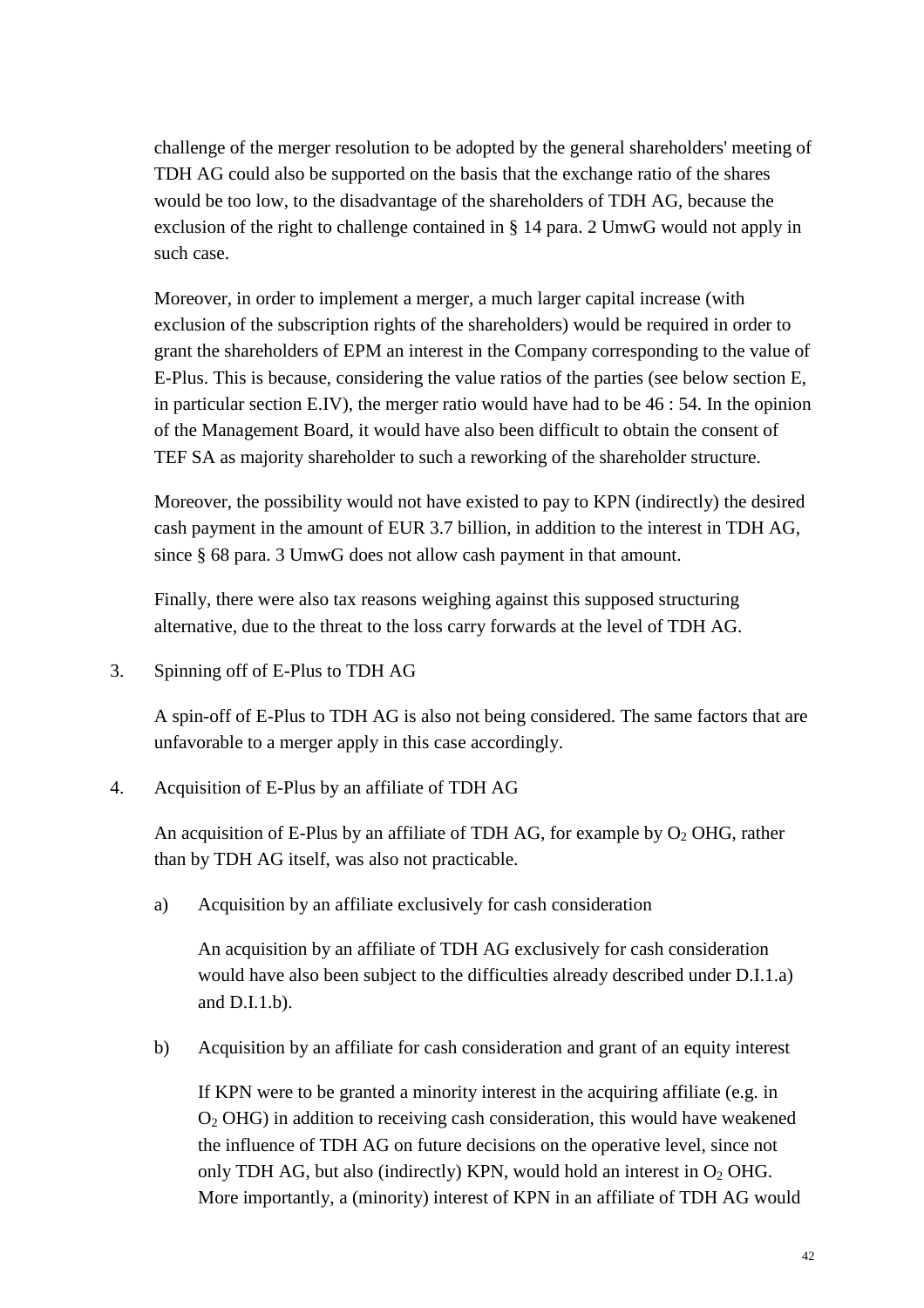not have been tradable on the capital markets. Only a contribution of E-Plus to TDH AG allows the issuance of tradeable securities as part of the consideration.

# **II. Effect on the shareholding structure of the capital increase against (mixed) contribution in kind**

The intended capital increase against (mixed) contribution in kind by use of the existing authorized capital as well as the authorized capital to be resolved upon by the Extraordinary General Shareholders' Meeting, and the further sales of shares (regarding this see A.III.2.b) and A.III.1.b)) contemplated in the Purchase Agreement, lead to a change in the shareholder structure. The indirect interest of TEF SA initially decreases from a current 76.83% to approximately 62.1% and, in the event of a complete exercise of the purchase option (see A.III.1.b),it would again rise to approximately 65.0%. Through EPM (and indirectly KPN), the Company gains a further large shareholder, who initially holds 20.5% of the shares and, in the event of a complete exercise of the purchase option by TEF SA, would hold 17.6% of the shares in TDH AG. Due to contractual stipulations, KPN is not allowed to further increase its indirect interest. It was agreed in the Purchase Agreement that KPN may not obtain, directly or indirectly, further shares in TDH AG in the next five years.

In the interest of TDH AG and its shareholders, the Future KPN Group has been made subject to sales restrictions with respect to the Consideration Shares in the Purchase Agreement: Initially, a general prohibition on sales applies for 180 days as of the Closing Date. Thereafter, perpetual limitations on the sale of shares in TDH AG apply, pursuant to which the Future KPN Group may only sell limited volumes of such shares on the stock market, and a sale to competitors of the Company is prohibited. Transfers of the shares to the shareholders of KPN in the context of a dividend distribution are already permissible at the end of 45 days after the Closing Date.

# **E. Reasonableness of the issue price and reasonableness of performance and consideration**

KPN will receive, through its indirect subsidiary EPM, the Cash Consideration (EUR 3.7 billion subject to a possible adjustment (see under A.III.1.b)) as well as an interest in the amount of 24.9% of the Increased Share Capital, as consideration for the contribution of the New E-Plus KG Limited Partner Interest. For the purpose of determining the reasonableness of performance and consideration, the Management Board of TDH AG appointed PricewaterhouseCoopers Aktiengesellschaft Wirtschaftsprüfungsgesellschaft, Frankfurt to determine the objectified business values of E-Plus and TDH AG, as well as the value of the synergies resulting from the Transaction, as an independent expert, and to prepare a valuation report ("**Valuation**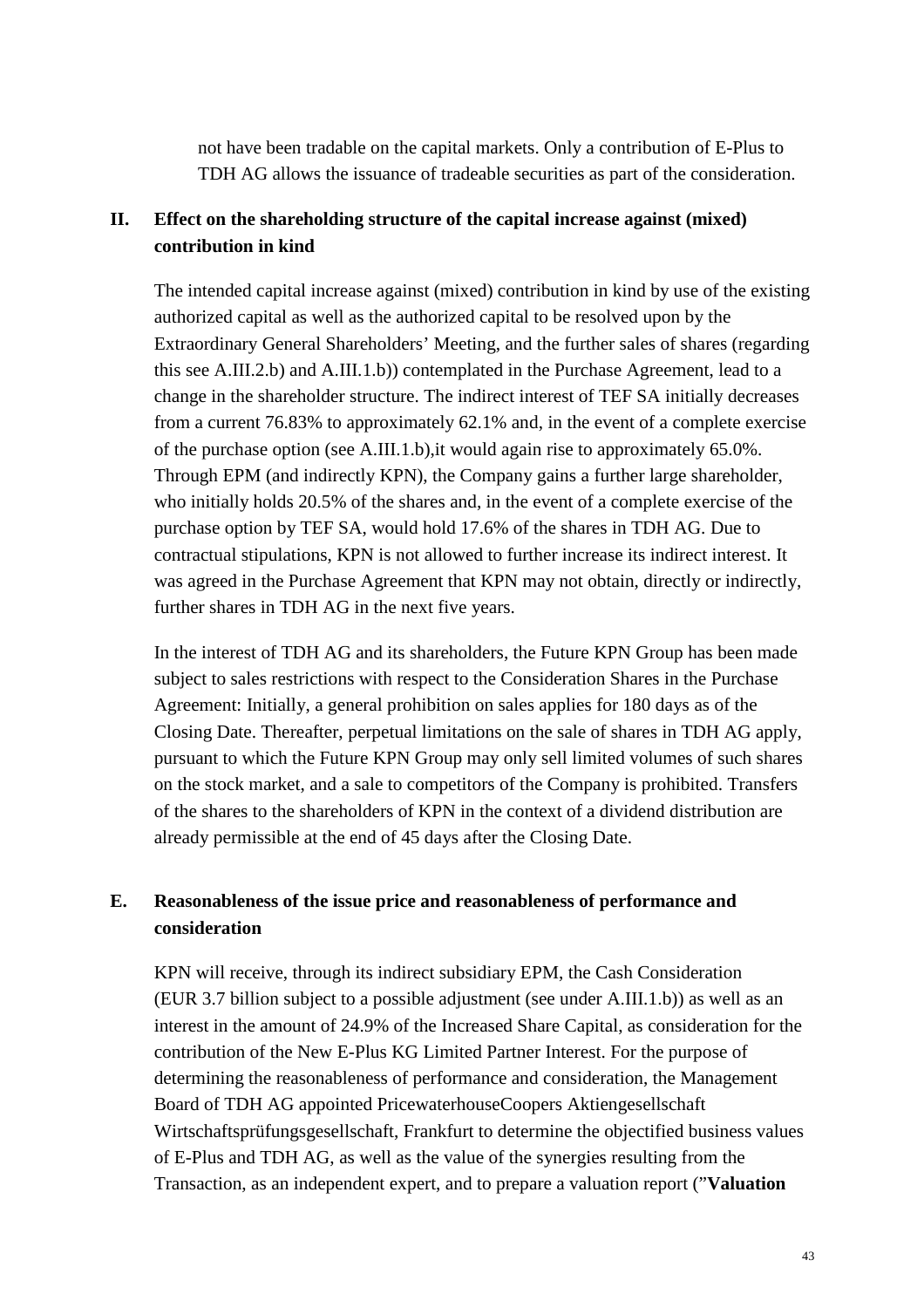**Report**"). The valuation activity was carried out in compliance with Standard S 1 of the Institut der Wirtschaftsprüfer e.V. (IDW/ German Institute of Certified Public Accountants), "Principles for the Execution of Business Valuations", dated April 2, 2008 ("**IDW S 1**").

The Management Board has thoroughly reviewed the Valuation Report and adopts the statements and results contained therein as its own, in particular the objectified business values of E-Plus and TDH AG, as well as the value of synergies and their allocation to E-Plus or TDH AG, as applicable. The Valuation Report is a constituent part of this report, is attached as an annex and will be published on the internet site of TDH AG as an annex to this report as of the day the Extraordinary General Shareholders' Meeting is called.

The issue price for the Consideration Shares to be issued in connection with the use of the Authorized Capital 2014/I must correspond to the minimum issue amount of EUR 1.00 per share, as stipulated in the Purchase Agreement. This determination was an important consideration for KPN in the negotiations on the Purchase Agreement in light of the statutory compensatory liability (*Differenzhaftung*). Notwithstanding the setting of the issue price at EUR 1.00 per share, the reasonableness of the consideration (contribution in kind) must be assessed according to the economic value. This is indicated in the statements concerning the valuation of TDH AG and of E-Plus. The Management Board of TDH AG will, in addition, prior to using the authorized capital, obtain a fairness opinion which must comply with IDW Standard S 8 ("Principles for the provision of fairness opinions"). This is also stipulated in the Purchase Agreement, and supplements the valuation of the non-cash contribution required by law.

In the following, first the method of valuation (see I.) will be described and then the results of the valuations of E-Plus and TDH AG (see II. and III.), each on a stand-alone basis, as well as the results of the valuation of the synergies, and their allocation among TDH AG and E-Plus, resulting from the Transaction (see IV.), will be described.

# **I. Method of valuation**

The value of a business can, in the framework of IDW S 1, be determined by either the discounted earnings method or the discounted cash flow method. Both methods are recognized in legal precedents and are basically equivalent. When using the same financing assumptions, they lead to identical results based on identical net income of the shareholders, since they share the same theoretical basis (capitalization of future benefits). The determination of the objectified business values of E-Plus and TDH AG was made on the basis of the discounted earnings method.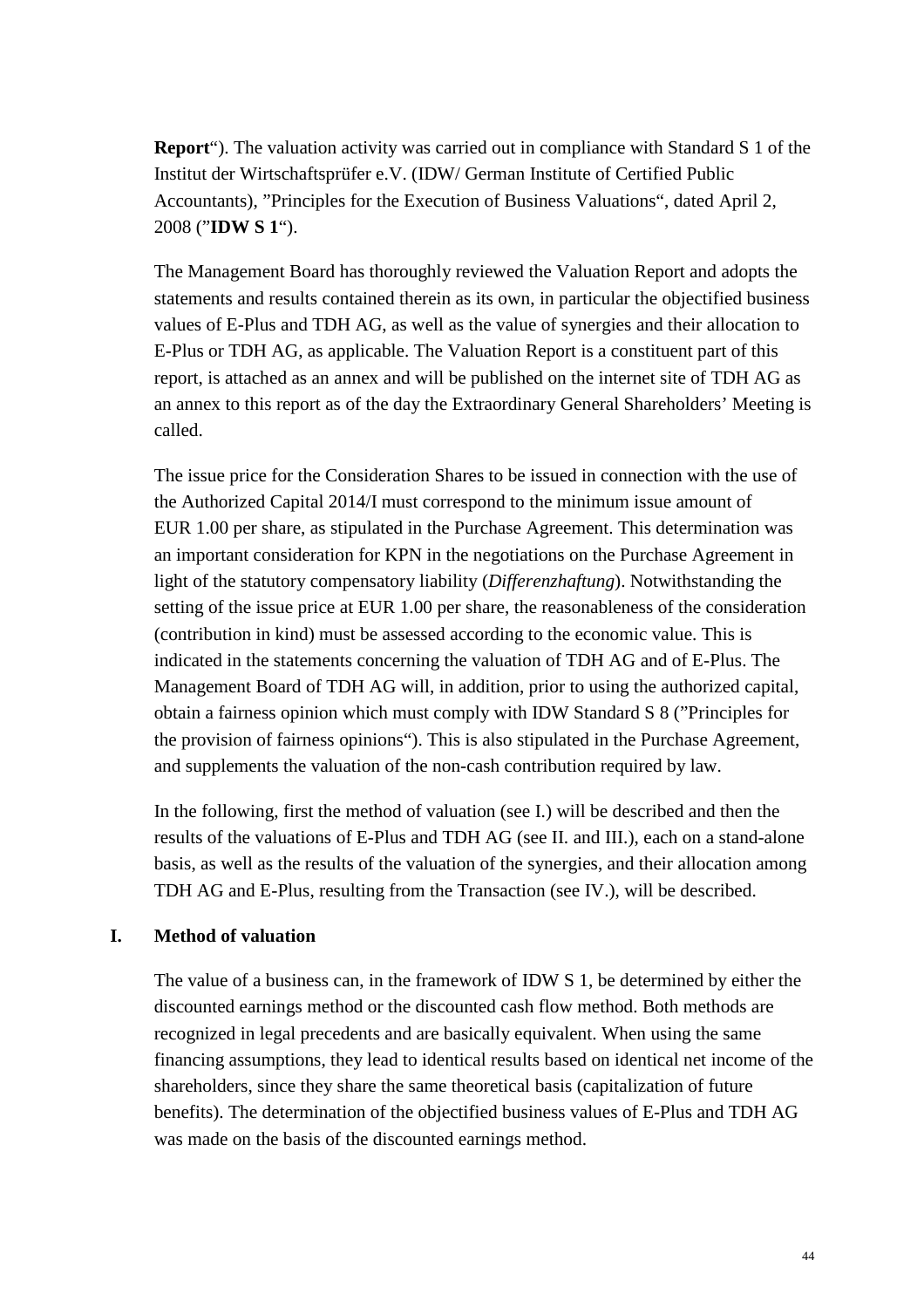Pursuant to this valuation method, the present value of the financial surpluses generated by the operating assets of the business are determined first. Assets (including liabilities) that could be separated from the business and sold without impairing the pursuit of the business objective, are classified as non-operating assets of the business. The value of a business generally equals the sum of the present values of financial surpluses that can be derived from the operating and non-operating assets.

The forecasts of the relevant company are the starting point of any business valuation. These are first tested for plausibility on the basis of historical earnings and normalized by the elimination of exceptional effects. Subsequent to this detailed planning period (Phase I), the business planning of Phase I is carried forward with the sustainable growth rate in Phase II. The projected figures are then carried over into the expected net distributions to the shareholders, subject to taxes on earnings. The net distributions are then discounted to the valuation date, which is the day of the Extraordinary General Shareholders' Meeting (February 11, 2014). The discount rate consists in Phase I of the risk-free interest rate derived from the yield structure curve of the German Central Bank (*Deutsche Bundesbank*) for risk-free bonds, and the risk premium. The latter was calculated according to the Tax-CAPM-Model, by multiplying the beta factor of the enterprise being valued, which reflects the market risk of such enterprise, by the market risk premium. In addition, the possibility of the growth of the financial surpluses in Phase II is to be judged and to be considered from a valuation standpoint as a growth allowance in the discount rate.

### **II. E-Plus**

In order to determine the cash value of the future surpluses, the forecasts of EPM for the financial years from 2014 to 2018 (Phase I) were tested for plausibility on the basis of an analysis of historical results of the years 2011 and 2012, as well as the forecast for 2013 ("**Past Results EPM**"). In this way, the forecasts and Past Results EPM were cleared of exceptional and non-recurring items (normalized). In this way the forecasted EBITs for Phase I were determined. For the subsequent Phase II (so called "perpetual annuity"), the forecasted results of the last year of Phase I were carried over, adjusted by a sustainable growth rate as well as a reinvestment rate (which corresponds to depreciation in the time period of the perpetual annuity). Interest income and expenses were determined on the basis of a separate financial planning. In connection with the determination of the business value, it has to be assumed that the planned financial surpluses according to the plans will be distributed, to the extent no prohibitions against distribution apply pursuant to commercial law. The resulting interest of the perpetual annuity was adapted to the assumed financing structure. The forecasted EBIT values were carried over, taking into account the income taxes of EPM and its shareholders, into the expected net distributions to the shareholders.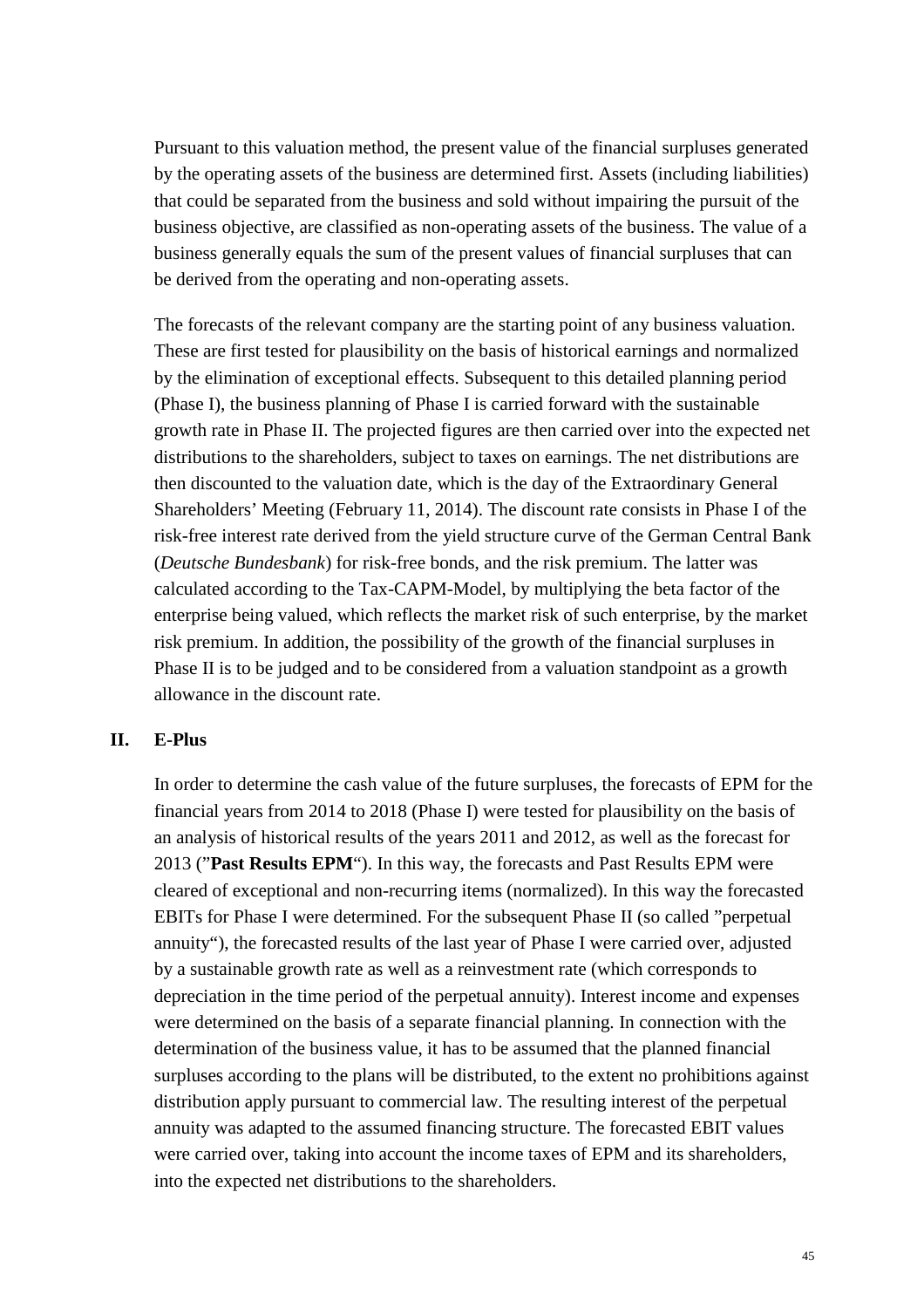The future financial surpluses were to be discounted with the discount rate on the technical valuation date (December 31, 2013), and then capitalized to the valuation date (February 11, 2014).

On the basis of the discounted earnings method, an objectified business value of E-Plus in the amount of EUR 5.946 billion, as of the valuation date, was determined.

The business value determined by the discounted earnings method was reviewed for plausibility on the basis of multiples. Taking into account net indebtedness, a range of the business value between EUR 3.662 billion and EUR 7.895 billion was determined using EBITDA multiples (trading multiples), and a range of business values between EUR 4.146 billion and EUR 10.421 billion was determined using transaction multiples. The business value determined according to the discounted earnings method lies within this range.

# **III. TDH AG**

In order to determine the cash value of the future surpluses, the forecasts of TDH AG for the financial years from 2014 to 2018 (Phase I) were tested for plausibility on the basis of an analysis of historical results of the years 2011 and 2012, as well as the forecast for 2013 ("**Past Results TDH AG**"). In this way, the forecasts and Past Results TDH AG were cleared of exceptional and non-recurring items (normalized). In this way the forecasted EBITs for Phase I were determined. For the subsequent Phase II (so called "perpetual annuity"), the forecasted results of the last year of Phase I were carried over, adjusted by a sustainable growth rate as well as a reinvestment rate (which corresponds to depreciation in the time period of the perpetual annuity). Interest income and expenses were determined on the basis of a separate financial planning. In connection with the determination of the business value, it has to be assumed that the planned financial surpluses according to the plans will be distributed, to the extent no prohibitions against distribution apply pursuant to commercial law. The resulting interest of the perpetual annuity was adapted to the assumed financing structure. The forecasted EBIT values were carried over, taking into account the income taxes of TDH AG and its shareholders, into the expected net distributions to the shareholders.

The future financial surpluses were to be discounted with the discount rate on the technical valuation date (December 31, 2013), and then capitalized to the valuation date (February 11, 2014).

On the basis of the discounted earnings method, a business value of TDH AG in the amount of EUR 7.059 billion, as of the valuation date, was determined.

The business value determined by the discounted earnings method was reviewed for plausibility on the basis of multiples. Taking into account net debt, a range of business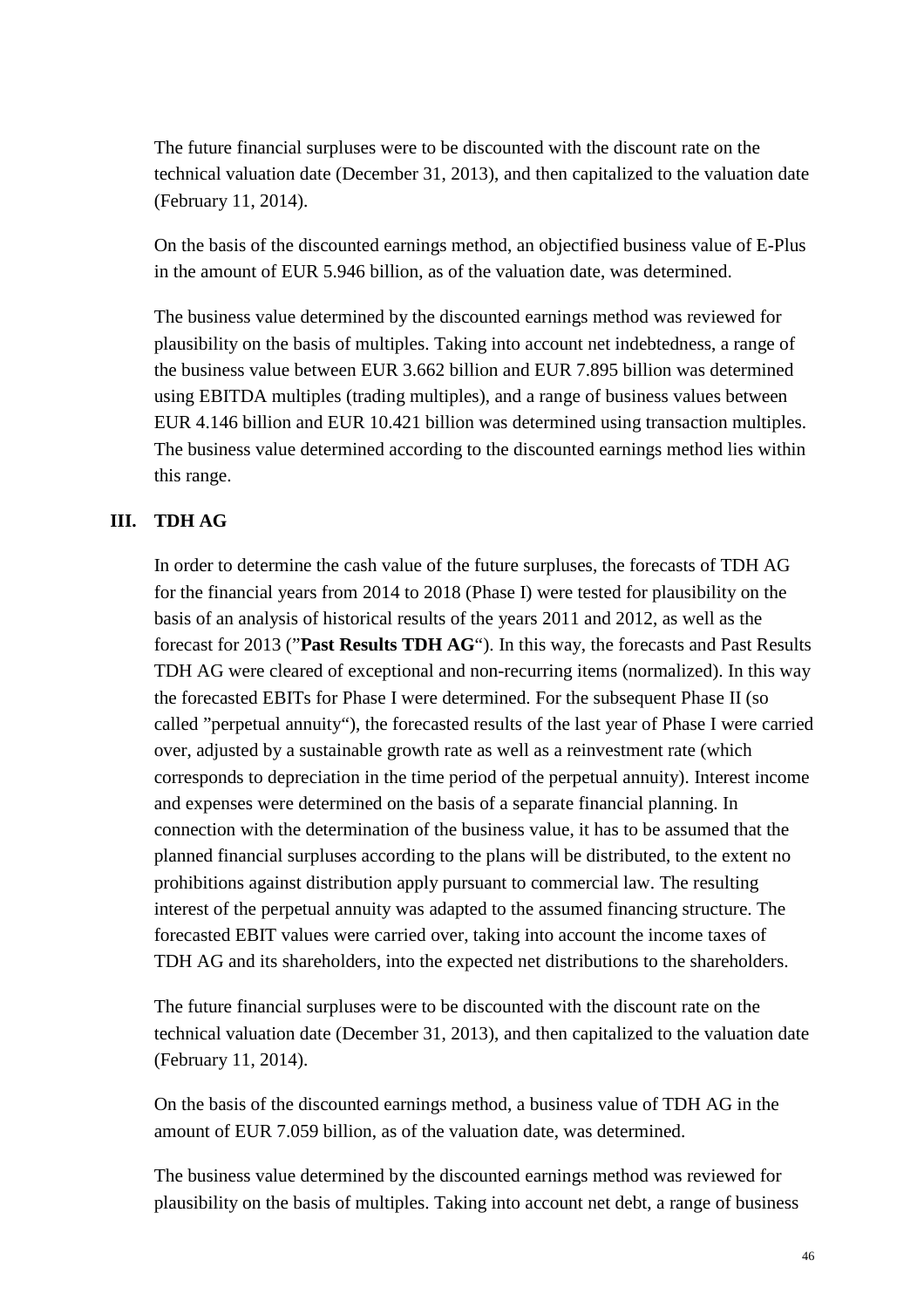values between EUR 4.361 billion and EUR 7.756 billion was determined using EBITDA multiples (trading multiples), and taking into account net debt, a range of business values between EUR 4.978 billion and EUR 10.254 billion was determined using transaction multiples. The business value determined according to the discounted earnings method lies within this range.

For the plausibility test, the market capitalization of TDH AG in the three month period before announcement of the Transaction (April 23, 2013 to July 22, 2013) ("**Reference Period**") was determined. On the basis of the volume-weighted average trading price (EUR 5.67) during the Reference Period, the market value of TDH AG is EUR 6.333 billion. Using the lowest and highest trading prices, the range of the market value of the Company during the Reference Period is between EUR 5.864 billion and EUR 6.936 billion.

# **IV. Synergies**

The valuation of the synergies is based on the synergy planning of the Management Board of TDH AG, which expects synergies in the areas of distribution, customer service, network infrastructure and operations as well as further areas (see above under B.II). Only synergies that will be realized on the level of Extended TDH Group were considered. Potential synergy effects within the wider group of TEF SA were excluded. The synergy planning was tested for plausibility. In valuing the planned synergies, the discounted earnings method was used. In connection with determining the capitalized earnings value it was assumed, that the measure underlying the evaluation occasion has already occurred. That way this is a valuation of real synergies. In this context, the additional net proceeds to the shareholders resulting from the future realization of the synergies on the basis of the forecasted results after taxes, were applied. The discount rate used for the discounting consists of the weighted average of the discount rate used in the valuation of TDH AG and E-Plus, plus an additional risk premium, in order to take into account the special risks of the planned synergies.

Thereby, an earnings value of the synergies, as per February 11, 2014, was calculated to be in an amount of EUR 5.754 billion.

A definitive allocation of the individual synergies to E-Plus or TDH AG, as the case may be, was not and is not possible, since the information that would be necessary for such allocation may currently not be made available by E-Plus due to restrictions of competition laws. For that reason, the entire value of the synergies had to be divided at a flat rate among E-Plus and TDH AG.

For this procedure, the proportion of the stand-alone business values determined in the course of the valuations was used. This method of allocation of the synergies is based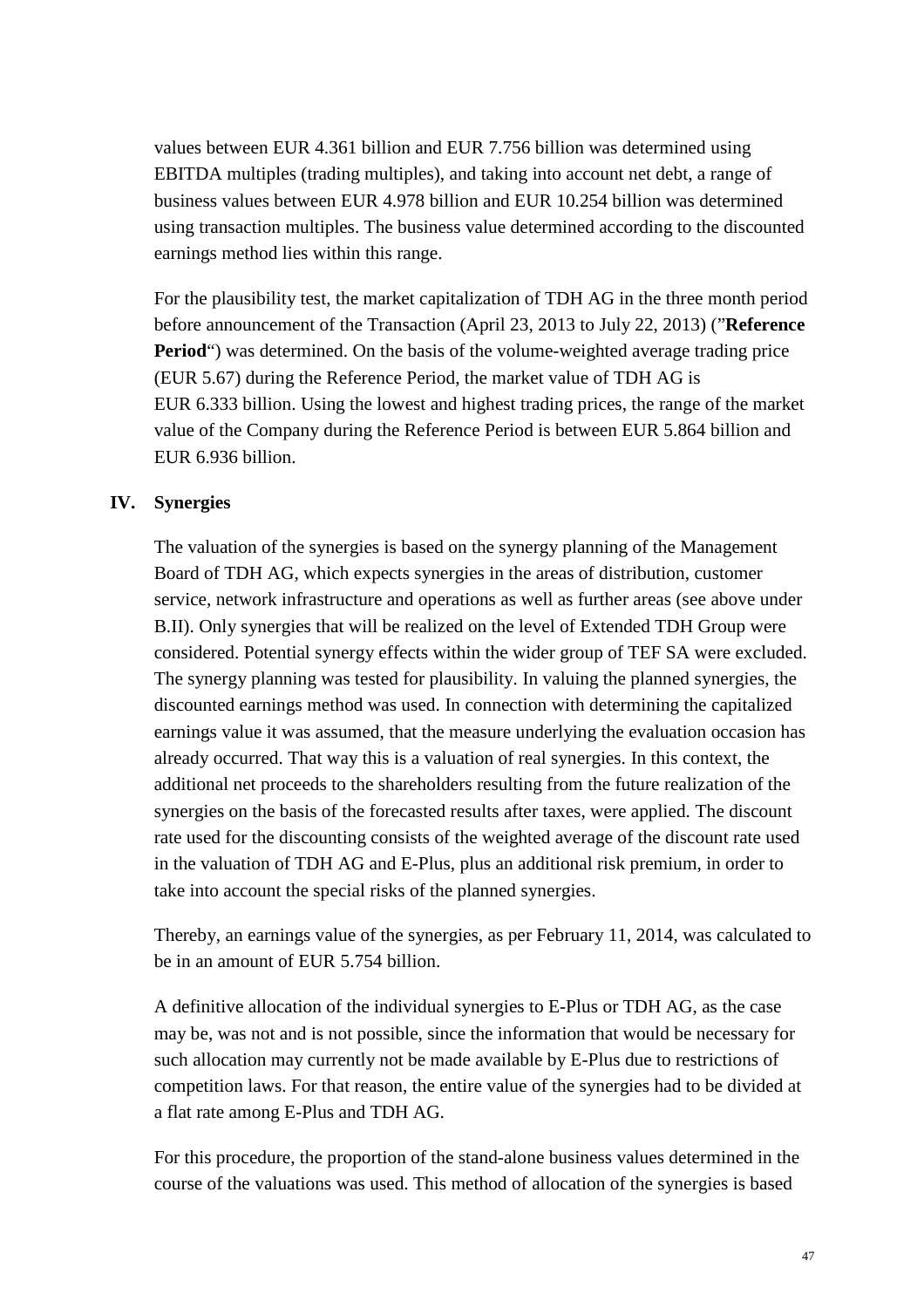on the assumption that the planned synergies can be realized in relation to the future earnings that the two businesses will contribute to the entire business. The distribution of the earnings value of the synergies was made according to a ratio of the business values of 46 : 54, determined on a stand-alone basis according to IDW S 1. Based on this, a business value on the valuation date in the amount of EUR 8.577 billion was determined for E-Plus, and a business value on the valuation date in the amount of EUR 10.182 billion was determined for TDH AG, in each case by pro rata allocation of the synergies.

In addition, the limit price that TDH AG may pay for the acquisition of E-Plus was calculated. For this purpose, the earnings value of the synergies was completely allocated to the business value of E-Plus. This results in an enterprise value of E-Plus, from the perspective of TDH AG, of EUR 11.700 billion.

The use of real synergies in connection with the valuation complies with the valuation standard IDW RS HFA 10 for the valuation of shareholdings for accounting purposes. This standard will also be applied in connection with the capital increase by contribution in kind by the court-appointed appraiser of the capital increase by contribution in kind (§ 183 para. 3 AktG).

# **V. Summary**

The objectified business value determined according to IDW S 1 on a stand-alone basis, i.e. without consideration of the planned synergies determined by the Management Board of TDH AG, which can first be realized through the Transaction, amounts to EUR 5.946 billion for E-Plus and EUR 7.059 billion for TDH AG. The capitalized earnings value of the synergies amounts to EUR 5.754 billion. This results in a capitalized earnings value of TDH AG, after closing of the acquisition of E-Plus, of EUR 18.759 billion.

The consideration to be paid to EPM for the contribution of E-Plus has a value of EUR 8.371 billion (cash consideration in an amount of EUR 3.7 billion plus EUR 4.671 billion; the latter sum corresponds to 24.9% of the capitalized earnings value of TDH AG after completion of the acquisition and thereby represents the value of the interest of 24.9% in the Increased Share Capital).

The earnings value of E-Plus, including proportionally allocated synergies, amounts to EUR 8.577 billion, and thereby lies above the value of the consideration to be paid by TDH AG. The limit price for the acquisition of E-Plus amounts to EUR 11.700 billion and, therefore, significantly exceeds the value of the consideration to be paid by TDH AG (EUR 8.371 billion).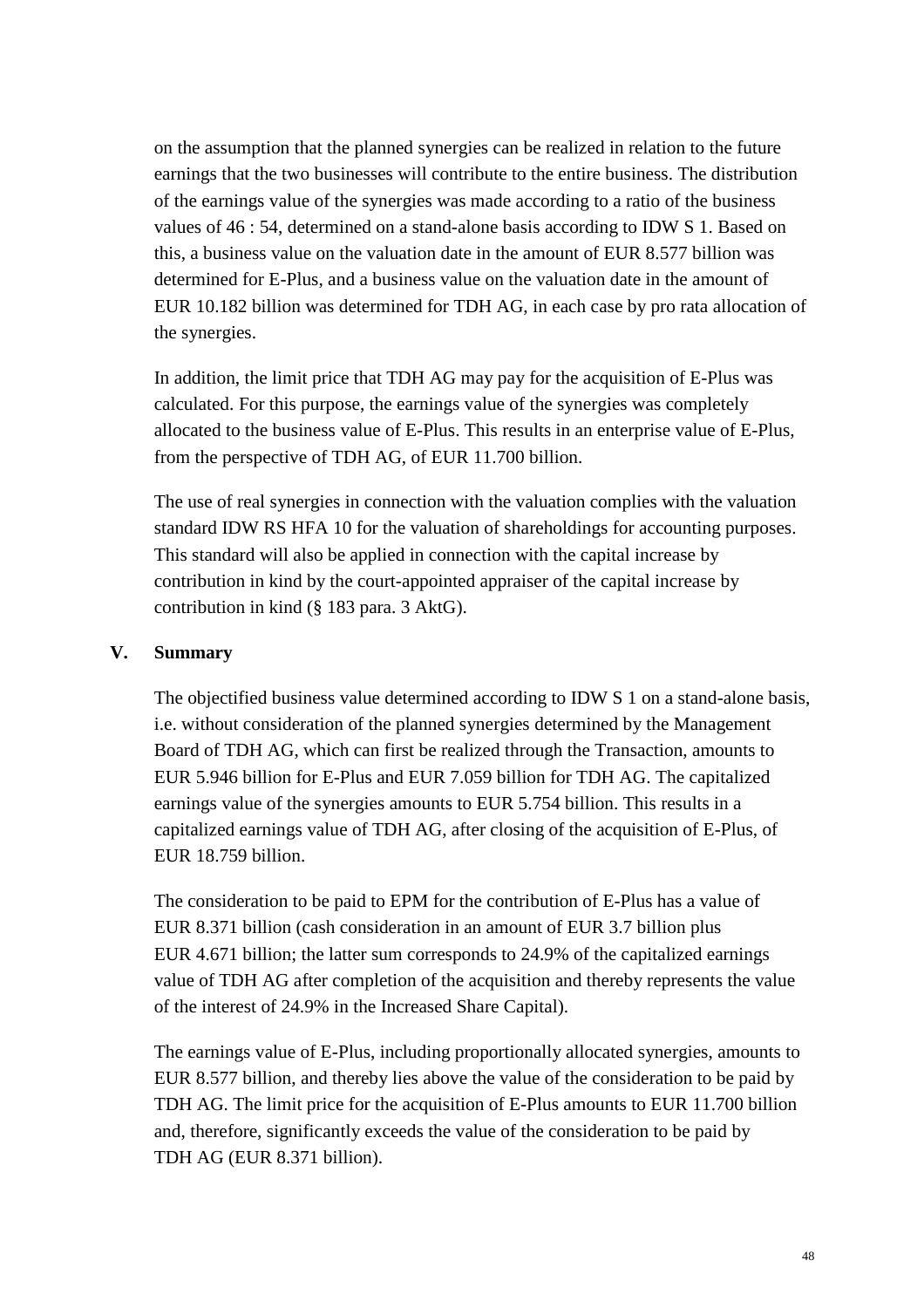The Management Board is convinced, after duly conducted review, that the performance by EPM, i.e. the value of E-Plus, on the one hand, and the consideration to be paid by the Company (Cash Consideration and Consideration Shares), on the other, are in reasonable proportion to each other.

# **F. Proportionality of the exclusion of subscription rights**

The exclusion of subscription rights of the shareholders in the resolution on the authorization of the Management Board to increase the share capital by up to EUR 475,000,000.00 by the issuance of up to 475,000,000 new non-par value shares against contribution in kind, is proportional:

# **I. No economic dilution**

The value of the interest of the shareholders in TDH AG will not be economically diluted since the relationship between performance and consideration is reasonable. TDH AG is receiving a value through the contribution of E-Plus, which is at least as high as the value of the Consideration Shares plus the Cash Consideration to be paid and therefore represents a reasonable consideration. The economic value of the interests of the current shareholders will not be diluted in the course of the planned capital increase from the authorized capital by contribution in kind.

# **II. Overriding interest of TDH AG in the acquisition of New E-Plus KG Limited Partner Interest**

The exclusion of subscription rights in connection with the capital increase against contribution in kind, made possible by the Authorized Capital 2014/I, will necessarily lead to a dilution of the percentage interest of the shareholders of TDH AG. This dilution of the percentage interest, however, stands in a reasonable proportion to the interest of the Company in the purpose being pursued through the acquisition of E-Plus, and is therefore justified.

# **G. Summary**

The exclusion of subscription rights is appropriate and necessary to achieve the purpose being pursued, and reasonable, since the value of the (indirect) performance (E-Plus) to be brought by KPN amounts to at least as much as the consideration to be paid by TDH AG (Cash Consideration and 24.9% interest in the Increased Share Capital).

Taking this into consideration, the interest of TDH AG in the acquisition of E-Plus justifies the dilution of the percentage interest of the shareholders resulting from the exclusion of subscription rights."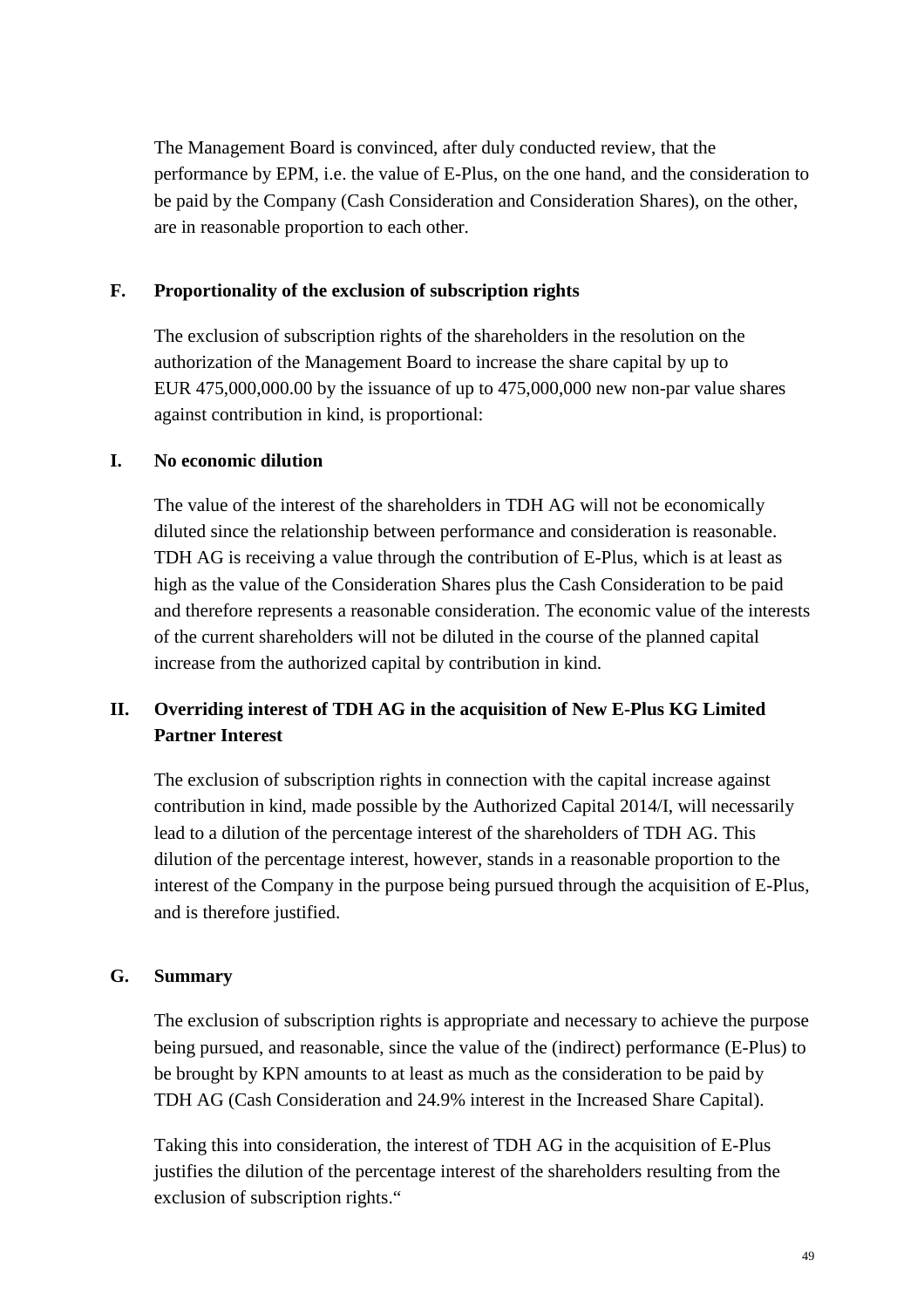# **Report of the Management Board on agenda point 3**

With respect to point 3 of the agenda, the Management Board has submitted a report pursuant to § 221 para. 4 sent. 2 in conjunction with § 186 para. 4 sent. 2 AktG, the main content of which is published as follows:

"*The Management Board submits the following report concerning the proposed authorization for exclusion of subscription rights, pursuant to §§ 221 para. 4 sent. 2, 186 para. 4 sent. 2 AktG:* 

The authorization proposed in agenda point 3 replaces the authorization for the issuance of convertible bonds, option bonds, participation rights and/or profit-participating bonds, as well as combinations of these Instruments, granted by the General Sharholders' Meeting on October 5, 2012. From the point of view of the Company, the authorization from October 5, 2012 does not sufficiently assure the desired legal certainty. For that reason, the old, still unused authorization should be cancelled and replaced with a new authorization. The core aspects of the authorization from October 5, 2012 remain unchanged, in particular the number of the option and conversion rights, and thereby the scope of the conditional capital increase, as well as the term of the options or the participation right capital. The same applies in significant part to the guidelines for the conversion or subscription price of the shares.

The proposed authorization under agenda point 3 for the issuance of convertible and/or option bonds, convertible and/or option participation rights and/or profit-participating bonds, as well as combinations of these Instruments, puts the Company in a position to also obtain capital by the issuance of bonds, as well as participation rights, which are endowed with option or conversion rights for shares in the Company. At the same time it should also be possible to issue conversion bonds, as well as conversion option rights, which are endowed with conversion obligations for shares of the Company. Furthermore, the Company should also be enabled to issue participation rights or profit-participating bonds. Convertible bonds, option bonds, convertible participation rights and/or option participation rights are hereinafter also referred to as "Financial Instruments". Financial Instruments, participation rights and/or profit participating-bonds are also hereinafter referred to as "Instruments".

The Company should have a high level of flexibility in its financing by being able to issue Instruments. In order to be able to make optimal use of this flexibility in the interest of the Company, the Management Board should be authorized to exclude, with the consent of the Supervisory Board, the subscription rights of the shareholders with respect to the Instruments in certain cases. The proposed authorizations to exclude subscription rights are in the interest of the Company, are necessary, appropriate and reasonable. In detail: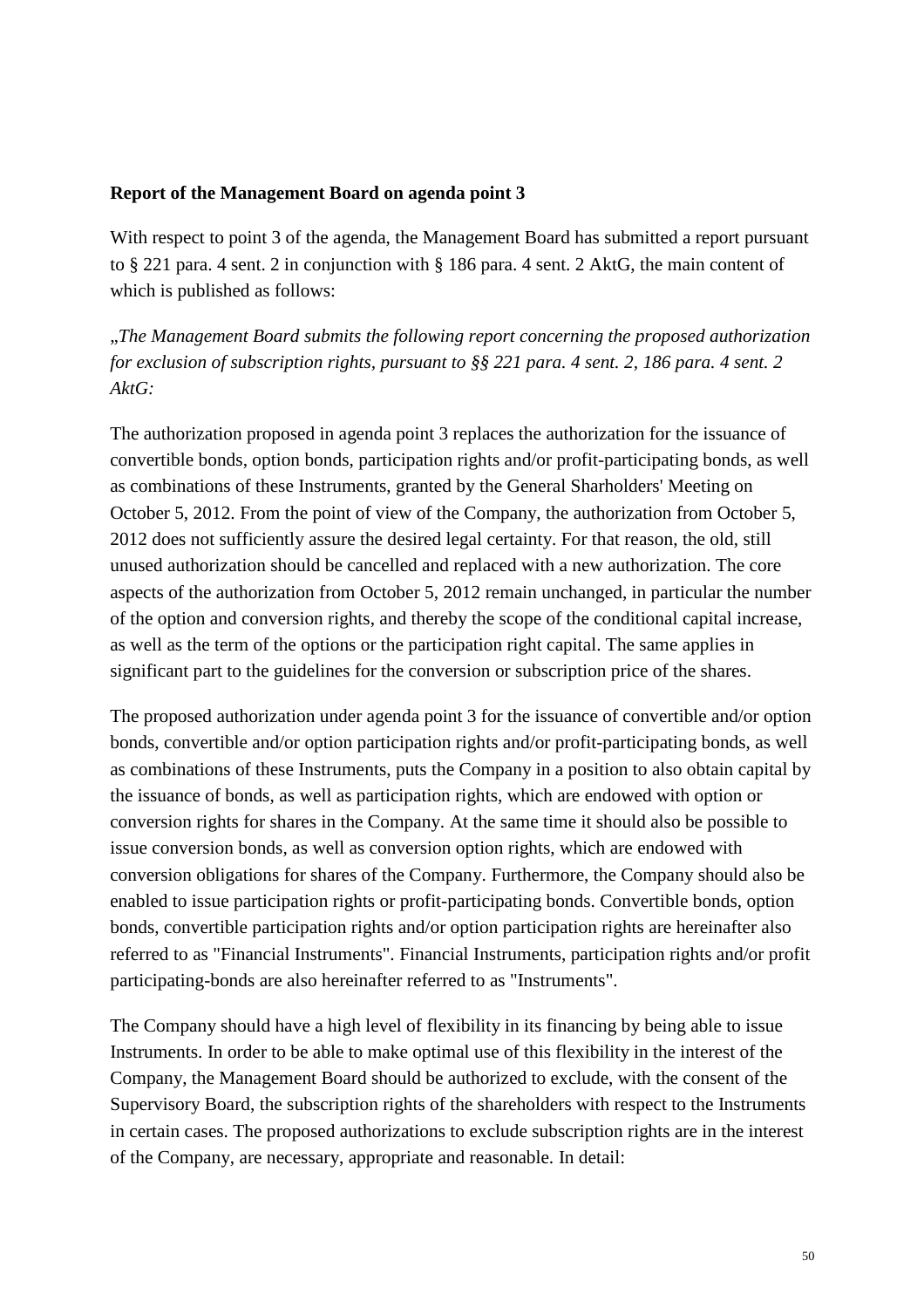1. Authorization to exclude subscription rights in connection with fractional amounts

First the Management Board is authorized to exclude, with the consent of the Supervisory Board, fractional amounts that result from the subscription ratio, from the subscription rights of the shareholders. The authorization to exclude subscription rights with respect to fractional amounts allows the issuance of Instruments, while maintaining a practical subscription ratio, and thereby simplifies the settlement of the subscription rights of the shareholders.

2. Authorization to exclude subscription rights in connection with the acquisition of companies, etc.

An exclusion of the subscription right should also be possible when the Instruments are issued in connection with the acquisition of companies, interests in companies, or parts of companies. The Company should thereby be put in the position to use loans granted by the seller to finance the purchase price, and also to structure such loans as Instruments. If the relevant lenders are promised convertible or option rights for shares of the Company, or the participation in future profits of the Company in connection with participation rights or profit-participating bonds, it is frequently possible to obtain a lower interest rate than in the case of loans or bonds without this additional feature. Furthermore, the authorization to exclusion of subscription rights gives the Company in these cases the possibility to grant the seller an interest in the Company that is subject to a delay. This can lead to a reduction of the purchase price in our experience, because the seller obtains the possibility of participating in the success of the Company.

Furthermore, in this manner, co-operations that are part of the purpose of the acquisition can be first financially underpinned and then underpinned on a corporate law level. Conversion and option rights linked to Financial Instruments which are issued against contributions in kind may not be satisfied out of the conditional capital, according to the prevailing opinion. If this opinion is adhered to, then either a use of treasury shares or a capital increase by contribution in kind is required for this purpose. In the latter case, the claims out of the Financial Instrument are to be contributed as a contribution in kind, in which case the impairment test should include an assessment of whether such claims have full value. If the precedent issued by the Munich High Regional Court is followed (OLG München Az. 31 Wx 312/13, decision of September 19, 2013, printed, among other places, in ZIP 2013, page 1913), the conditional capital can also be used if the Financial Instruments were issued against contributions in kind. The authorization can also be made useful if the seller reinvests a portion of the purchase price in Financial Instruments, in particular those with conversion rights. In this case the procedure will be disclosed to the Registry Court, and a review will be conducted, both of the original transaction that constituted the source of the funds used to acquire the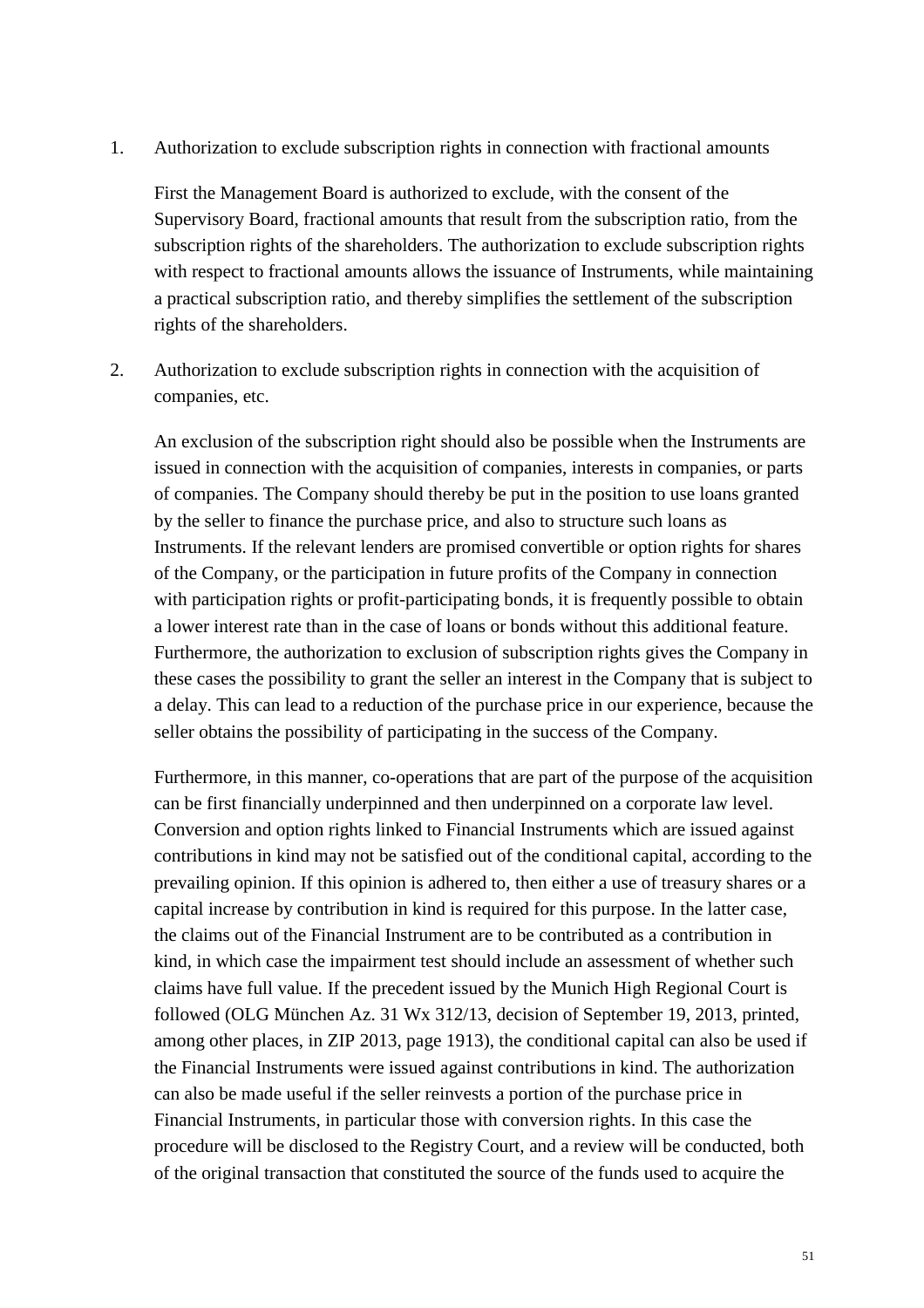Financial Instruments, as well as of the value of the claims out of the Financial Instruments.

3. Authorization to exclude subscription rights in connection with option and conversion rights already issued for dilution protection purposes

Furthermore, the Management Board is authorized to also exclude, with the consent of the Supervisory Board, subscription rights to the extent it would be necessary to grant to the holders or creditors of then outstanding option rights, convertible bonds and convertible participation rights, a subscription right for Instruments in an amount that they would be entitled to after exercise of the conversion or option rights, as well as after fulfilment of the conversion obligation. This further authorization of the Management Board to exclude, with consent of the Supervisory Board, the subscription rights in order to grant a dilution protection to the holders or creditors of the Financial Instruments already issued by the Company, is based on the following considerations:

The holders or creditors of the Financial Instruments to be issued by the Company or one of its affiliates are usually granted a dilution protection when the Company raises its share capital, subject to the grant of subscription rights to its shareholders, during the conversion or option period, or increases the share capital out of the Company's own means or issues further Instruments or grants other option rights. In capital markets practice, the dilution protection is granted either through adjustment of the conversion or option conditions (payment of a compensation in cash, reduction of any additional amount, as well as adjustment of the exchange ratio), or by the granting of subscription rights on the new Instruments. The Management Board, with consent of the Supervisory Board, determines which of the two possibilities is appropriate shortly before use of the authorization to issue further Instruments.

In order not to be limited to the first alternative from the beginning (payment of a compensation in cash, reduction of any additional amount, as well as adjustment of the exchange ratio), the Management Board should be authorized to exclude the subscription rights of the shareholders on the new Instruments, with consent of the Supervisory Board, to the extent it is necessary to grant holders of already issued Financial Instruments a subscription right in the scope that they would be entitled to, if they had made use of their exchange or option rights before the issuance of the new Instruments. The new Instruments to be issued to holders of Financial Instruments subject to exclusion of subscription rights will be issued to them on the same conditions as they are offered to shareholders of the Company for subscription.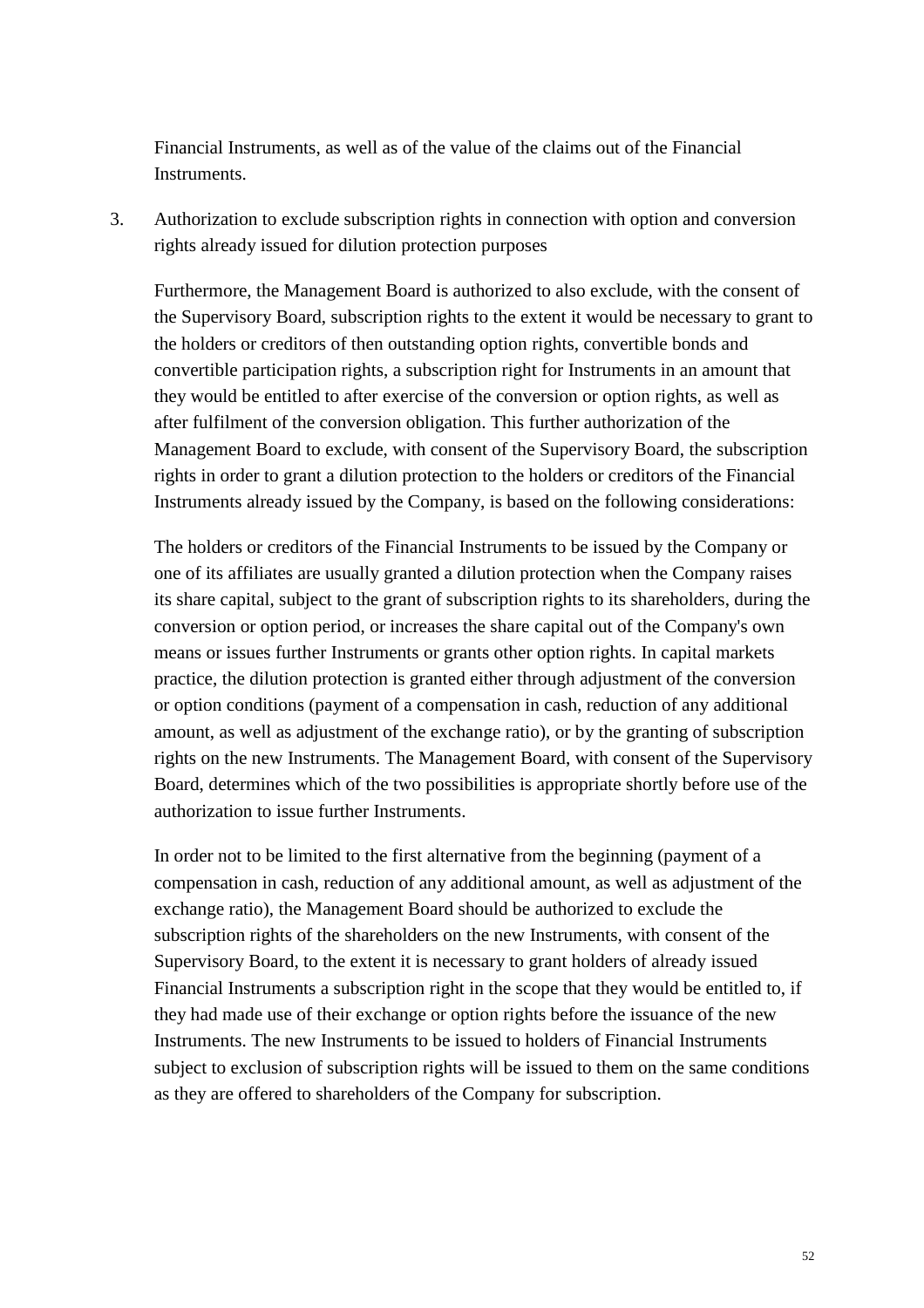4. Authorization to exclude subscription rights under §186 para. 3 sent. 4 AktG, by analogy

The subscription right can also be excluded by the Management Board, with the consent of the Supervisory Board, as long as the relevant issuance of Financial Instruments is made at a price that is not significantly less than their theoretical market value. Through such exclusion of subscription rights, the Company is enabled to take advantage of favourable capital market situations on short notice, and to issue the Financial Instruments in a private placement or a public offering. Through this mechanism of exclusion of subscription rights, the interests of the shareholders are maintained.

The volume of shares to be issued in connection with the exercise of the conversion or option rights of Financial Instruments issued under exclusion of the subscription rights, is limited to 10 % of the share capital of the Company, whereas the lesser of the following two amounts is to be applied: the nominal amount of share capital at the time the authorization becomes effective, or the nominal amount of the share capital at the time of the exercise of the authorization. The following are offset against the total amount: (i) those shares out of the authorised capital, and subscription or conversion rights due to other authorisations, issued or disposed of during the term of this authorisation under exclusion of the subscription right in accordance with § 186 para. 3 sent. 4 AktG or with corresponding application of this rule, as well as (ii) those shares that were acquired subject to the exclusion of shareholders' disposal rights in corresponding application of § 186 para. 3 sent. 4 AktG. Thereby the shareholders are protected from a dilution of their percentage ownership interest.

The shareholders are protected from an economic dilution of their shareholding, since the Financial Instruments are issued at a price that is not significantly lower than their theoretical market value. In order to satisfy these requirements, the Management Board will determine the market value of the Financial Instruments with due care, if necessary by engaging an investment bank or auditing firm for such purpose. The Management Board will keep the discount from the market value as small as possible when setting its price, under consideration of the relevant situation in the capital markets. Because the authorization requires that the issue price determined not be significantly lower than the determined market value, the value of the (excluded) subscription right tends to be approximately zero, i.e. the shareholders do not experience any economic disadvantage through the exclusion of subscription rights, especially because they can maintain their percentage ownership interest through the additional purchase of shares on the stock exchanges. Independent of the review by the Management Board, a market appropriate determination of the conditions resulting in the avoidance of a significant dilution of value can be made through the implementation of a book-building process. In this procedure, the Instruments will not be offered at a fixed issue price; rather the issue price, or as the case may be the individual conditions of the Instruments such as interest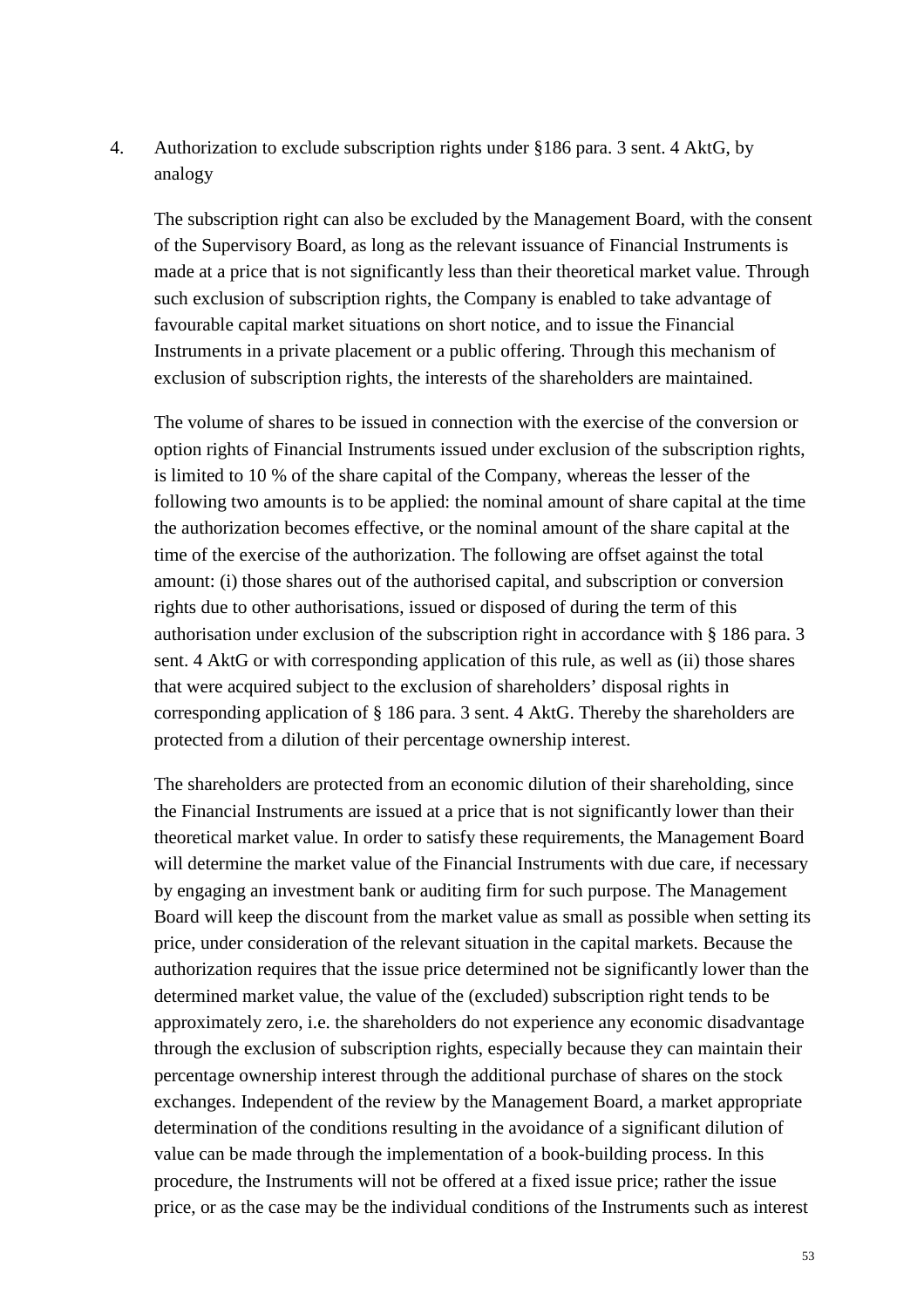and conversion or option price, will be determined on the basis of the indications of interest to purchase submitted by investors. In this manner, the total value of the Instruments will be determined close to the market rate."

# **Documentation**

The reports of the Management Board on agenda point 2 and agenda point 3 can be accessed on the internet at www.telefonica.de under Investor Relations/EGM after the invitation to the General Shareholders' Meeting.

These documents are also available for inspection by the shareholders at the registered offices of the Company, Telefóncia Deutschland Holding AG, Georg-Brauchle-Ring 23 – 25, 80992 Munich. As a special service, the Company will forward the above documents upon request to the shareholders. Such request has to be addressed to: Telefónica Deutschland Holding AG, c/o Haubrok Corporate Events GmbH, Landshuter Allee 10, 80637 München, Deutschland, E-Mail-address: unterlagen@haubrok-ce.de, Telefax: +49-(0)89-210 27 298. Please note that the statutory obligation in this regard is fulfilled by making these documents available on the Company's internet website.

## **Total number of shares and voting rights**

The share capital of Telefónica Deutschland Holding AG amounts to EUR 1,116,945,400.00 and is divided into 1,116,945,400 non-par value shares. The total number of shares and voting rights amounts to 1,116,945,400. These figures relate to the date of publication of this invitation in the Federal Gazette (*Bundesanzeiger*).

### **Conditions for attendance and exercising voting rights**

The conditions for attendance are determined in accordance with §§ 121 et seq. AktG and §§ 23 and 25 of the Articles of Association. Those shareholders who are registered in the shareholders' register on the date of the registration deadline and who have registered for attendance in due time are entitled to attend the General Shareholders' Meeting and exercise their voting rights.

The registration must be received at the following address at least six days before the General Shareholders' Meeting, i.e. no later than 24:00 (midnight) CET (Central European Time) on February 4, 2014:

Telefónica Deutschland Holding AG c/o Haubrok Corporate Events GmbH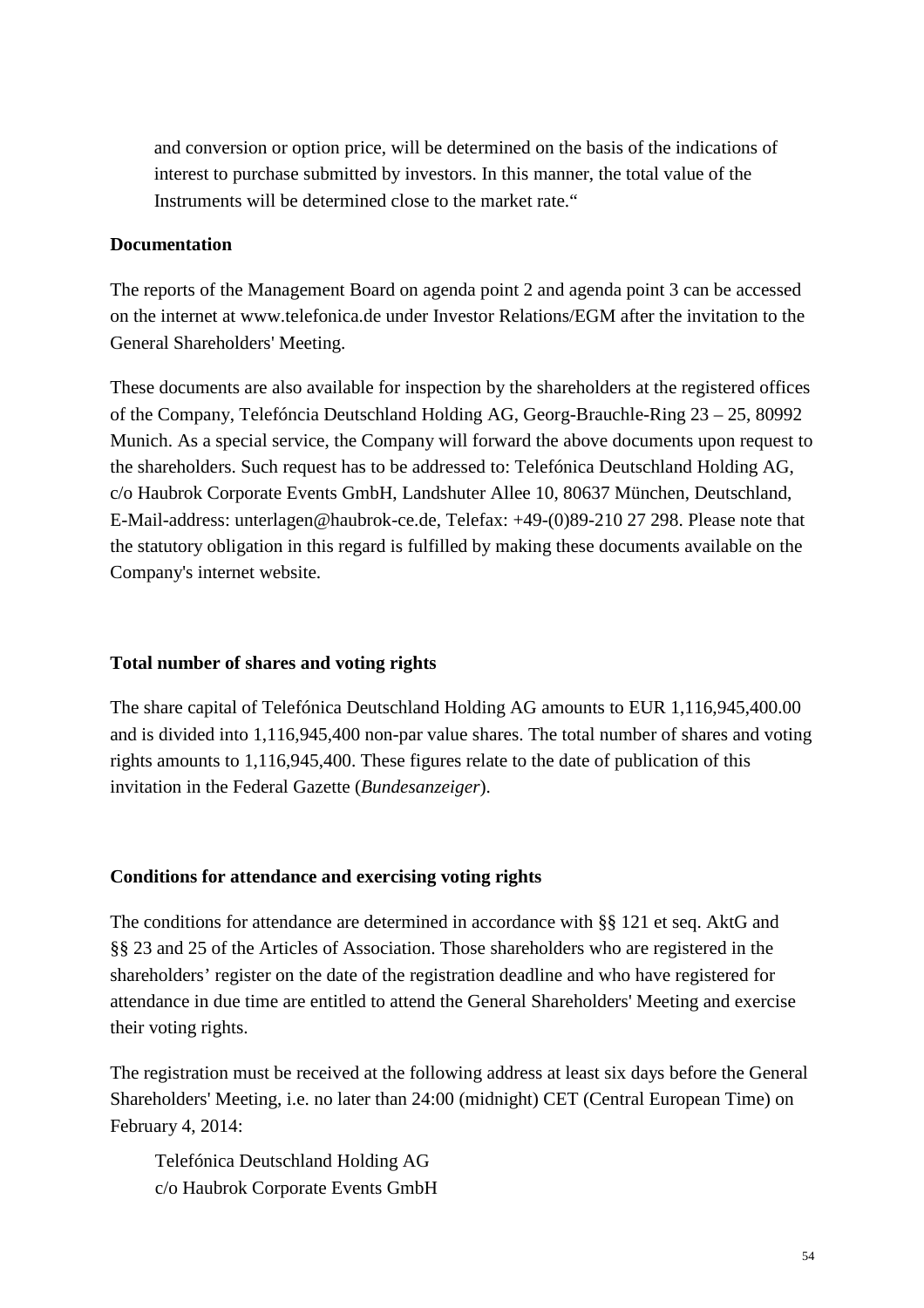Landshuter Allee 10 80637 München Deutschland e-mail address: anmeldung@haubrok-ce.de Telefax: +49-(0)89-210 27 288

The registration must be made in text form and may also be transmitted by fax or e-mail. To facilitate registration, a registration form will be sent to shareholders together with the notifications pursuant to § 125 AktG. Shareholders may also request a registration form from the address specified above.

Please note that, pursuant to § 23 para. 1 and para. 2 of the Articles of Association, no deletions from or registrations with the shareholders' register may be made on the day of the General Shareholders' Meeting or during the six days preceding the date of the General Shareholders' Meeting, i.e. from 00:00 CET on February 5, 2014 until 24:00 CET on February 11, 2014. Trading in shares is not limited, the shares are not blocked.

Admission tickets will be sent to all shareholders who register in due time.

# **Proxy voting**

Shareholders are entitled to voty by proxy, e.g., by a financial institution, a shareholders' association, or by any other person of their choice. The grant and revocation of the proxy authorization as well as the evidence of proxy authorization to the Company must be provided in text form (§ 126b of the German Civil Code (BGB)); § 135 AktG remains unaffected. Evidence of proxy authorization may also be sent to the Company by e-mail to the following e-mail address: vollmacht@haubrok-ce.de. A form which shareholders may use for granting a voting proxy will be sent to shareholders together with their admission tickets as well as upon such a request to

Telefónica Deutschland Holding AG c/o Haubrok Corporate Events GmbH Landshuter Allee 10 80637 München Deutschland e-mail address: vollmacht@haubrok-ce.de Telefax: +49-(0)89-210 27 288

The form may also be downloaded from www.telefonica.de under Investor Relations/EGM.

We also offer our shareholders prior to the General Shareholders' Meeting the opportunity to authorize a proxy nominated by the Company for the General Shareholders' Meeting who will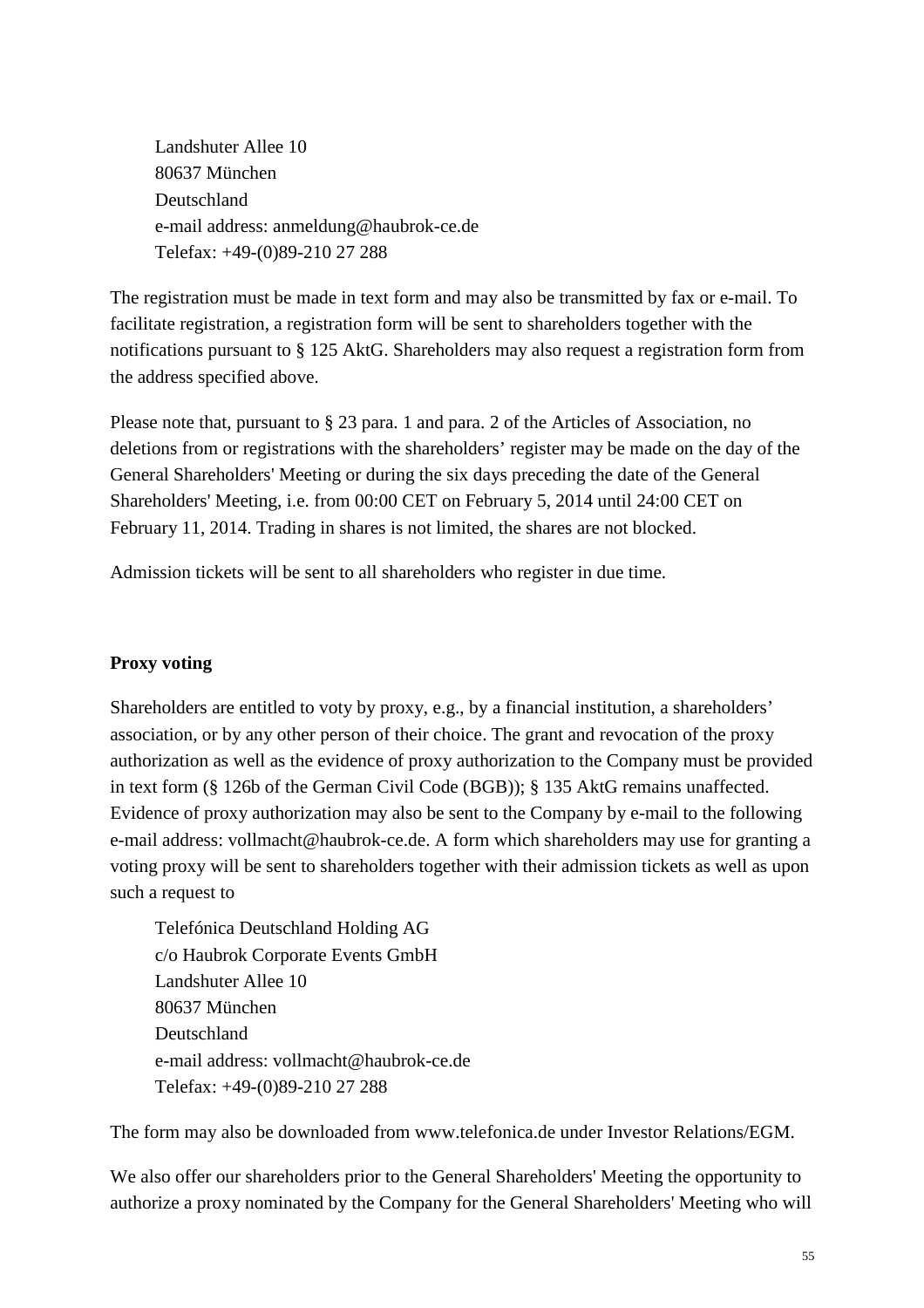vote in accordance with the voting instructions of the shareholder. Details are provided in the documents sent to the shareholders pursuant to § 125 AktG. In addition, more information on voting via the proxy nominated by the Company as well as a form for granting a proxy authorization and issuing instructions to the proxy nominated by the Company are also available to shareholders on the internet at www.telefonica.de under Investor Relations/EGM.

### **Requests or election proposal from shareholders**

Pursuant to § 122 para. 2 AktG, shareholders whose combined shares amount to at least one twentieth of the share capital or a nominal value of EUR 500,000 may request that additional points be added to the agenda and published. Such requests must be made to the Management Board (Telefónica Deutschland Holding AG, Management Board, Georg Brauchle Ring 23 – 25, 80992 Munich) and must be received by the Company no later than 30 days prior to the General Shareholders' Meeting (not counting the day of the General Shareholders' Meeting and the day of receipt), i.e. by no later than 24:00 (midnight) CET on January 11, 2014.

Pursuant to § 126 para. 1 AktG, any shareholder of the Company may submit a counterproposal to a proposal made by the Management Board and/or the Supervisory Board relating to a specific point on the agenda. Counter-proposals must be made available on the website subject to the provisions of § 126 paras. 1 and 2 AktG, provided they have been received by the Company at the address provided below no later than 14 days prior to the General Shareholders' Meeting (not counting the day of the General Shareholders' Meeting and the day of receipt), i.e. by no later than 24:00 (midnight) CET on January 27, 2014.

Moreover, any shareholder may propose election of members of the Supervisory Board and auditors subject to the provisions of § 127 AktG. Election proposals must be made available on the website subject to the provisions of §§ 127 and 126 para. 1 and para. 2 AktG, provided they have been received by the Company at the address provided below no later than 14 days prior to the General Shareholders' Meeting (not counting the day of the General Shareholders' Meeting and the day of receipt), i.e. by no later than 24:00 (midnight) CET on January 27, 2014.

Counter-proposal or election proposals from shareholders must be sent to the following address:

Telefónica Deutschland Holding AG Investor Relations Georg-Brauchle-Ring 23 – 25 80992 München Telefax: +49-(0)89-2442-2000 or to the following e-mail address: Hauptversammlung@telefonica.com